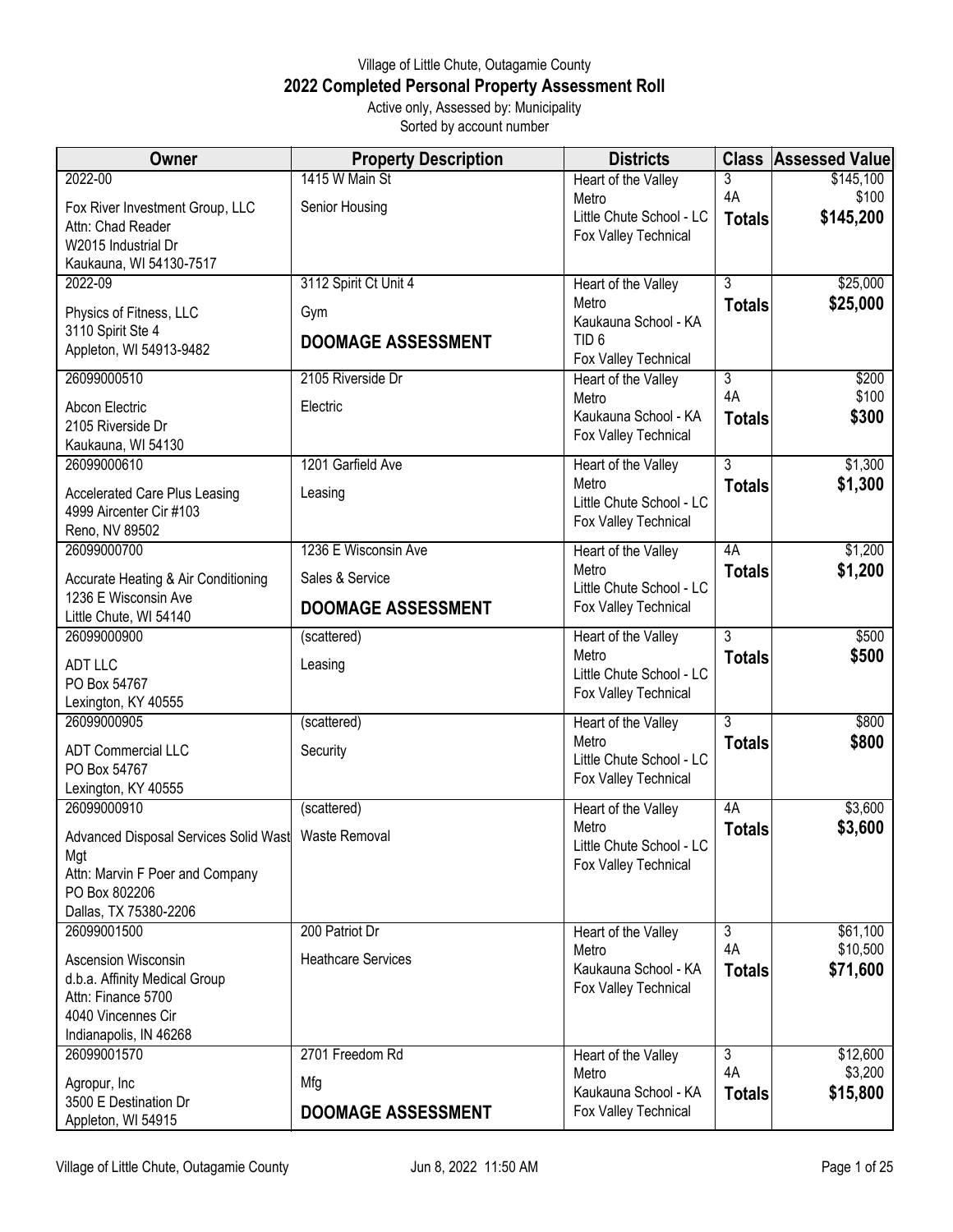| Owner                                   | <b>Property Description</b> | <b>Districts</b>                             | <b>Class</b>   | <b>Assessed Value</b> |
|-----------------------------------------|-----------------------------|----------------------------------------------|----------------|-----------------------|
| 26099001700                             | 140 Allegiance Ct           | Heart of the Valley                          | 3              | \$4,000               |
| All Star Cutting & Coring LLC           |                             | Metro                                        | 4A             | \$500                 |
| 140 Allegiance Ct                       |                             | Kaukauna School - KA<br>TID <sub>6</sub>     | <b>Totals</b>  | \$4,500               |
| Appleton, WI 54913                      |                             | Fox Valley Technical                         |                |                       |
| 26099002000                             | 1521 E Elm Dr               | Heart of the Valley                          | 3              | \$100                 |
|                                         |                             | Metro                                        | 4A             | \$3,400               |
| Alsco Inc                               | <b>Linen Supply</b>         | Little Chute School - LC                     | <b>Totals</b>  | \$3,500               |
| 505 E 200 South                         |                             | Fox Valley Technical                         |                |                       |
| Salt Lake City, UT 84102                |                             | Vandenbroek Drainage                         |                |                       |
| 26099002350                             | 812 Carol Lynn Dr           | Heart of the Valley                          | 4A             | \$100                 |
| American Electric Service Inc           | Electric                    | Metro                                        | <b>Totals</b>  | \$100                 |
| 812 Carol Lynn Dr                       |                             | Little Chute School - LC                     |                |                       |
| Little Chute, WI 54140                  |                             | Fox Valley Technical                         |                |                       |
| 26099002360                             | 505 Grand Ave Unit B        | Heart of the Valley                          | $\overline{3}$ | \$500                 |
| American Family Mutual Insurance Co     | Insurance                   | Metro                                        | <b>Totals</b>  | \$500                 |
| Attn: Grant Thornton LLP                |                             | Little Chute School - LC                     |                |                       |
| PO Box 4747                             |                             | Fox Valley Technical                         |                |                       |
| Oak Brook, IL 60522                     |                             |                                              |                |                       |
| 26099002405                             | 820 Moasis Dr Unit A        | Heart of the Valley                          | $\overline{3}$ | \$7,300               |
| American State Equipment Co Inc         | Mfg                         | Metro                                        | 4A             | \$6,300               |
| 2055 S 108th St                         |                             | Little Chute School - LC                     | <b>Totals</b>  | \$13,600              |
| PO Box 570287                           |                             | Fox Valley Technical<br>Vandenbroek Drainage |                |                       |
| Milwaukee, WI 53227                     |                             |                                              |                |                       |
| 26099002700                             | 2200 W Main St              | Heart of the Valley                          | $\overline{3}$ | \$3,800               |
| Appleshine Dent Repair                  | Auto Services               | Metro<br>Appleton School - AP                | 4A             | \$3,800               |
| 2200 W Main St                          | <b>DOOMAGE ASSESSMENT</b>   | Fox Valley Technical                         | <b>Totals</b>  | \$7,600               |
| Appleton, WI 54911                      |                             |                                              |                |                       |
| 26099003050                             | 1209 Fullview Dr            | Heart of the Valley                          | 3<br>4A        | \$16,600              |
| Arrow Audio Inc                         |                             | Metro<br>Kaukauna School - KA                |                | \$1,000<br>\$17,600   |
| 1209 Fullview Dr                        |                             | Fox Valley Technical                         | <b>Totals</b>  |                       |
| Appleton, WI 54913                      |                             |                                              |                |                       |
| 26099003652                             | 1225 Eisenhower Dr          | Heart of the Valley                          | 4A             | \$100                 |
| The Auto Technician, LLC                | <b>Auto Services</b>        | Metro<br>Little Chute School - LC            | <b>Totals</b>  | \$100                 |
| Attn: Michael E. Bangart                |                             | Fox Valley Technical                         |                |                       |
| 1225 Eisenhower Dr                      |                             |                                              |                |                       |
| Little Chute, WI 54140-9200             |                             |                                              |                |                       |
| 26099003700                             | 1900 E Main St              | Heart of the Valley<br>Metro                 | 3<br>4A        | \$8,500<br>\$200      |
| AutoZone Parts Inc                      | Retail                      | Little Chute School - LC                     | <b>Totals</b>  | \$8,700               |
| d.b.a. AutoZone Store 101973            |                             | Fox Valley Technical                         |                |                       |
| 11000 Richmond Ave                      |                             |                                              |                |                       |
| Ste 350<br>Houston, TX 77042            |                             |                                              |                |                       |
| 26099004000                             | 505 Grand Ave               | Heart of the Valley                          | $\overline{3}$ | \$4,500               |
|                                         |                             | Metro                                        | 4A             | \$300                 |
| <b>Baker's Outlet</b>                   | Retail                      | Little Chute School - LC                     | <b>Totals</b>  | \$4,800               |
| 505 Grand Ave<br>Little Chute, WI 54140 |                             | Fox Valley Technical                         |                |                       |
| 26099007450                             | 1901 Ceil St                | Heart of the Valley                          | $\overline{3}$ | \$3,800               |
|                                         |                             | Metro                                        | 4A             | \$1,200               |
| Bob's Bear Bait<br>1901 Ceil St         | Retail                      | Little Chute School - LC                     | <b>Totals</b>  | \$5,000               |
| Little Chute, WI 54140                  | <b>DOOMAGE ASSESSMENT</b>   | Fox Valley Technical                         |                |                       |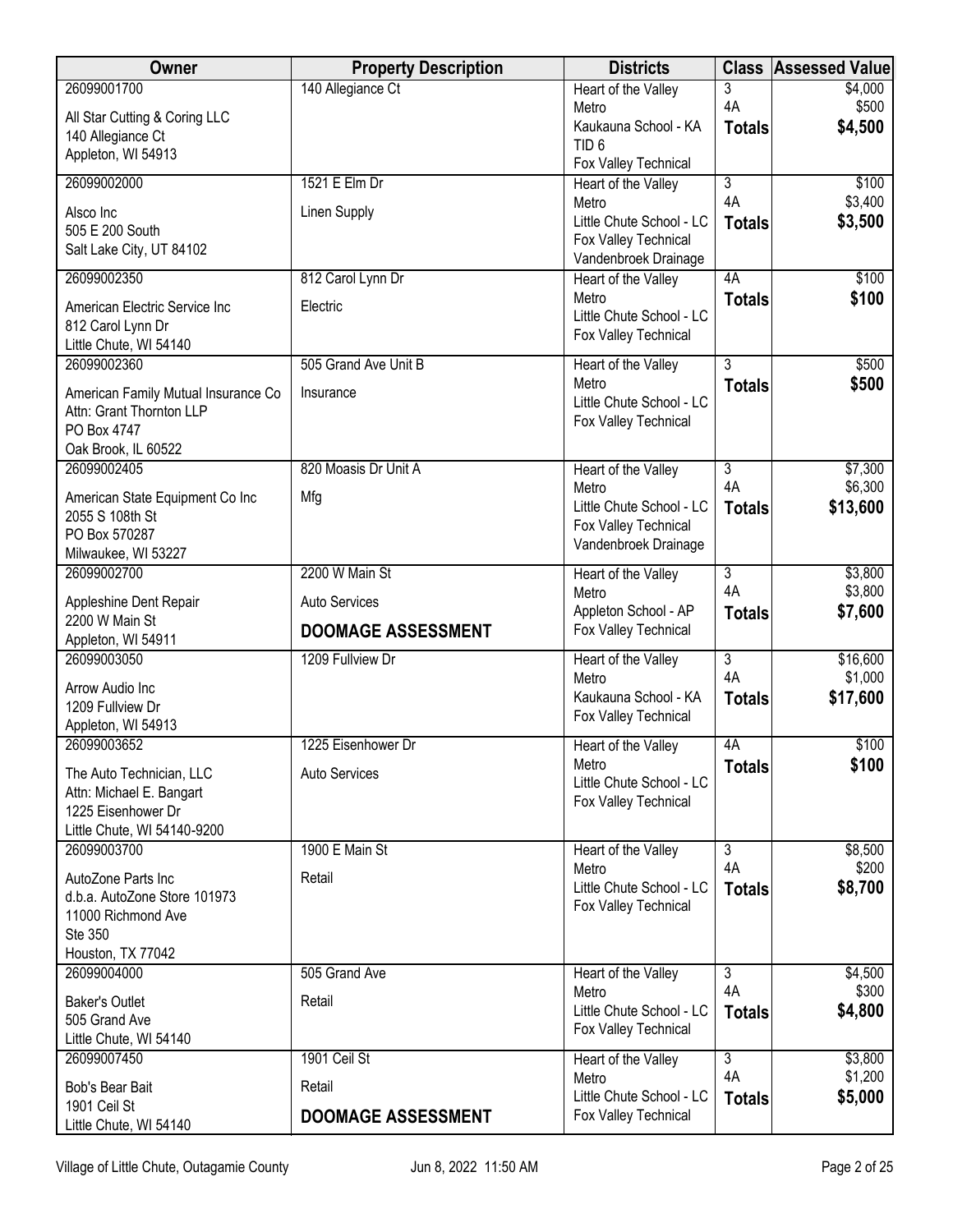| Owner                                           | <b>Property Description</b>           | <b>Districts</b>                                 | <b>Class</b>              | <b>Assessed Value</b> |
|-------------------------------------------------|---------------------------------------|--------------------------------------------------|---------------------------|-----------------------|
| 26099007470                                     | 740 Moasis Dr Unit A                  | Heart of the Valley                              | 3                         | \$300                 |
| Bow Tie Carpet Cleaning, LLC                    | <b>Carpet Cleaning</b>                | Metro<br>Little Chute School - LC                | 4A                        | \$200<br>\$500        |
| 740 Moasis Dr Unit A                            |                                       | Fox Valley Technical                             | <b>Totals</b>             |                       |
| Little Chute, WI 54140-1249                     |                                       | Vandenbroek Drainage                             |                           |                       |
| 26099007700                                     | 2124 E Main St                        | Heart of the Valley                              | 4A                        | \$300                 |
| Best Wash #1                                    | Carwash                               | Metro<br>Little Chute School - LC                | <b>Totals</b>             | \$300                 |
| Attn: Rose Lamine                               |                                       | Fox Valley Technical                             |                           |                       |
| N485 Milky Way<br>Appleton, WI 54915            |                                       |                                                  |                           |                       |
| 26099008800                                     | 319 W North Ave                       | Heart of the Valley                              | $\overline{3}$            | \$400                 |
| <b>Bill's Auto</b>                              | <b>Auto Services</b>                  | Metro                                            | <b>Totals</b>             | \$400                 |
| Attn: William Moehring                          |                                       | Little Chute School - LC                         |                           |                       |
| 319 W North Ave                                 |                                       | Fox Valley Technical                             |                           |                       |
| Little Chute, WI 54140                          |                                       |                                                  |                           |                       |
| 26099009200                                     | 206 E Main St                         | Heart of the Valley<br>Metro                     | $\overline{3}$<br>4A      | \$121,800<br>\$24,100 |
| <b>BLC Community Bank</b>                       | Banking                               | Little Chute School - LC                         | <b>Totals</b>             | \$145,900             |
| 206 E Main St<br>PO Box 28                      |                                       | Fox Valley Technical                             |                           |                       |
| Little Chute, WI 54140                          |                                       |                                                  |                           |                       |
| 26099011200                                     | 320 Monroe St                         | Heart of the Valley                              | $\overline{3}$            | \$12,500              |
| Brian Olson Tax & Accounting                    | Accounting                            | Metro                                            | 4A                        | \$500                 |
| 320 Monroe St                                   | <b>DOOMAGE ASSESSMENT</b>             | Little Chute School - LC<br>Fox Valley Technical | <b>Totals</b>             | \$13,000              |
| Little Chute, WI 54140<br>26099011201           | 740 Moasis Dr Unit U                  | Heart of the Valley                              | 4A                        | \$1,500               |
|                                                 |                                       | Metro                                            | <b>Totals</b>             | \$1,500               |
| Bricco Services, LLC<br>Attn: Jeff Bricco       | <b>Electrical/Remodeling Services</b> | Little Chute School - LC                         |                           |                       |
| 2100 E Main St                                  | <b>DOOMAGE ASSESSMENT</b>             | Fox Valley Technical<br>Vandenbroek Drainage     |                           |                       |
| Kaukauna, WI 54130-1722                         |                                       |                                                  |                           |                       |
| 26099011205                                     | 1921 E Main St                        | Heart of the Valley<br>Metro                     | $\overline{3}$            | \$1,300<br>\$1,300    |
| <b>Brighter Days Dance Studio</b>               | Dance Studio                          | Kaukauna School - KA                             | <b>Totals</b>             |                       |
| 2593 N Humpty Dumpty Rd<br>Reedsville, WI 54230 |                                       | Fox Valley Technical                             |                           |                       |
| 26099012500                                     | 1500 Lamers Dr                        | Heart of the Valley                              | 3                         | \$7,200               |
| Southeast Service Corporation                   | <b>Cleaning Services</b>              | Metro                                            | 4A                        | \$0                   |
| Attn: Property Tax Dept                         |                                       | Little Chute School - LC                         | <b>Totals</b>             | \$7,200               |
| PO Box 30188                                    |                                       | Fox Valley Technical<br>Vandenbroek Drainage     |                           |                       |
| Charlotte, NC 28230                             |                                       |                                                  |                           |                       |
| 26099012550                                     | 315 W North Ave                       | Heart of the Valley<br>Metro                     | $\overline{3}$<br>4A      | \$2,700<br>\$400      |
| Busters Buddies, LLC<br>N1499 Forest Glen Dr    | Dog Day Care                          | Little Chute School - LC                         | <b>Totals</b>             | \$3,100               |
| Greenville, WI 54942                            |                                       | Fox Valley Technical                             |                           |                       |
| 26099013000                                     | 2221 Freedom Rd                       | Heart of the Valley                              | $\overline{\overline{3}}$ | \$26,800              |
| Valley King of Wisconsin LLC                    | Restaurant                            | Metro                                            | 4A                        | \$19,900              |
| d.b.a. Burger King #12491                       |                                       | Kaukauna School - KA<br>Fox Valley Technical     | <b>Totals</b>             | \$46,700              |
| 2582 Monroe Rd                                  |                                       |                                                  |                           |                       |
| DePere, WI 54115                                |                                       |                                                  |                           |                       |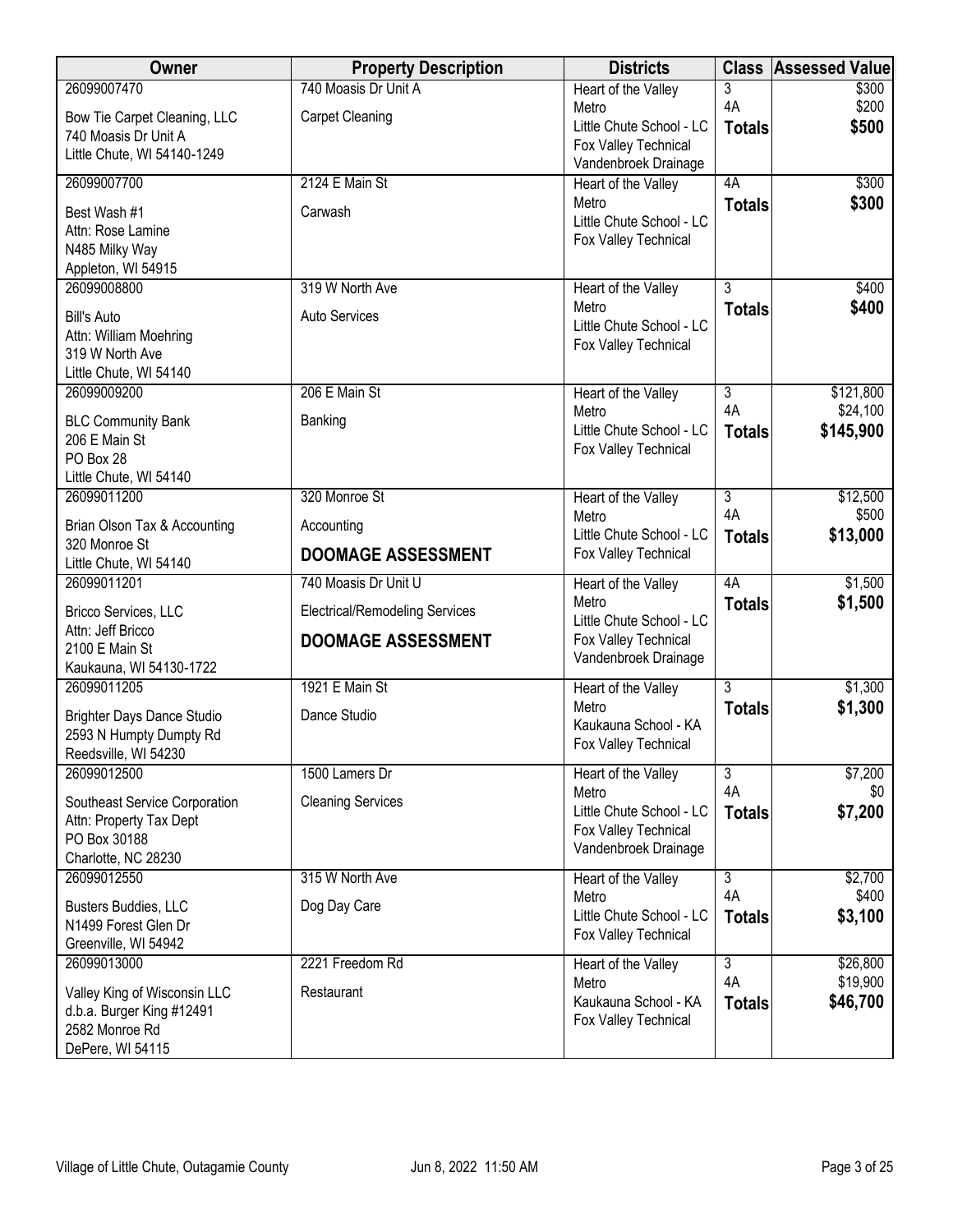| Owner                                    | <b>Property Description</b> | <b>Districts</b>                             | <b>Class</b>         | <b>Assessed Value</b> |
|------------------------------------------|-----------------------------|----------------------------------------------|----------------------|-----------------------|
| 26099016000                              | 1718 Rosehill Rd            | Heart of the Valley                          | 3<br>4A              | \$400                 |
| C&S Customs Picture Framing              |                             | Metro<br>Kaukauna School - KA                | <b>Totals</b>        | \$100<br>\$500        |
| 1718 Rosehill Rd                         |                             | Fox Valley Technical                         |                      |                       |
| Kaukauna, WI 54130                       |                             | Vandenbroek Drainage                         |                      |                       |
| 26099016025                              | 606 Wilson St               | Heart of the Valley                          | $\overline{3}$<br>4A | \$1,000<br>\$700      |
| Camp K9 Too                              | Dog Day Care                | Metro<br>Little Chute School - LC            | <b>Totals</b>        | \$1,700               |
| 606 Wilson St<br>Little Chute, WI 54140  | <b>DOOMAGE ASSESSMENT</b>   | Fox Valley Technical                         |                      |                       |
| 26099016210                              | 125 E North Ave             | Heart of the Valley                          | $\overline{3}$       | \$29,600              |
| Capital Credit Union                     | Banking                     | Metro                                        | 4A                   | \$8,800               |
| d.b.a. North Ave Branch                  |                             | Little Chute School - LC                     | <b>Totals</b>        | \$38,400              |
| PO Box 2526                              |                             | Fox Valley Technical                         |                      |                       |
| Green Bay, WI 54306                      |                             |                                              |                      |                       |
| 26099016211                              | 1901 E Main St              | Heart of the Valley<br>Metro                 | $\overline{3}$<br>4A | \$3,500<br>\$1,700    |
| Captial Credit Union                     | Banking                     | Kaukauna School - KA                         | <b>Totals</b>        | \$5,200               |
| d.b.a. Supermarket Branch<br>PO Box 2526 | <b>DOOMAGE ASSESSMENT</b>   | Fox Valley Technical                         |                      |                       |
| Green Bay, WI 54306                      |                             |                                              |                      |                       |
| 26099016244                              | 820 Madison St              | Heart of the Valley                          | $\overline{3}$       | \$74,700              |
| Carol Smits & Co                         | Interior Design             | Metro<br>Little Chute School - LC            | <b>Totals</b>        | \$74,700              |
| d.b.a. Interiors on Madison              |                             | Fox Valley Technical                         |                      |                       |
| 820 Madison St<br>Little Chute, WI 54140 |                             |                                              |                      |                       |
| 26099016300                              | 120 E Main St Unit A        | Heart of the Valley                          | $\overline{3}$       | \$400                 |
| The Carpenter                            |                             | Metro                                        | 4A                   | \$0                   |
| 120 E Main St Unit A                     |                             | Little Chute School - LC                     | <b>Totals</b>        | \$400                 |
| Little Chute, WI 54140                   |                             | Fox Valley Technical                         |                      |                       |
| 26099016310                              | 320 Patriot Dr              | Heart of the Valley                          | 4A                   | \$54,600              |
| Nexstar Broadcasting                     | Tower                       | Metro<br>Kaukauna School - KA                | <b>Totals</b>        | \$54,600              |
| d.b.a. CBS 5 WFRV-TV<br>Attn: Tax Dept   |                             | Fox Valley Technical                         |                      |                       |
| 545 E John Carpenter Hwy                 |                             |                                              |                      |                       |
| <b>Ste 700</b>                           |                             |                                              |                      |                       |
| Irving, TX 75062                         |                             |                                              |                      |                       |
| 26099016331                              | 1101 Moasis Dr              | Heart of the Valley<br>Metro                 | 4A<br><b>Totals</b>  | \$20,600<br>\$20,600  |
| Chep USA<br>Attn: Property Tax           | Leasing                     | Kaukauna School - KA                         |                      |                       |
| 5897 Windward Pkwy                       |                             | TID <sub>5</sub>                             |                      |                       |
| Alpharetta, GA 30005                     |                             | Fox Valley Technical<br>Vandenbroek Drainage |                      |                       |
| 26099016332                              | 3900 Freedom Rd             | Heart of the Valley                          | 4A                   | \$253,800             |
| Chep USA                                 | Leasing                     | Metro                                        | <b>Totals</b>        | \$253,800             |
| Attn: Property Tax                       |                             | Kaukauna School - KA<br>TID <sub>6</sub>     |                      |                       |
| 5897 Windward Pkwy                       |                             | Fox Valley Technical                         |                      |                       |
| Alpharetta, GA 30005<br>26099016340      | 1923 E Main St              |                                              | $\overline{3}$       | \$12,500              |
|                                          |                             | Heart of the Valley<br>Metro                 | 4A                   | \$6,200               |
| China Moon Restaurant<br>1923 E Main St  | Restaurant                  | Kaukauna School - KA                         | <b>Totals</b>        | \$18,700              |
| Little Chute, WI 54140                   | <b>DOOMAGE ASSESSMENT</b>   | Fox Valley Technical                         |                      |                       |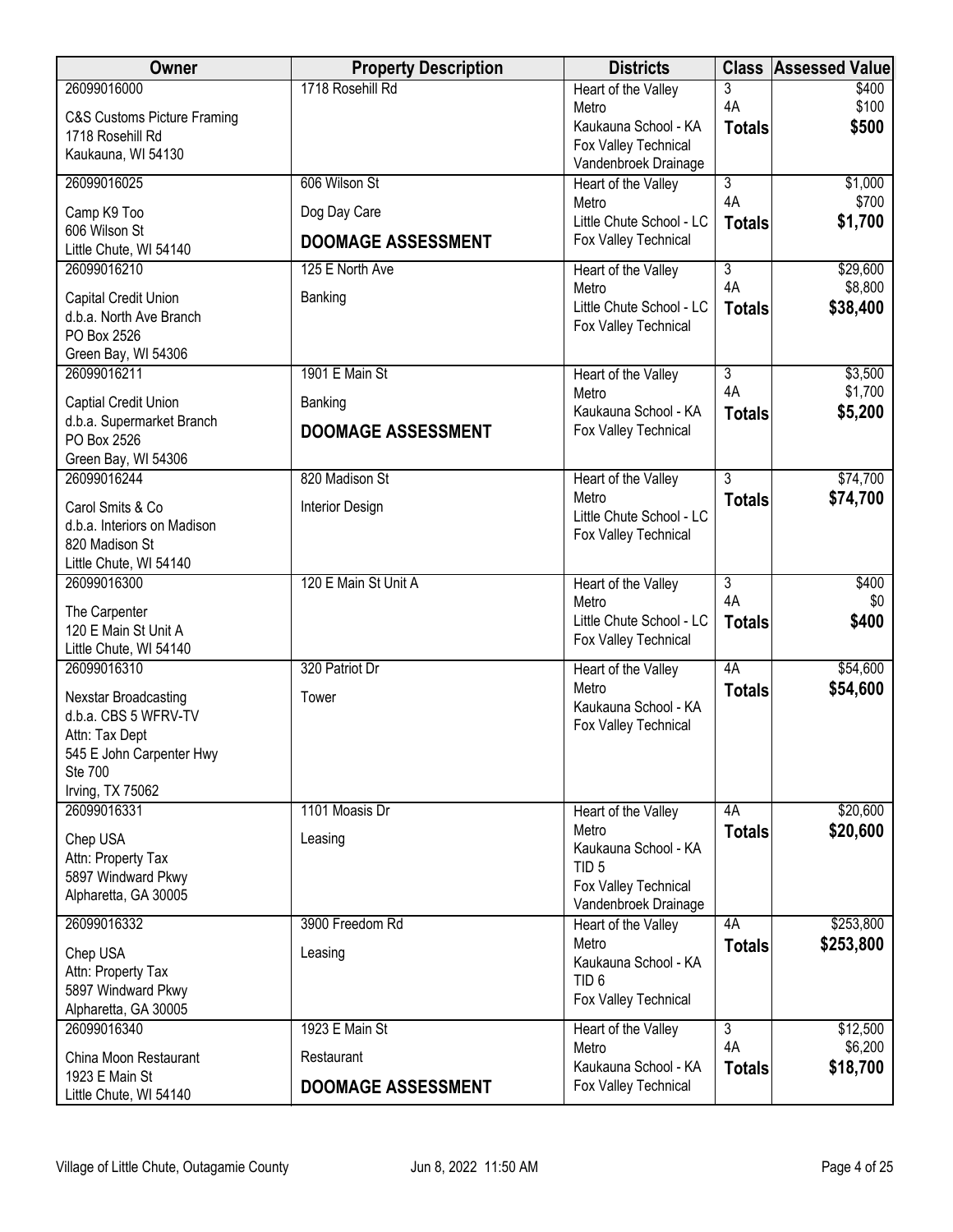| <b>Owner</b>                                                                                         | <b>Property Description</b>         | <b>Districts</b>                                                                                         | <b>Class</b>        | <b>Assessed Value</b> |
|------------------------------------------------------------------------------------------------------|-------------------------------------|----------------------------------------------------------------------------------------------------------|---------------------|-----------------------|
| 26099016518                                                                                          | 801 Fullview Dr Unit 3              | Heart of the Valley                                                                                      | 3                   | \$2,500               |
| CliC Readers Eyewear                                                                                 | Eyewear Retail                      | Metro<br>Kaukauna School - KA                                                                            | 4A                  | \$500<br>\$3,000      |
| 801 Fullview Dr Unit 3<br>Appleton, WI 54913-9410                                                    | <b>DOOMAGE ASSESSMENT</b>           | Fox Valley Technical                                                                                     | <b>Totals</b>       |                       |
| 26099017301                                                                                          | 1915 Freedom Rd                     | Heart of the Valley                                                                                      | 4A                  | \$300                 |
| The Coca-Cola Company<br>Attn: Fountain Property Tax USA 12<br>PO Box 1734<br>Atlanta, GA 30301      | Leasing                             | Metro<br>Little Chute School - LC<br>Fox Valley Technical                                                | <b>Totals</b>       | \$300                 |
| 26099018000                                                                                          | 1670 Hamilton Ct                    | Heart of the Valley                                                                                      | 3                   | \$300                 |
| Coenen's Auto Tech Inc<br>1670 Hamilton Ct<br>Little Chute, WI 54140                                 | <b>Auto Services</b>                | Metro<br>Little Chute School - LC<br>Fox Valley Technical<br>Vandenbroek Drainage                        | 4A<br><b>Totals</b> | \$100<br>\$400        |
| 26099018200                                                                                          | 1515 Vandenbroek Rd                 | Heart of the Valley                                                                                      | $\overline{3}$      | \$51,300              |
| RHP Properties Inc                                                                                   | <b>MH Park</b>                      | Metro<br>Little Chute School - LC                                                                        | <b>Totals</b>       | \$51,300              |
| 31200 Northwestern Hwy<br>Farmington Hills, MI 48334                                                 | <b>DOOMAGE ASSESSMENT</b>           | Fox Valley Technical                                                                                     |                     |                       |
| 26099018300<br>Coonen Inc<br>PO Box 266<br>1043 Ivory St<br>Seymour, WI 54165                        | Services                            | Heart of the Valley<br>Metro<br>Little Chute School - LC<br>Fox Valley Technical<br>Vandenbroek Drainage | <b>Totals</b>       |                       |
| 26099018305                                                                                          | 740 Moasis Dr Unit S                | Heart of the Valley                                                                                      | 4A                  | \$100                 |
| CRDN of Northeast WI, LLC<br>740 Moasis Dr Unit S<br>Little Chute, WI 54140                          | <b>Restoration Services</b>         | Metro<br>Little Chute School - LC<br>Fox Valley Technical<br>Vandenbroek Drainage                        | <b>Totals</b>       | \$100                 |
| 26099018309                                                                                          | 740 Moasis Dr Unit R                | Heart of the Valley                                                                                      | 3                   | \$2,000               |
| CrystalsAhoy, LLC<br>Attn: James Nienhaus<br>W6364 Moon Shadow Dr Apt 5<br>Greenville, WI 54942-8585 | Retail<br><b>DOOMAGE ASSESSMENT</b> | Metro<br>Little Chute School - LC<br>Fox Valley Technical<br>Vandenbroek Drainage                        | <b>Totals</b>       | \$2,000               |
| 26099018520                                                                                          | 130 Patriot Dr                      | Heart of the Valley                                                                                      | 3                   | \$323,300             |
| Appleton Hospitality<br>d.b.a. Country Inn & Suites<br>1101 N Prospect Ave<br>Itasca, IL 60143       | Lodging                             | Metro<br>Kaukauna School - KA<br>Fox Valley Technical                                                    | 4A<br><b>Totals</b> | \$2,700<br>\$326,000  |
| 26099019740                                                                                          | 2121 Freedom Rd                     | Heart of the Valley                                                                                      | $\overline{3}$      | \$27,500              |
| Let Us Dream Inc<br>d.b.a. Culvers of Little Chute<br>N250 Eastowne Ln<br>Appleton, WI 54915         | Restaurant                          | Metro<br>Kaukauna School - KA<br>Fox Valley Technical                                                    | 4A<br><b>Totals</b> | \$23,900<br>\$51,400  |
| 26099019800                                                                                          | 309 Allegiance Ct                   | Heart of the Valley                                                                                      | 3                   | \$13,800              |
| D&M Interiors Inc<br>309 Allegiance Ct<br>Appleton, WI 54913                                         | Retail                              | Metro<br>Kaukauna School - KA<br>Fox Valley Technical                                                    | 4A<br><b>Totals</b> | \$7,800<br>\$21,600   |
| 26099019810                                                                                          | 806 Rosehill Rd                     | Heart of the Valley                                                                                      | $\overline{3}$      | \$900                 |
| Daily Detials Concierge                                                                              | Services                            | Metro<br>Kaukauna School - KA                                                                            | 4A<br><b>Totals</b> | \$300<br>\$1,200      |
| 806 Rosehill Rd<br>Kaukauna, WI 54130                                                                | <b>DOOMAGE ASSESSMENT</b>           | Fox Valley Technical                                                                                     |                     |                       |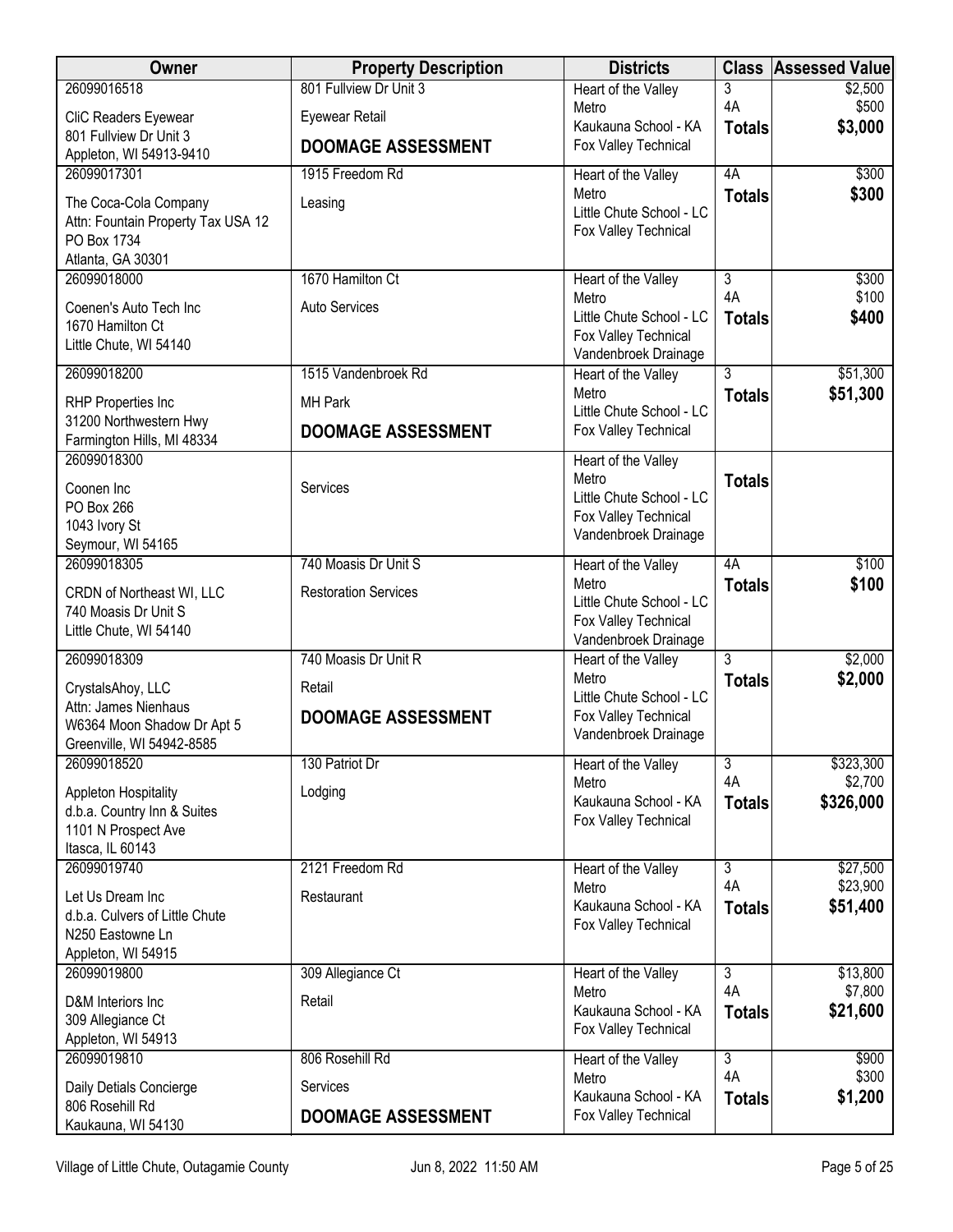| Owner                                          | <b>Property Description</b> | <b>Districts</b>                                 | <b>Class</b>         | <b>Assessed Value</b> |
|------------------------------------------------|-----------------------------|--------------------------------------------------|----------------------|-----------------------|
| 26099019899                                    | 1801 Truman Dr              | Heart of the Valley                              | 3                    | \$2,000               |
| Dart Investments LLC                           | Auto Services               | Metro<br>Little Chute School - LC                | 4A                   | \$400                 |
| d.b.a. Little Chute Auto                       |                             | Fox Valley Technical                             | <b>Totals</b>        | \$2,400               |
| Attn: Daniel Theimer<br>1801 Truman Ct         |                             |                                                  |                      |                       |
| Little Chute, WI 54140                         |                             |                                                  |                      |                       |
| 26099020000                                    | 1700 Lamers Dr              | Heart of the Valley                              | $\overline{3}$       | \$1,000               |
| <b>DataMakers</b>                              |                             | Metro                                            | <b>Totals</b>        | \$1,000               |
| 1700 Lamers Dr                                 |                             | Little Chute School - LC                         |                      |                       |
| Little Chute, WI 54140                         |                             | Fox Valley Technical<br>Vandenbroek Drainage     |                      |                       |
| 26099020500                                    | 105 E McKinley Ave          | Heart of the Valley                              | $\overline{3}$       | \$100                 |
| Data Sales Co Inc                              | Leasing                     | Metro<br>Little Chute School - LC                | <b>Totals</b>        | \$100                 |
| 3450 W Burnsville Pkwy                         |                             | Fox Valley Technical                             |                      |                       |
| Burnsville, MN 55337                           |                             |                                                  |                      |                       |
| 26099021100                                    | 1919 E Main St Unit 1       | Heart of the Valley<br>Metro                     | $\overline{3}$<br>4A | \$23,200<br>\$1,700   |
| Davis Family Chiropractic                      | Chiropractic                | Kaukauna School - KA                             | <b>Totals</b>        | \$24,900              |
| 1919 E Main St Ste 1<br>Little Chute, WI 54140 |                             | Fox Valley Technical                             |                      |                       |
| 26099022100                                    | 2100 Freedom Rd Unit A      | Heart of the Valley                              | $\overline{3}$       | \$4,900               |
| DeBruin & Associates CPA's, LLC                | Accounting                  | Metro                                            | 4A                   | \$0                   |
| <b>PO Box 207</b>                              |                             | Little Chute School - LC                         | <b>Totals</b>        | \$4,900               |
| Little Chute, WI 54140-0207                    |                             | Fox Valley Technical<br>Vandenbroek Drainage     |                      |                       |
| 26099023100                                    | (scattered)                 | Heart of the Valley                              | $\overline{3}$       | \$12,300              |
| DirecTV LLC                                    | Satelite TV                 | Metro                                            | <b>Totals</b>        | \$12,300              |
| Attn: Kroll LLc                                |                             | Little Chute School - LC<br>Fox Valley Technical |                      |                       |
| PO Box 2789                                    |                             |                                                  |                      |                       |
| Addison, TX 75001<br>26099023200               | (scattered)                 | Heart of the Valley                              | 4A                   | \$5,400               |
|                                                |                             | Metro                                            | <b>Totals</b>        | \$5,400               |
| Dish Network LLC<br>PO Box 6623                | Satelite TV                 | Little Chute School - LC                         |                      |                       |
| Englewood, CO 80155                            |                             | Fox Valley Technical                             |                      |                       |
| 26099023300                                    | 133 W Main St               | Heart of the Valley                              | $\overline{3}$       | \$52,500              |
| Dollar Tree Stores Inc                         | Retail                      | Metro                                            | 4A                   | \$500                 |
| PO Box 460389                                  |                             | Little Chute School - LC<br>TID <sub>8</sub>     | <b>Totals</b>        | \$53,000              |
| Dept 120                                       |                             | Fox Valley Technical                             |                      |                       |
| Houston, TX 77056<br>26099023600               | 100 Allegiance Ct           | Heart of the Valley                              | $\overline{3}$       | \$10,600              |
| <b>DMKFair Inc</b>                             | Dog Day Care                | Metro                                            | 4A                   | \$3,600               |
| d.b.a. Tailwaggers Doggy Day Care              | <b>DOOMAGE ASSESSMENT</b>   | Kaukauna School - KA                             | <b>Totals</b>        | \$14,200              |
| 100 Allegiance Ct                              |                             | Fox Valley Technical                             |                      |                       |
| Appleton, WI 54913<br>26099024100              | 221 Mill St                 |                                                  | $\overline{3}$       |                       |
|                                                |                             | Heart of the Valley<br>Metro                     | 4A                   | \$4,400<br>\$100      |
| Down the Hill Bar, LLC<br>221 Mill St          | Bar                         | Little Chute School - LC                         | <b>Totals</b>        | \$4,500               |
| Little Chute, WI 54140                         |                             | Fox Valley Technical                             |                      |                       |
| 26099024501                                    | 2051 E Main St              | Heart of the Valley                              | $\overline{3}$       | \$37,500              |
| Dwyers Food Mart                               | Grocery                     | Metro                                            | 4A                   | \$12,500              |
| 3045 Winnipeg St                               |                             | Kaukauna School - KA<br>Fox Valley Technical     | <b>Totals</b>        | \$50,000              |
| Menasha, WI 54952                              | <b>DOOMAGE ASSESSMENT</b>   |                                                  |                      |                       |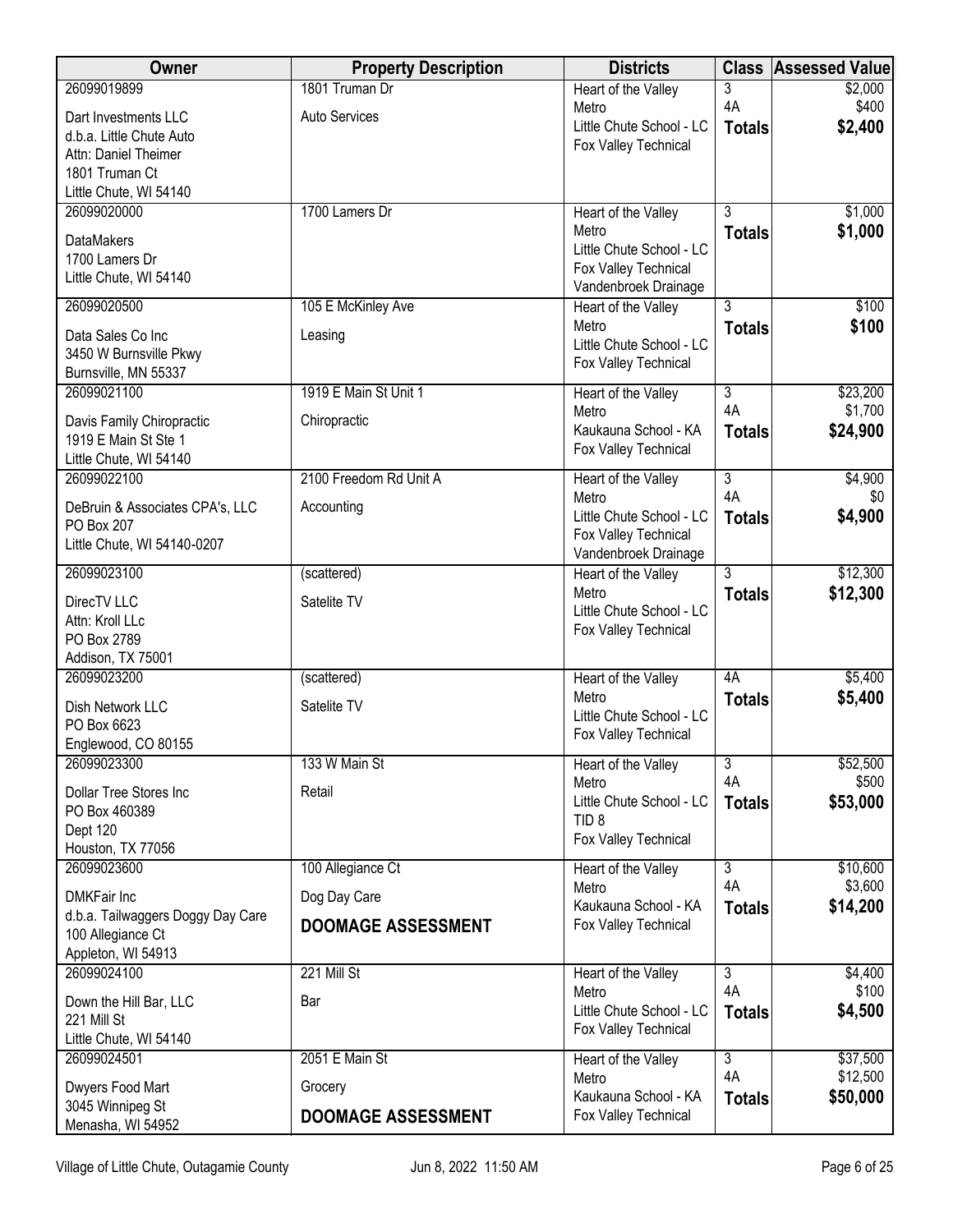| Owner                                                    | <b>Property Description</b> | <b>Districts</b>                                 |                      | <b>Class Assessed Value</b> |
|----------------------------------------------------------|-----------------------------|--------------------------------------------------|----------------------|-----------------------------|
| 26099025000                                              | 1805 E Main St              | Heart of the Valley                              |                      | \$15,800                    |
| East Wisconsin Savings Bank                              | Banking                     | Metro<br>Kaukauna School - KA                    | <b>Totals</b>        | \$15,800                    |
| PO Box 247                                               |                             | Fox Valley Technical                             |                      |                             |
| Little Chute, WI 54140-0247<br>26099026000               | 607 Wilson St               |                                                  | $\overline{3}$       | \$28,100                    |
|                                                          |                             | Heart of the Valley<br>Metro                     | 4A                   | \$4,600                     |
| Pynenberg & Scheske D.D.S., S.C.                         | Dentistry                   | Little Chute School - LC                         | <b>Totals</b>        | \$32,700                    |
| 607 Wilson St<br>Little Chute, WI 54140                  |                             | Fox Valley Technical                             |                      |                             |
| 26099026200                                              | 1925 E Main St              | Heart of the Valley                              | $\overline{3}$       | \$7,400                     |
| Edward Jones & Co., L.P.                                 | Leasing                     | Metro                                            | 4A                   | \$14,200                    |
| d.b.a. Branch Tax #75315                                 |                             | Kaukauna School - KA<br>Fox Valley Technical     | <b>Totals</b>        | \$21,600                    |
| PO Box 66528                                             |                             |                                                  |                      |                             |
| St Louis, MO 63166<br>26099026205                        | 740 Moasis Dr Unit C        | Heart of the Valley                              | 4A                   | \$1,000                     |
|                                                          |                             | Metro                                            | <b>Totals</b>        | \$1,000                     |
| Elite Custom Flooring, LLC<br>740 Moasis Dr Unit C       | Remodleing                  | Little Chute School - LC                         |                      |                             |
| Little Chute, WI 54140-1249                              | <b>DOOMAGE ASSESSMENT</b>   | Fox Valley Technical<br>Vandenbroek Drainage     |                      |                             |
| 26099026501                                              | 119 E Main St               | <b>Heart of the Valley</b>                       | $\overline{3}$       | \$36,800                    |
| <b>Elite Smiles Dental LTD</b>                           | Dentistry                   | Metro<br>Little Chute School - LC                | 4A                   | \$12,400                    |
| 119 E Main St                                            |                             | Fox Valley Technical                             | <b>Totals</b>        | \$49,200                    |
| Little Chute, WI 54140                                   |                             |                                                  |                      |                             |
| 26099026505                                              | 1821 E Main St              | Heart of the Valley<br>Metro                     | $\overline{3}$<br>4A | \$10,000<br>\$2,500         |
| Antonio Sandoval LLC                                     | Restaurant                  | Kaukauna School - KA                             | <b>Totals</b>        | \$12,500                    |
| d.b.a. El Jaripeo Mexican Restaurant<br>1821 E Main St   | <b>DOOMAGE ASSESSMENT</b>   | Fox Valley Technical                             |                      |                             |
| Little Chute, WI 54140                                   |                             |                                                  |                      |                             |
| 26099026510                                              | 1727 Freedom Rd             | Heart of the Valley                              | 3                    | \$31,300                    |
| Antonio Sandoval LLC                                     | Restaurant                  | Metro<br>Little Chute School - LC                | 4A<br><b>Totals</b>  | \$6,000<br>\$37,300         |
| d.b.a. El Jaripeo II Mexican Restaurant                  | <b>DOOMAGE ASSESSMENT</b>   | Fox Valley Technical                             |                      |                             |
| 1821 E Main ST<br>Little Chute, WI 54140                 |                             |                                                  |                      |                             |
| 26099027500                                              | 1700 E North Ave            | Heart of the Valley                              | $\overline{3}$       | \$7,900                     |
| <b>Essential Products Corp</b>                           | Sales & Service             | Metro                                            | 4A                   | \$2,400                     |
| 1700 E North Ave                                         |                             | Little Chute School - LC<br>Fox Valley Technical | <b>Totals</b>        | \$10,300                    |
| Little Chute, WI 54140                                   |                             | Vandenbroek Drainage                             |                      |                             |
| 26099027510                                              | 500 Kadinger Way            | Heart of the Valley                              | $\overline{3}$       | \$100                       |
| <b>Eternity Builders Inc</b>                             | Construction                | Metro                                            | <b>Totals</b>        | \$100                       |
| 500 Kadinger Way                                         |                             | Little Chute School - LC<br>Fox Valley Technical |                      |                             |
| Little Chute, WI 54140                                   |                             |                                                  |                      |                             |
| 26099028100                                              | 401 E Evergreen Dr          | Heart of the Valley<br>Metro                     | $\overline{3}$<br>4A | \$6,300<br>\$2,200          |
| Evergreen Power LLC                                      |                             | Kaukauna School - KA                             | <b>Totals</b>        | \$8,500                     |
| 401 E Evergreen Dr<br>Kaukauna, WI 54130                 |                             | TID <sub>6</sub>                                 |                      |                             |
|                                                          |                             | Fox Valley Technical                             |                      |                             |
| 26099028300                                              | 1830 E Main St              | Heart of the Valley<br>Metro                     | $\overline{3}$<br>4A | \$17,200<br>\$500           |
| Family Dollar Stores of Wisconsin, Inc.<br>PO Box 460389 | Retail                      | Little Chute School - LC                         | <b>Totals</b>        | \$17,700                    |
| Dept 120                                                 |                             | Fox Valley Technical                             |                      |                             |
| Houston, TX 77056                                        |                             |                                                  |                      |                             |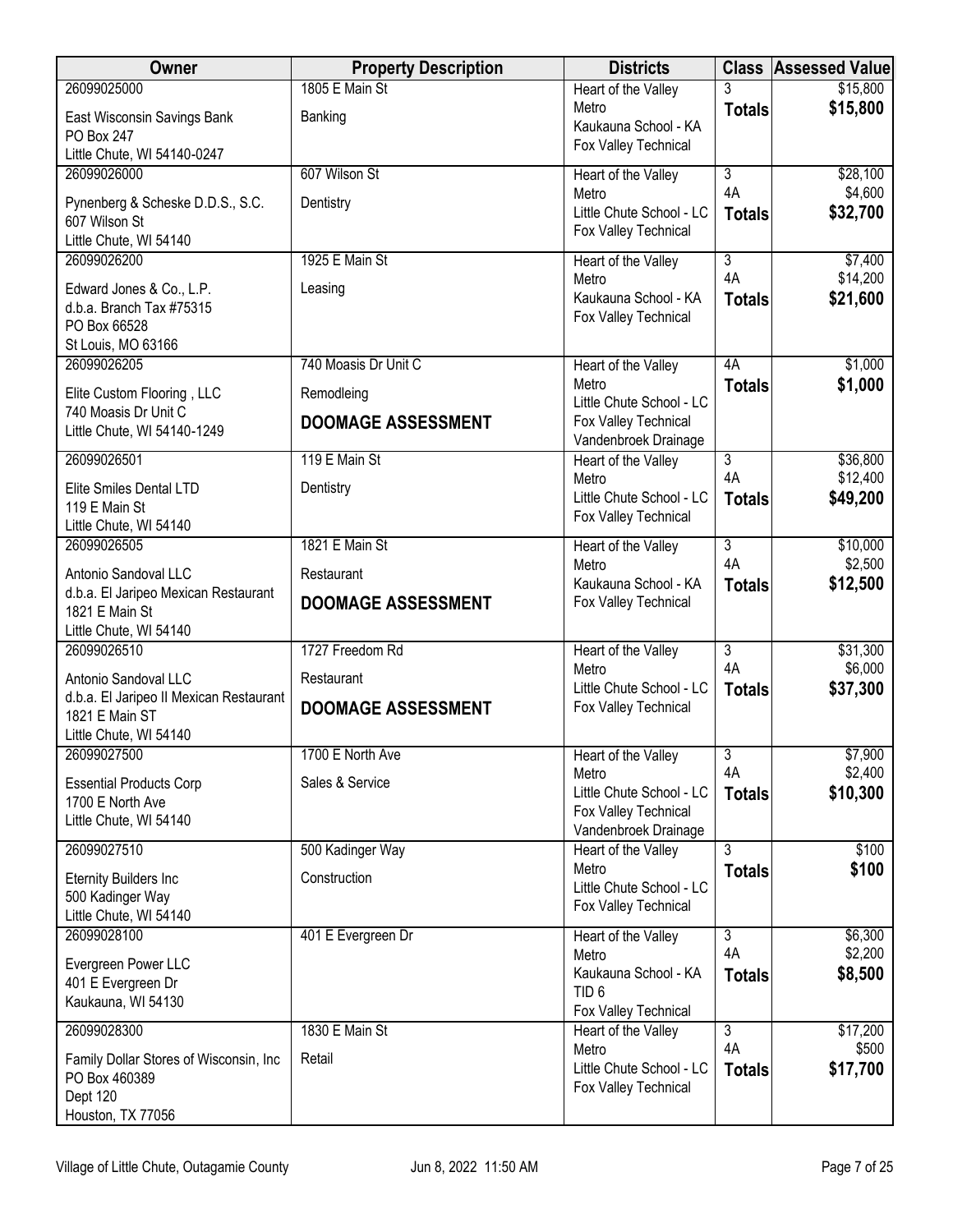| Owner                                                                          | <b>Property Description</b> | <b>Districts</b>                             | <b>Class</b>              | <b>Assessed Value</b> |
|--------------------------------------------------------------------------------|-----------------------------|----------------------------------------------|---------------------------|-----------------------|
| 26099028700                                                                    | 2100 E Wisconsin Ave        | Heart of the Valley                          | 3<br>4A                   | \$1,800<br>\$300      |
| The Fanci Fives, LLC                                                           | Salon                       | Metro<br>Kaukauna School - KA                | <b>Totals</b>             | \$2,100               |
| Attn: Christina Terry<br>2100 E Wisconsin Ave                                  | <b>DOOMAGE ASSESSMENT</b>   | Fox Valley Technical                         |                           |                       |
| Kaukauna, WI 54130                                                             |                             |                                              |                           |                       |
| 26099028725                                                                    | 700 Moasis Dr               | Heart of the Valley                          | $\overline{3}$            | \$3,500               |
| Farmer Bros Co                                                                 | Wholesale                   | Metro<br>Little Chute School - LC            | <b>Totals</b>             | \$3,500               |
| Attn: Tax Dept                                                                 |                             | Fox Valley Technical                         |                           |                       |
| 1912 Farmer Brothers Dr<br>Northlake, TX 76262                                 |                             | Vandenbroek Drainage                         |                           |                       |
| 26099028750                                                                    | 2101 United Dr              | Heart of the Valley                          | 3                         | \$6,300               |
| <b>Fastenal Company</b>                                                        | Leasing                     | Metro<br>Kaukauna School - KA                | 4A                        | \$500                 |
| PO Box 1206                                                                    |                             | Fox Valley Technical                         | <b>Totals</b>             | \$6,800               |
| Winona, MN 55987<br>26099028775                                                | 2130 Freedom Rd             |                                              | $\overline{3}$            | \$4,500               |
|                                                                                |                             | Heart of the Valley<br>Metro                 | <b>Totals</b>             | \$4,500               |
| Fifth Third Bank, National Association<br>d.b.a. Currency Processing Solutions | Leasing                     | Little Chute School - LC                     |                           |                       |
| 38 Fountain Square Plaza                                                       |                             | Fox Valley Technical<br>Vandenbroek Drainage |                           |                       |
| <b>MD1090HM</b>                                                                |                             |                                              |                           |                       |
| Cincinnati, OH 45263<br>26099029405                                            | 130 Patriot Dr              | Heart of the Valley                          | $\overline{3}$            | \$1,200               |
|                                                                                | Services                    | Metro                                        | <b>Totals</b>             | \$1,200               |
| Florida's Natural Food Service, Inc.<br>20205 Hwy 27                           |                             | Kaukauna School - KA                         |                           |                       |
| Lake Wales, FL 33853                                                           |                             | Fox Valley Technical                         |                           |                       |
| 26099031900                                                                    | 1208 E Main St              | Heart of the Valley<br>Metro                 | $\overline{3}$<br>4A      | \$500<br>\$700        |
| Fox River Prop Inc                                                             |                             | Little Chute School - LC                     | <b>Totals</b>             | \$1,200               |
| 1208 E Main St<br>Little Chute, WI 54140                                       |                             | Fox Valley Technical                         |                           |                       |
| 26099032220                                                                    | 607 Wilson St               | Heart of the Valley                          | $\overline{\overline{3}}$ | \$8,800               |
| Fox Valley Family Eye Care                                                     | Optomitry                   | Metro<br>Little Chute School - LC            | 4A                        | \$100                 |
| 607 Wilson St                                                                  | <b>DOOMAGE ASSESSMENT</b>   | Fox Valley Technical                         | <b>Totals</b>             | \$8,900               |
| Little Chute, WI 54140<br>26099032251                                          | 600 Randolph Dr             | Heart of the Valley                          | 4A                        | \$1,000               |
| Freedom Restoration & Remodeling, LL                                           | Services                    | Metro                                        | <b>Totals</b>             | \$1,000               |
| 600 Randolph Dr                                                                | <b>DOOMAGE ASSESSMENT</b>   | Kaukauna School - KA<br>Fox Valley Technical |                           |                       |
| Appleton, WI 54913-9292<br>26099033100                                         | 230 Allegiance Ct           | Heart of the Valley                          | 3                         | \$20,100              |
|                                                                                |                             | Metro                                        | 4A                        | \$14,600              |
| Fuel Moto, Inc<br>230 Allegiance Ct                                            | Warehousing                 | Kaukauna School - KA                         | <b>Totals</b>             | \$34,700              |
| Appleton, WI 54913                                                             |                             | TID <sub>6</sub><br>Fox Valley Technical     |                           |                       |
| 26099033200                                                                    | 315 Allegiance Ct           | Heart of the Valley                          | 3                         | \$5,800               |
| <b>Furniture Solutions</b>                                                     | Retail                      | Metro                                        | 4A                        | \$100                 |
| 315 Allegiance Ct                                                              |                             | Kaukauna School - KA<br>Fox Valley Technical | <b>Totals</b>             | \$5,900               |
| Appleton, WI 54913<br>26099034801                                              | 1825 Rosehill Rd            |                                              | $\overline{3}$            | \$28,400              |
|                                                                                |                             | Heart of the Valley<br>Metro                 | 4A                        | \$37,600              |
| General Beer Northeast, Inc<br>PO Box 44326                                    | Distribution                | Kaukauna School - KA                         | <b>Totals</b>             | \$66,000              |
| Madison, WI 53744-4326                                                         | <b>DOOMAGE ASSESSMENT</b>   | Fox Valley Technical<br>Vandenbroek Drainage |                           |                       |
|                                                                                |                             |                                              |                           |                       |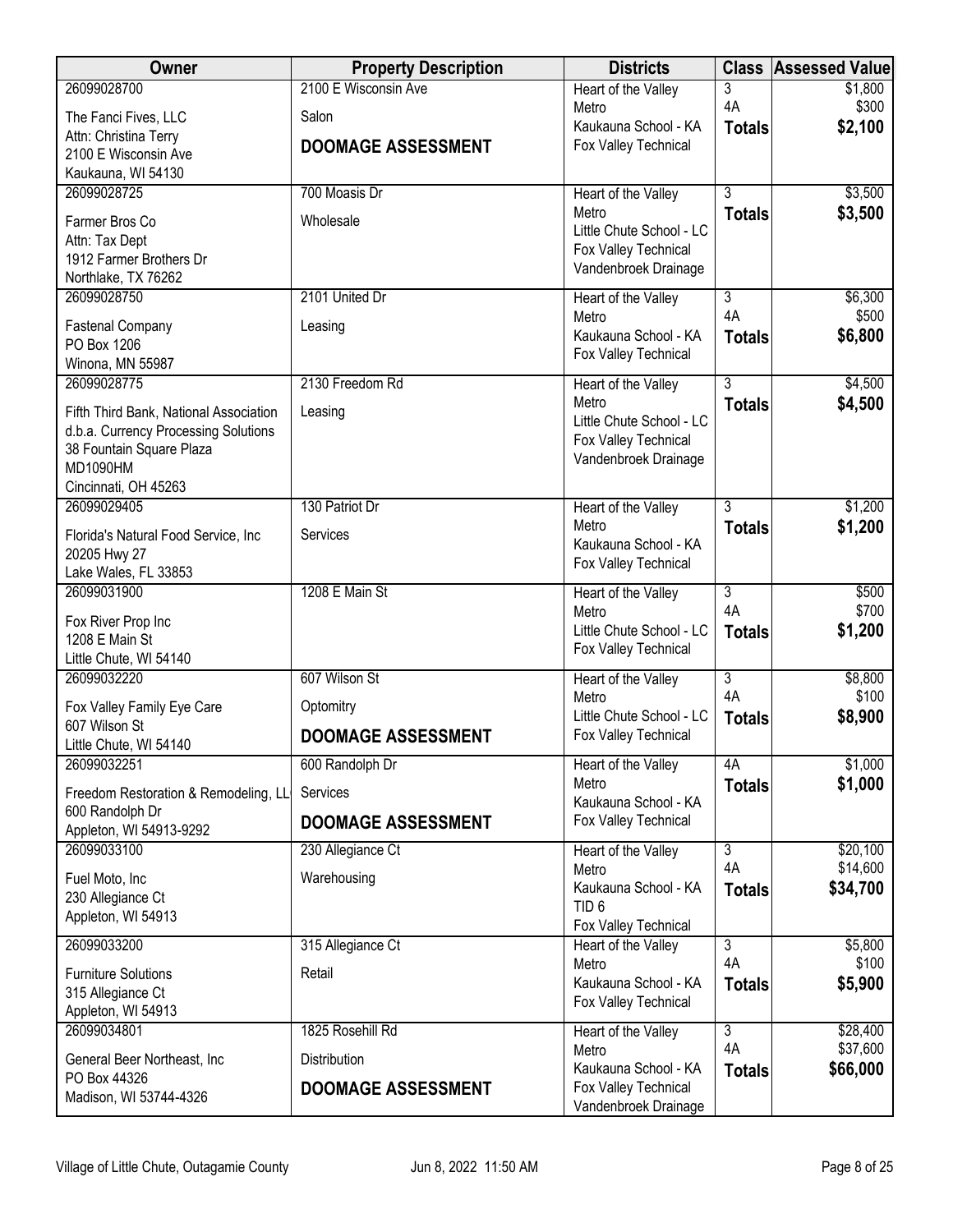| Owner                                                        | <b>Property Description</b> | <b>Districts</b>                            | <b>Class</b>   | <b>Assessed Value</b> |
|--------------------------------------------------------------|-----------------------------|---------------------------------------------|----------------|-----------------------|
| 26099034900                                                  | 1501 Rosehill Rd            | Heart of the Valley                         | 3              | \$400                 |
| General Beverage Sales Co. Oshkosh                           | Distribution                | Metro<br>Kaukauna School - KA               | 4A             | \$19,400<br>\$19,800  |
| 2855 Oregon St                                               |                             | Fox Valley Technical                        | <b>Totals</b>  |                       |
| PO Box 44326<br>Madison, WI 53744-4326                       |                             | Vandenbroek Drainage                        |                |                       |
| 26099035200                                                  | 431 Grand Ave               | Heart of the Valley                         | $\overline{3}$ | \$35,200              |
|                                                              |                             | Metro                                       | <b>Totals</b>  | \$35,200              |
| Gentleman Jack's 2, LLC<br>431 Grand Ave                     | Bar                         | Little Chute School - LC                    |                |                       |
| Little Chute, WI 54140                                       |                             | Fox Valley Technical                        |                |                       |
| 26099036300                                                  | 912 Randolph Dr             | Heart of the Valley                         | $\overline{3}$ | \$20,300              |
| Get Together                                                 | Entertainment               | Metro                                       | 4A             | \$400                 |
| 912 Randolph Dr                                              |                             | Kaukauna School - KA                        | <b>Totals</b>  | \$20,700              |
| Appleton, WI 54913                                           |                             | Fox Valley Technical                        |                |                       |
| 26099036600                                                  | 3103 W Evergreen Dr         | Vandenbroek Drainage<br>Heart of the Valley | 3              | \$7,000               |
|                                                              |                             | Metro                                       | <b>Totals</b>  | \$7,000               |
| Gordon Flesch Company, Inc/GFC                               | Leasing                     | Appleton School - AP                        |                |                       |
| Leasing<br>2675 Research Park Dr                             |                             | TID <sub>4</sub>                            |                |                       |
| Madison, WI 53711                                            |                             | Fox Valley Technical                        |                |                       |
| 26099036610                                                  | 1901 E Main St              | Heart of the Valley                         | 3              | \$4,200               |
| Gordon Flesch Company, Inc/GFC                               | Leasing                     | Metro                                       | <b>Totals</b>  | \$4,200               |
| Leasing                                                      |                             | Kaukauna School - KA                        |                |                       |
| 2675 Research Park Dr                                        |                             | Fox Valley Technical                        |                |                       |
| Madison, WI 53711                                            |                             |                                             |                |                       |
| 26099036620                                                  | 701 Moasis Dr               | Heart of the Valley                         | $\overline{3}$ | \$5,400               |
| Gordon Flesch Company, Inc/GFC                               | Leasing                     | Metro<br>Little Chute School - LC           | <b>Totals</b>  | \$5,400               |
| Leasing                                                      |                             | Fox Valley Technical                        |                |                       |
| 2675 Research Park Dr                                        |                             | Vandenbroek Drainage                        |                |                       |
| Madison, WI 53711<br>26099036630                             | 1415 W Main St              | Heart of the Valley                         | 3              | \$4,400               |
|                                                              |                             | Metro                                       | <b>Totals</b>  | \$4,400               |
| Gordon Flesch Company, Inc/GFC                               | Leasing                     | Little Chute School - LC                    |                |                       |
| Leasing<br>2675 Research Park Dr                             |                             | Fox Valley Technical                        |                |                       |
| Madison, WI 53711                                            |                             |                                             |                |                       |
| 26099037200                                                  | (scattered)                 | Heart of the Valley                         | $\overline{3}$ | \$19,700              |
| Grayhawk Leasing LLC                                         | Leasing                     | Metro                                       | <b>Totals</b>  | \$19,700              |
| 1412 Main St                                                 |                             | Little Chute School - LC                    |                |                       |
| Ste 1500                                                     |                             | Fox Valley Technical                        |                |                       |
| Dallas, TX 75202                                             |                             |                                             |                |                       |
| 26099038520                                                  | 122 E Main St               | Heart of the Valley                         | $\overline{3}$ | \$5,400               |
| GreatAmerica Financial Services Corp                         | Leasing                     | Metro<br>Little Chute School - LC           | <b>Totals</b>  | \$5,400               |
| 625 1st St SE                                                |                             | Fox Valley Technical                        |                |                       |
| Ste 800<br>Cedar Rapids, IA 52401                            |                             |                                             |                |                       |
| 26099038529                                                  | (scattered)                 | Heart of the Valley                         | $\overline{3}$ | \$2,900               |
|                                                              |                             | Metro                                       | <b>Totals</b>  | \$2,900               |
| Great Lakes Coca-Cola Distribution<br>Attn: Accounts Payable | Leasing                     | Little Chute School - LC                    |                |                       |
| 7400 N Oak Park Ave                                          |                             | Fox Valley Technical                        |                |                       |
| Niles, IL 60714-3818                                         |                             |                                             |                |                       |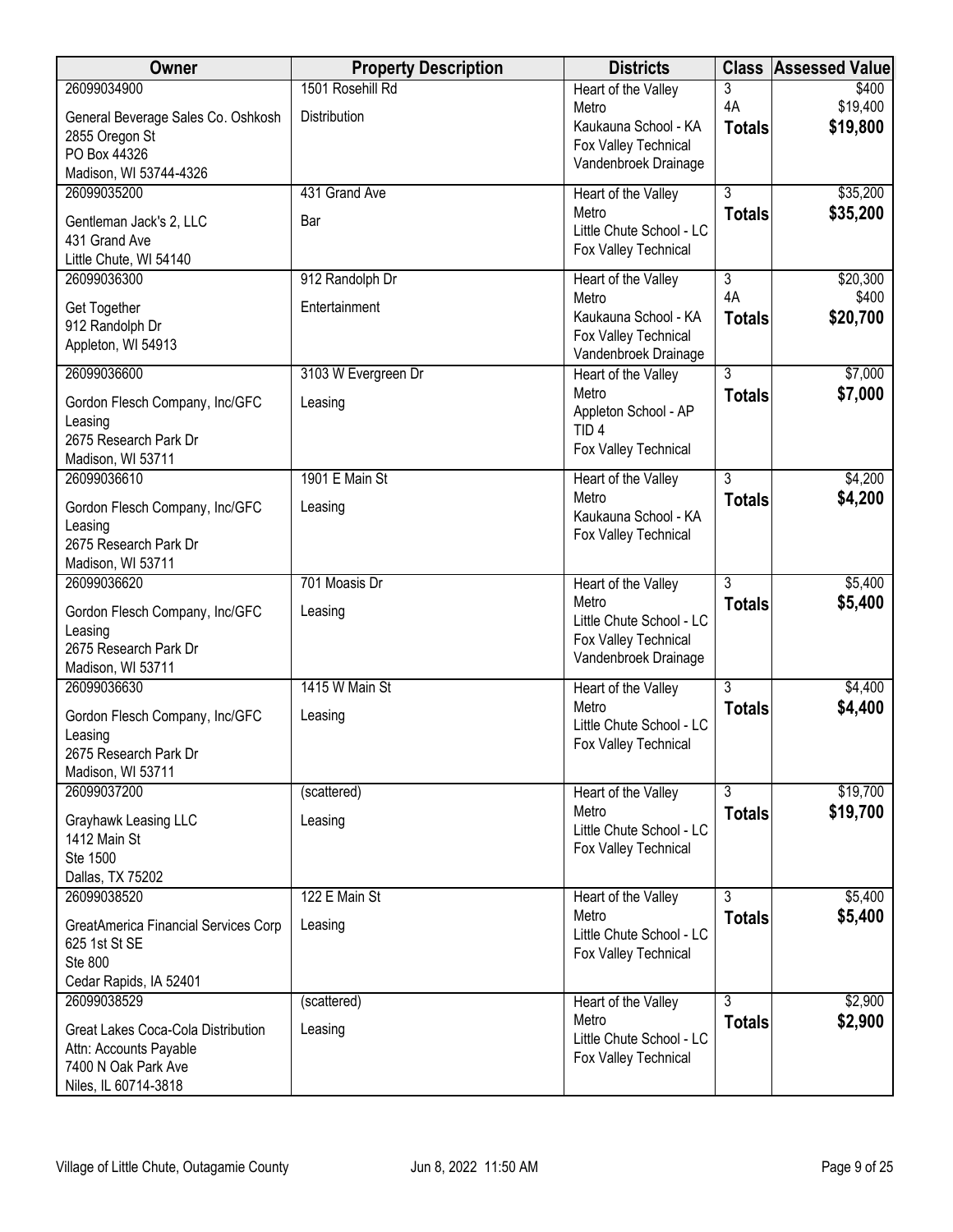| Owner                                               | <b>Property Description</b> | <b>Districts</b>                                 | <b>Class</b>   | <b>Assessed Value</b> |
|-----------------------------------------------------|-----------------------------|--------------------------------------------------|----------------|-----------------------|
| 26099038530                                         | 340 Patriot Dr              | Heart of the Valley                              |                | \$186,500             |
| <b>Greenstone Farm Credit Services</b>              | <b>Financial Services</b>   | Metro<br>Kaukauna School - KA                    | <b>Totals</b>  | \$186,500             |
| 3515 West Rd                                        |                             | Fox Valley Technical                             |                |                       |
| East Lansing, MI 48823<br>26099038531               | 130 Patriot Dr              |                                                  | $\overline{3}$ | \$7,200               |
|                                                     |                             | Heart of the Valley<br>Metro                     | <b>Totals</b>  | \$7,200               |
| GreatAmerica Financial Services Corp                | Leasing                     | Kaukauna School - KA                             |                |                       |
| 625 1st St SE<br>Ste 800                            |                             | Fox Valley Technical                             |                |                       |
| Cedar Rapids, IA 52401                              |                             |                                                  |                |                       |
| 26099038540                                         | 900 Randolph Dr             | Heart of the Valley                              | 3              | \$1,300               |
| GreatAmerica Financial Services Corp                | Leasing                     | Metro                                            | <b>Totals</b>  | \$1,300               |
| 625 1st St SE                                       |                             | Kaukauna School - KA                             |                |                       |
| Ste 800                                             |                             | Fox Valley Technical                             |                |                       |
| Cedar Rapids, IA 52401                              |                             |                                                  |                |                       |
| 26099038565                                         | 740 Moasis Dr Unit J        | Heart of the Valley                              | 4A             | \$1,000               |
| Griesbach Ready Mix, LLC                            | Construction                | Metro<br>Little Chute School - LC                | <b>Totals</b>  | \$1,000               |
| Attn: Christopher Griesbach                         | <b>DOOMAGE ASSESSMENT</b>   | Fox Valley Technical                             |                |                       |
| 740 Moasis Dr Unit J                                |                             | Vandenbroek Drainage                             |                |                       |
| Little Chute, WI 54140-1249<br>26099038620          | 300 Patriot Dr              | Heart of the Valley                              | $\overline{3}$ | \$900                 |
|                                                     |                             | Metro                                            | <b>Totals</b>  | \$900                 |
| Go Mortgage, LLC<br>300 Patriot Dr                  | <b>Financial Services</b>   | Kaukauna School - KA                             |                |                       |
| Little Chute, WI 54140                              |                             | Fox Valley Technical                             |                |                       |
| 26099039700                                         | 406 E North Ave             | Heart of the Valley                              | 4A             | \$200                 |
| Hair at Home                                        | Salon                       | Metro                                            | <b>Totals</b>  | \$200                 |
| 406 E North Ave                                     |                             | Little Chute School - LC                         |                |                       |
| Little Chute, WI 54140                              |                             | Fox Valley Technical                             |                |                       |
| 26099039800                                         | 219 W Main St               | Heart of the Valley                              | $\overline{3}$ | \$2,200               |
| Hallmark Marketing Company LLC                      | Leasing                     | Metro<br>Little Chute School - LC                | <b>Totals</b>  | \$2,200               |
| Attn: Tax 407                                       |                             | Fox Valley Technical                             |                |                       |
| PO Box 419479                                       |                             |                                                  |                |                       |
| Kansas City, MO 64141-6479<br>26099041000           | 603 W McKinley Ave          | Heart of the Valley                              | 3              | \$1,300               |
|                                                     |                             | Metro                                            | 4A             | \$100                 |
| Hartjes Enterprises Inc<br>d.b.a. Village Limits    | Restaurant                  | Little Chute School - LC                         | <b>Totals</b>  | \$1,400               |
| 603 W McKinley Ave                                  |                             | Fox Valley Technical                             |                |                       |
| Little Chute, WI 54140                              |                             |                                                  |                |                       |
| 26099041800                                         | 317 Johnson Ave             | Heart of the Valley                              | $\overline{3}$ | \$12,000              |
| Hawks Nest                                          | Bar                         | Metro                                            | 4A             | \$2,500               |
| Attn: Gary Konetzke                                 | <b>DOOMAGE ASSESSMENT</b>   | Little Chute School - LC<br>Fox Valley Technical | <b>Totals</b>  | \$14,500              |
| 815 S Telulah Ave                                   |                             |                                                  |                |                       |
| Appleton, WI 54915-3420<br>26099042200              | 829 W Elm Dr                |                                                  | $\overline{3}$ |                       |
|                                                     |                             | Heart of the Valley<br>Metro                     | 4A             | \$3,000<br>\$200      |
| Heart and Homes Support Service, LLC                | <b>Adult Group Homes</b>    | Little Chute School - LC                         | <b>Totals</b>  | \$3,200               |
| 829 W Elm Dr<br>Little Chute, WI 54140              |                             | Fox Valley Technical                             |                |                       |
| 26099042310                                         | 1700 Stephen St             | Heart of the Valley                              | $\overline{3}$ | \$267,300             |
|                                                     | <b>Tech Services</b>        | Metro                                            | 4A             | \$0                   |
| <b>Heartland Techology Group</b><br>1700 Stephen St |                             | Kaukauna School - KA                             | <b>Totals</b>  | \$267,300             |
| Little Chute, WI 54140-0347                         |                             | Fox Valley Technical<br>Vandenbroek Drainage     |                |                       |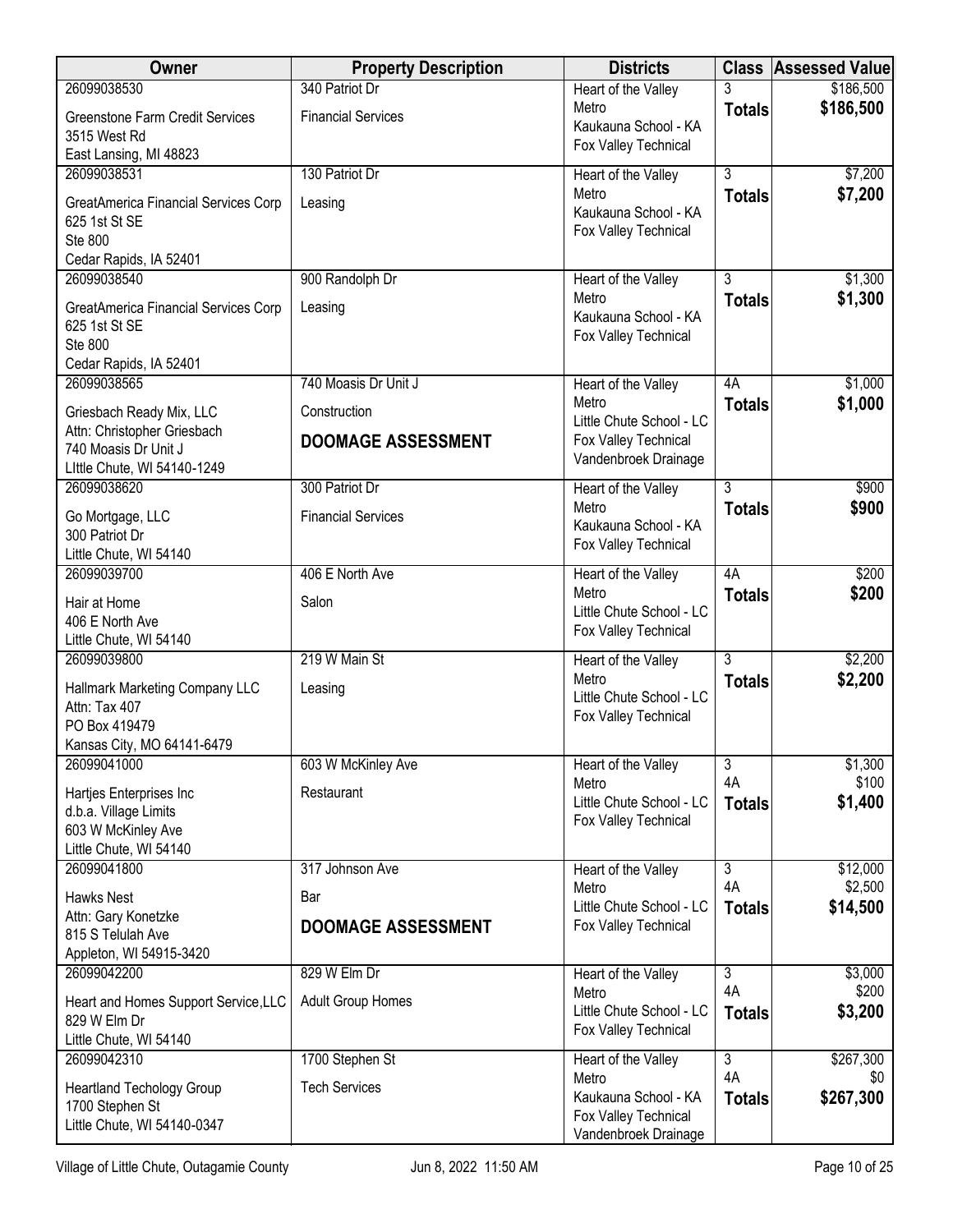| 3<br>4A<br>\$1,300<br>Metro<br>Mfg Rep<br>Heat & Power Products Inc<br>Little Chute School - LC<br>\$12,200<br><b>Totals</b><br>1501 Bohm Dr<br>Fox Valley Technical<br>Little Chute, WI 54140<br>$\overline{3}$<br>26099042500<br>1101 W North Ave<br>\$300<br>Heart of the Valley<br>4A<br>\$2,600<br>Metro<br><b>Heiting Place</b><br>Restaurant<br>Little Chute School - LC<br>\$2,900<br><b>Totals</b><br>Attn: Dan Heiting<br>Fox Valley Technical<br>1101 W North Ave<br>Little Chute, WI 54140<br>\$262,300<br>26099042900<br>3900 Freedom Rd<br>3<br>Heart of the Valley<br>\$262,300<br>Metro<br><b>Totals</b><br>Cold Storage<br><b>Hickory Drive Holdings LLC</b><br>Kaukauna School - KA<br>800 Clinton Square<br>TID <sub>6</sub><br>Rochester, NY 14604<br>Fox Valley Technical<br>1450 E North Ave<br>$\overline{3}$<br>\$2,800<br>26099043000<br>Heart of the Valley<br>Metro<br>\$2,800<br><b>Totals</b><br>Construction<br>Hietpas & Sons Construction<br>Little Chute School - LC<br>1450 E North Ave<br>Fox Valley Technical<br>Little Chute, WI 54140<br>Vandenbroek Drainage<br>26099045000<br>302 W Main St<br>\$5,000<br>$\overline{3}$<br>Heart of the Valley<br>4A<br>\$1,400<br>Metro<br><b>Hietpas Realty</b><br>Realty | Owner       | <b>Property Description</b> | <b>Districts</b>         | <b>Class</b>  | <b>Assessed Value</b> |
|------------------------------------------------------------------------------------------------------------------------------------------------------------------------------------------------------------------------------------------------------------------------------------------------------------------------------------------------------------------------------------------------------------------------------------------------------------------------------------------------------------------------------------------------------------------------------------------------------------------------------------------------------------------------------------------------------------------------------------------------------------------------------------------------------------------------------------------------------------------------------------------------------------------------------------------------------------------------------------------------------------------------------------------------------------------------------------------------------------------------------------------------------------------------------------------------------------------------------------------------------|-------------|-----------------------------|--------------------------|---------------|-----------------------|
|                                                                                                                                                                                                                                                                                                                                                                                                                                                                                                                                                                                                                                                                                                                                                                                                                                                                                                                                                                                                                                                                                                                                                                                                                                                      | 26099042400 | 1501 Bohm Dr                | Heart of the Valley      |               | \$10,900              |
|                                                                                                                                                                                                                                                                                                                                                                                                                                                                                                                                                                                                                                                                                                                                                                                                                                                                                                                                                                                                                                                                                                                                                                                                                                                      |             |                             |                          |               |                       |
|                                                                                                                                                                                                                                                                                                                                                                                                                                                                                                                                                                                                                                                                                                                                                                                                                                                                                                                                                                                                                                                                                                                                                                                                                                                      |             |                             |                          |               |                       |
|                                                                                                                                                                                                                                                                                                                                                                                                                                                                                                                                                                                                                                                                                                                                                                                                                                                                                                                                                                                                                                                                                                                                                                                                                                                      |             |                             |                          |               |                       |
|                                                                                                                                                                                                                                                                                                                                                                                                                                                                                                                                                                                                                                                                                                                                                                                                                                                                                                                                                                                                                                                                                                                                                                                                                                                      |             |                             |                          |               |                       |
|                                                                                                                                                                                                                                                                                                                                                                                                                                                                                                                                                                                                                                                                                                                                                                                                                                                                                                                                                                                                                                                                                                                                                                                                                                                      |             |                             |                          |               |                       |
|                                                                                                                                                                                                                                                                                                                                                                                                                                                                                                                                                                                                                                                                                                                                                                                                                                                                                                                                                                                                                                                                                                                                                                                                                                                      |             |                             |                          |               |                       |
|                                                                                                                                                                                                                                                                                                                                                                                                                                                                                                                                                                                                                                                                                                                                                                                                                                                                                                                                                                                                                                                                                                                                                                                                                                                      |             |                             |                          |               |                       |
|                                                                                                                                                                                                                                                                                                                                                                                                                                                                                                                                                                                                                                                                                                                                                                                                                                                                                                                                                                                                                                                                                                                                                                                                                                                      |             |                             |                          |               |                       |
|                                                                                                                                                                                                                                                                                                                                                                                                                                                                                                                                                                                                                                                                                                                                                                                                                                                                                                                                                                                                                                                                                                                                                                                                                                                      |             |                             |                          |               |                       |
|                                                                                                                                                                                                                                                                                                                                                                                                                                                                                                                                                                                                                                                                                                                                                                                                                                                                                                                                                                                                                                                                                                                                                                                                                                                      |             |                             |                          |               |                       |
|                                                                                                                                                                                                                                                                                                                                                                                                                                                                                                                                                                                                                                                                                                                                                                                                                                                                                                                                                                                                                                                                                                                                                                                                                                                      |             |                             |                          |               |                       |
|                                                                                                                                                                                                                                                                                                                                                                                                                                                                                                                                                                                                                                                                                                                                                                                                                                                                                                                                                                                                                                                                                                                                                                                                                                                      |             |                             |                          |               |                       |
|                                                                                                                                                                                                                                                                                                                                                                                                                                                                                                                                                                                                                                                                                                                                                                                                                                                                                                                                                                                                                                                                                                                                                                                                                                                      |             |                             |                          |               |                       |
|                                                                                                                                                                                                                                                                                                                                                                                                                                                                                                                                                                                                                                                                                                                                                                                                                                                                                                                                                                                                                                                                                                                                                                                                                                                      |             |                             |                          |               |                       |
|                                                                                                                                                                                                                                                                                                                                                                                                                                                                                                                                                                                                                                                                                                                                                                                                                                                                                                                                                                                                                                                                                                                                                                                                                                                      |             |                             |                          |               |                       |
|                                                                                                                                                                                                                                                                                                                                                                                                                                                                                                                                                                                                                                                                                                                                                                                                                                                                                                                                                                                                                                                                                                                                                                                                                                                      |             |                             |                          |               |                       |
|                                                                                                                                                                                                                                                                                                                                                                                                                                                                                                                                                                                                                                                                                                                                                                                                                                                                                                                                                                                                                                                                                                                                                                                                                                                      |             |                             | Little Chute School - LC | <b>Totals</b> | \$6,400               |
| 302 W Main St<br>Fox Valley Technical<br><b>DOOMAGE ASSESSMENT</b><br>Little Chute, WI 54140                                                                                                                                                                                                                                                                                                                                                                                                                                                                                                                                                                                                                                                                                                                                                                                                                                                                                                                                                                                                                                                                                                                                                         |             |                             |                          |               |                       |
| \$37,500<br>26099047000<br>1900 Bohm Dr<br>$\overline{3}$<br>Heart of the Valley                                                                                                                                                                                                                                                                                                                                                                                                                                                                                                                                                                                                                                                                                                                                                                                                                                                                                                                                                                                                                                                                                                                                                                     |             |                             |                          |               |                       |
| 4A<br>\$12,500<br>Metro<br>Highway Landscapers, Inc                                                                                                                                                                                                                                                                                                                                                                                                                                                                                                                                                                                                                                                                                                                                                                                                                                                                                                                                                                                                                                                                                                                                                                                                  |             |                             |                          |               |                       |
| Little Chute School - LC<br>\$50,000<br><b>Totals</b><br>1900 Bohm Dr                                                                                                                                                                                                                                                                                                                                                                                                                                                                                                                                                                                                                                                                                                                                                                                                                                                                                                                                                                                                                                                                                                                                                                                |             |                             |                          |               |                       |
| Fox Valley Technical<br><b>DOOMAGE ASSESSMENT</b><br>Little Chute, WI 54140<br>Vandenbroek Drainage                                                                                                                                                                                                                                                                                                                                                                                                                                                                                                                                                                                                                                                                                                                                                                                                                                                                                                                                                                                                                                                                                                                                                  |             |                             |                          |               |                       |
| $\overline{3}$<br>\$9,200<br>26099048200<br>1800 Freedom Rd Unit C<br>Heart of the Valley                                                                                                                                                                                                                                                                                                                                                                                                                                                                                                                                                                                                                                                                                                                                                                                                                                                                                                                                                                                                                                                                                                                                                            |             |                             |                          |               |                       |
| 4A<br>\$17,000<br>Metro<br>HRB Tax Group Inc<br>Accounting                                                                                                                                                                                                                                                                                                                                                                                                                                                                                                                                                                                                                                                                                                                                                                                                                                                                                                                                                                                                                                                                                                                                                                                           |             |                             |                          |               |                       |
| \$26,200<br>Little Chute School - LC<br><b>Totals</b><br>d.b.a. H&R Block #46621<br>Fox Valley Technical                                                                                                                                                                                                                                                                                                                                                                                                                                                                                                                                                                                                                                                                                                                                                                                                                                                                                                                                                                                                                                                                                                                                             |             |                             |                          |               |                       |
| Attn: Business PP Tax<br>1 H & R Block Way                                                                                                                                                                                                                                                                                                                                                                                                                                                                                                                                                                                                                                                                                                                                                                                                                                                                                                                                                                                                                                                                                                                                                                                                           |             |                             |                          |               |                       |
| Kansas City, MO 64105                                                                                                                                                                                                                                                                                                                                                                                                                                                                                                                                                                                                                                                                                                                                                                                                                                                                                                                                                                                                                                                                                                                                                                                                                                |             |                             |                          |               |                       |
| 700 Harvest Trl<br>3<br>\$800<br>26099050200<br>Heart of the Valley                                                                                                                                                                                                                                                                                                                                                                                                                                                                                                                                                                                                                                                                                                                                                                                                                                                                                                                                                                                                                                                                                                                                                                                  |             |                             |                          |               |                       |
| 4A<br>\$200<br>Metro<br>Marketing<br>ID Marketing LLC                                                                                                                                                                                                                                                                                                                                                                                                                                                                                                                                                                                                                                                                                                                                                                                                                                                                                                                                                                                                                                                                                                                                                                                                |             |                             |                          |               |                       |
| Kaukauna School - KA<br>\$1,000<br><b>Totals</b><br>Attn: Sue Speirings<br>Fox Valley Technical<br><b>DOOMAGE ASSESSMENT</b>                                                                                                                                                                                                                                                                                                                                                                                                                                                                                                                                                                                                                                                                                                                                                                                                                                                                                                                                                                                                                                                                                                                         |             |                             |                          |               |                       |
| 700 Harvest Trl<br>Appleton, WI 54913                                                                                                                                                                                                                                                                                                                                                                                                                                                                                                                                                                                                                                                                                                                                                                                                                                                                                                                                                                                                                                                                                                                                                                                                                |             |                             |                          |               |                       |
| 26099051000<br>709 Grand Ave<br>$\overline{3}$<br>\$1,200<br>Heart of the Valley                                                                                                                                                                                                                                                                                                                                                                                                                                                                                                                                                                                                                                                                                                                                                                                                                                                                                                                                                                                                                                                                                                                                                                     |             |                             |                          |               |                       |
| 4A<br>\$500<br>Metro<br>Salon<br><b>Ideal Beauty Shop</b>                                                                                                                                                                                                                                                                                                                                                                                                                                                                                                                                                                                                                                                                                                                                                                                                                                                                                                                                                                                                                                                                                                                                                                                            |             |                             |                          |               |                       |
| Little Chute School - LC<br>\$1,700<br><b>Totals</b><br>709 Grand Ave                                                                                                                                                                                                                                                                                                                                                                                                                                                                                                                                                                                                                                                                                                                                                                                                                                                                                                                                                                                                                                                                                                                                                                                |             |                             |                          |               |                       |
| TID <sub>8</sub><br><b>DOOMAGE ASSESSMENT</b><br>Little Chute, WI 54140<br>Fox Valley Technical                                                                                                                                                                                                                                                                                                                                                                                                                                                                                                                                                                                                                                                                                                                                                                                                                                                                                                                                                                                                                                                                                                                                                      |             |                             |                          |               |                       |
| 26099051050<br>3100 French Rd<br>$\overline{3}$<br>\$5,000<br>Heart of the Valley                                                                                                                                                                                                                                                                                                                                                                                                                                                                                                                                                                                                                                                                                                                                                                                                                                                                                                                                                                                                                                                                                                                                                                    |             |                             |                          |               |                       |
| 4A<br>\$2,500<br>Metro<br>Woodworking<br><b>Ideal Cabinetry</b>                                                                                                                                                                                                                                                                                                                                                                                                                                                                                                                                                                                                                                                                                                                                                                                                                                                                                                                                                                                                                                                                                                                                                                                      |             |                             |                          |               |                       |
| Appleton School - AP<br>\$7,500<br><b>Totals</b><br>3100 French Rd<br>Fox Valley Technical<br><b>DOOMAGE ASSESSMENT</b>                                                                                                                                                                                                                                                                                                                                                                                                                                                                                                                                                                                                                                                                                                                                                                                                                                                                                                                                                                                                                                                                                                                              |             |                             |                          |               |                       |
| Appleton, WI 54915                                                                                                                                                                                                                                                                                                                                                                                                                                                                                                                                                                                                                                                                                                                                                                                                                                                                                                                                                                                                                                                                                                                                                                                                                                   |             |                             |                          |               |                       |
| $\overline{3}$<br>26099051909<br>740 Moasis Dr Unit B<br>\$400<br>Heart of the Valley<br>4A<br>\$200<br>Metro                                                                                                                                                                                                                                                                                                                                                                                                                                                                                                                                                                                                                                                                                                                                                                                                                                                                                                                                                                                                                                                                                                                                        |             |                             |                          |               |                       |
| Ignition Interloc Provider<br>Integrity Interlock, LLC<br>Little Chute School - LC<br>\$600<br><b>Totals</b>                                                                                                                                                                                                                                                                                                                                                                                                                                                                                                                                                                                                                                                                                                                                                                                                                                                                                                                                                                                                                                                                                                                                         |             |                             |                          |               |                       |
| 740 Moasis Dr Unit B<br>Fox Valley Technical<br><b>DOOMAGE ASSESSMENT</b><br>Little Chute, WI 54140-1249<br>Vandenbroek Drainage                                                                                                                                                                                                                                                                                                                                                                                                                                                                                                                                                                                                                                                                                                                                                                                                                                                                                                                                                                                                                                                                                                                     |             |                             |                          |               |                       |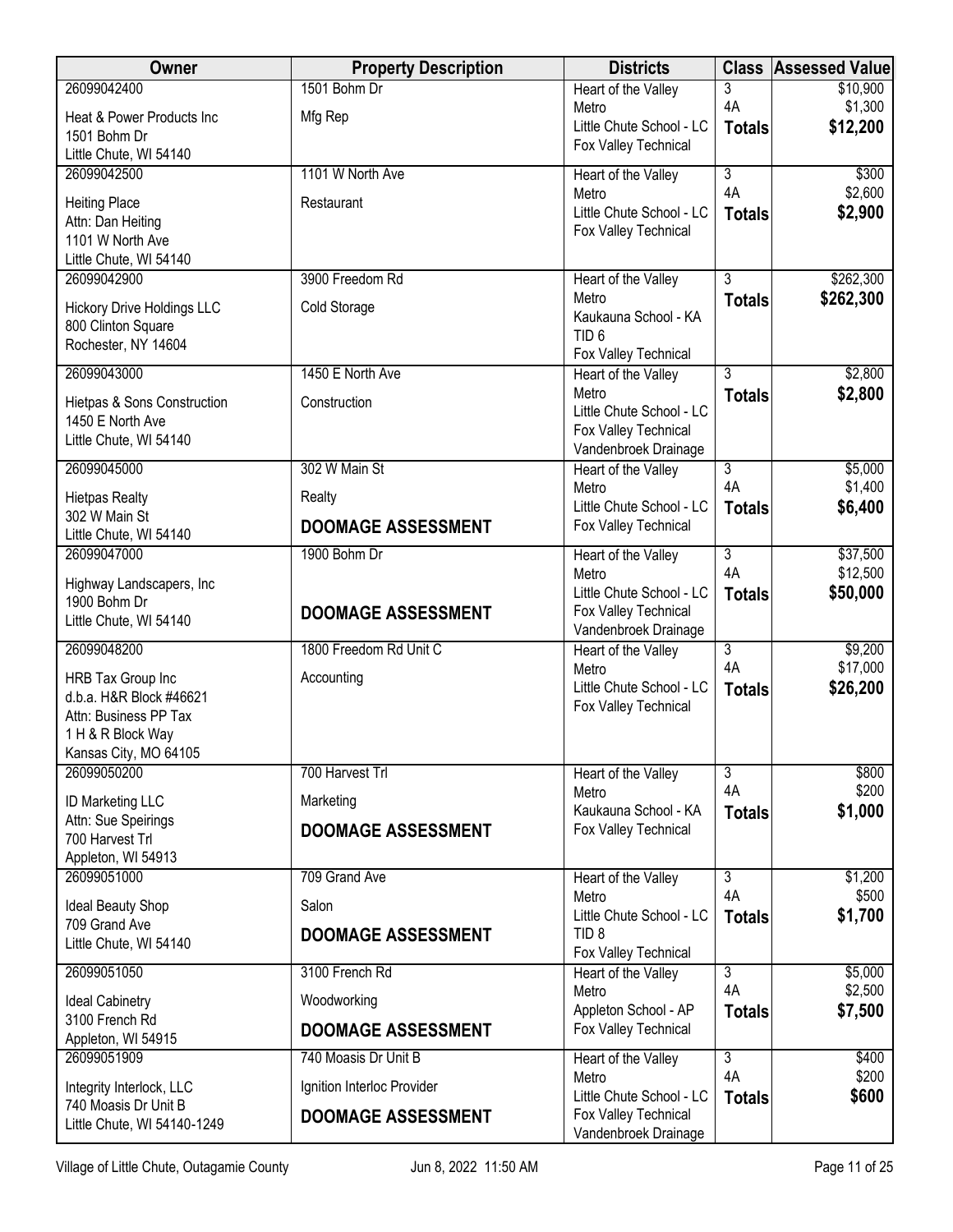| Owner                                           | <b>Property Description</b>  | <b>Districts</b>                             | <b>Class</b>                    | <b>Assessed Value</b> |
|-------------------------------------------------|------------------------------|----------------------------------------------|---------------------------------|-----------------------|
| 26099051915                                     | 3009 Vandenbroek Rd          | Heart of the Valley                          | 3                               | \$4,000               |
| Intertek-PSI                                    | <b>Professional Services</b> | Metro<br>Kaukauna School - KA                | 4A                              | \$1,000<br>\$5,000    |
| 3009 Vandenbroek Rd                             | <b>DOOMAGE ASSESSMENT</b>    | Fox Valley Technical                         | <b>Totals</b>                   |                       |
| Kaukauna, WI 54130-9344<br>26099054100          | 202 W Main St                |                                              | $\overline{3}$                  | \$800                 |
|                                                 |                              | Heart of the Valley<br>Metro                 | 4A                              | \$100                 |
| Jet's Pizza<br>202 W Main St                    | Restaurant                   | Little Chute School - LC                     | <b>Totals</b>                   | \$900                 |
| Little Chute, WI 54140                          |                              | TID <sub>8</sub>                             |                                 |                       |
| 26099054200                                     | 821 Madison St               | Fox Valley Technical                         | $\overline{3}$                  | \$500                 |
|                                                 |                              | Heart of the Valley<br>Metro                 | 4A                              | \$200                 |
| Kelli Jane Hair LLC                             | Salon                        | Little Chute School - LC                     | <b>Totals</b>                   | \$700                 |
| 821 Madison St<br>Little Chute, WI 54140        |                              | Fox Valley Technical                         |                                 |                       |
| 26099054300                                     | 1600 North Ave               | Heart of the Valley                          | 4A                              | $\sqrt[6]{}$          |
| John Kramer Heating & Cooling LLC               | Sales & Service              | Metro                                        | <b>Totals</b>                   | \$0                   |
| 1600 E North Ave                                |                              | Little Chute School - LC                     |                                 |                       |
| Little Chute, WI 54140                          |                              | Fox Valley Technical<br>Vandenbroek Drainage |                                 |                       |
| 26099054900                                     | (scattered)                  | Heart of the Valley                          | 4A                              | \$1,600               |
| JPM Americas/Billboards, Inc                    | <b>Outdoor Advertising</b>   | Metro                                        | <b>Totals</b>                   | \$1,600               |
| 1711 Schuering Rd                               |                              | Kaukauna School - KA                         |                                 |                       |
| DePere, WI 54115                                |                              | Fox Valley Technical                         |                                 |                       |
| 26099055100                                     | 200 W Elm Dr Unit A          | Heart of the Valley                          | $\overline{3}$                  | \$7,400               |
| David J Kamps S.C.                              | Accounting                   | Metro                                        | 4A                              | \$800                 |
| 200 W Elm Dr Unit A                             |                              | Kaukauna School - KA<br>Fox Valley Technical | <b>Totals</b>                   | \$8,200               |
| Little Chute, WI 54140                          |                              |                                              |                                 |                       |
| 26099056050                                     | 740 Moasis Dr Unit O         | Heart of the Valley<br>Metro                 | $\overline{\overline{3}}$<br>4A | \$2,500<br>\$2,500    |
| <b>Conquer Martial Arts</b>                     | <b>Martial Arts</b>          | Little Chute School - LC                     | <b>Totals</b>                   | \$5,000               |
| 740 Moasis Dr Unit O                            | <b>DOOMAGE ASSESSMENT</b>    | Fox Valley Technical                         |                                 |                       |
| Little Chute, WI 54140                          |                              | Vandenbroek Drainage                         |                                 |                       |
| 26099059230                                     | 1306 E Lincoln Ave           | Heart of the Valley                          | 3                               | \$800                 |
| Kavanaugh Refrigeration Inc                     |                              | Metro<br>Little Chute School - LC            | <b>Totals</b>                   | \$800                 |
| 1306 E Lincoln Ave                              |                              | Fox Valley Technical                         |                                 |                       |
| Little Chute, WI 54140<br>26099059235           |                              | Heart of the Valley                          | $\overline{3}$                  | \$700                 |
|                                                 |                              | Metro                                        | 4A                              | \$700                 |
| Keith Petersen Plumbing Inc<br>1600 Hamilton Ct | Plumbing                     | Little Chute School - LC                     | <b>Totals</b>                   | \$1,400               |
| Little Chute, WI 54140                          | <b>DOOMAGE ASSESSMENT</b>    | Fox Valley Technical                         |                                 |                       |
| 26099059410                                     | 201 Patriot Dr               | Heart of the Valley                          | $\overline{3}$                  | \$23,400              |
| Kidzland Child Care Center                      | Child Care                   | Metro                                        | <b>Totals</b>                   | \$23,400              |
| Attn: Brian Sanders                             |                              | Kaukauna School - KA                         |                                 |                       |
| W5483 Cty Rd KK                                 |                              | Fox Valley Technical                         |                                 |                       |
| Appleton, WI 54915                              |                              |                                              |                                 |                       |
| 26099059501                                     | 1650 Freedom Rd              | Heart of the Valley<br>Metro                 | $\overline{3}$<br>4A            | \$157,300<br>\$100    |
| Kwik Trip, Inc                                  | Gas Station/C-Store          | Little Chute School - LC                     | <b>Totals</b>                   | \$157,400             |
| d.b.a. Kwik Trip #923<br>1626 Oak St            |                              | Fox Valley Technical                         |                                 |                       |
| La Crosse, WI 54602                             |                              |                                              |                                 |                       |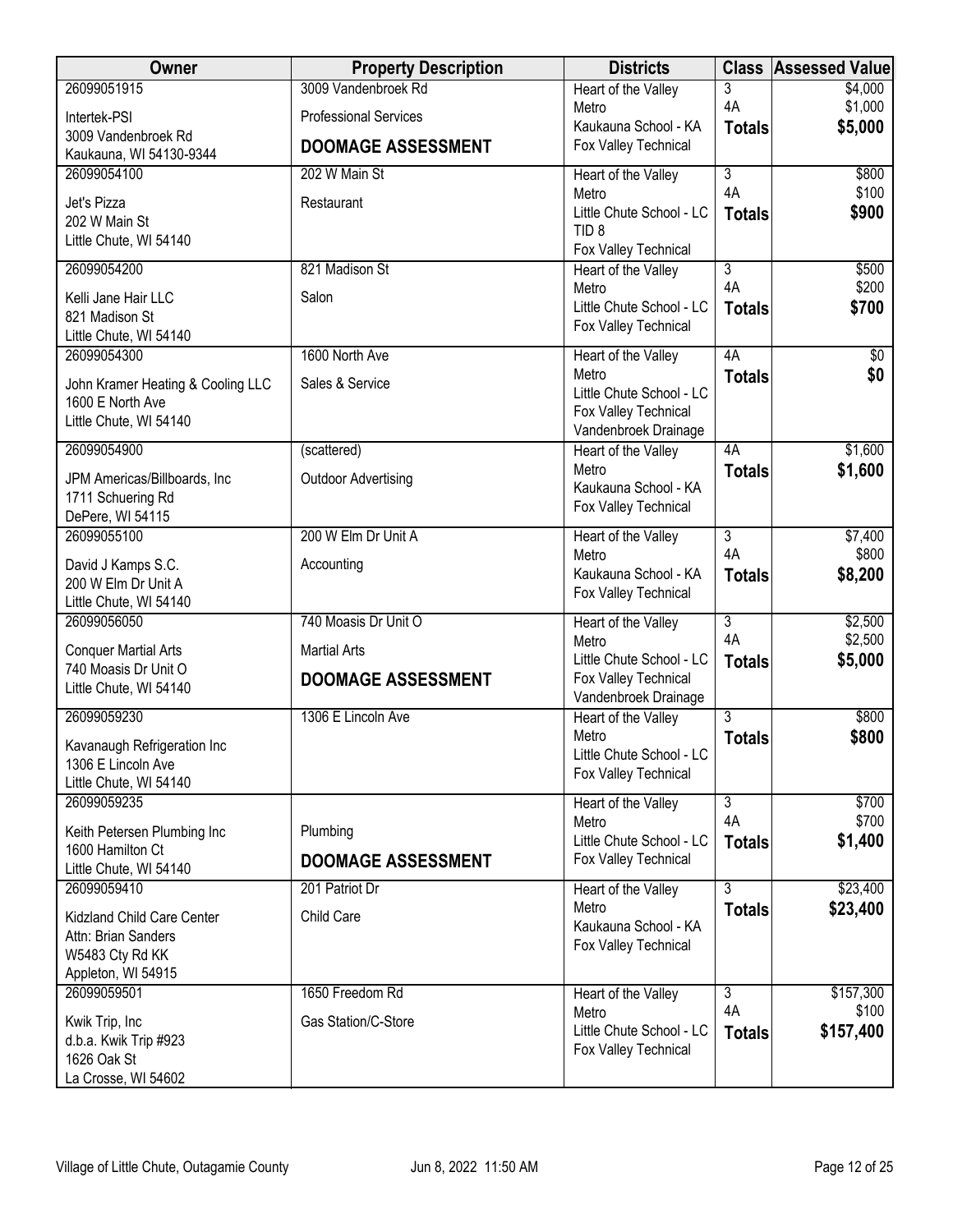| Owner                                  | <b>Property Description</b> | <b>Districts</b>                             |                      | <b>Class Assessed Value</b> |
|----------------------------------------|-----------------------------|----------------------------------------------|----------------------|-----------------------------|
| 26099062300                            | 130 E Main St               | Heart of the Valley                          | 3                    | \$2,800                     |
| <b>TTGB Investments LLC</b>            | Bar                         | Metro<br>Little Chute School - LC            | 4A                   | \$500                       |
| d.b.a. Ladder House on Main            |                             | Fox Valley Technical                         | <b>Totals</b>        | \$3,300                     |
| 484 Barbie Ct                          |                             |                                              |                      |                             |
| Appleton, WI 54915-6431                |                             |                                              |                      |                             |
| 26099062500                            | 2300 E Main St              | Heart of the Valley<br>Metro                 | $\overline{3}$<br>4A | \$18,900<br>\$100           |
| Landerman'a Family Restaurant          | Restaurant                  | Kaukauna School - KA                         | <b>Totals</b>        | \$19,000                    |
| 2300 E Main St                         |                             | Fox Valley Technical                         |                      |                             |
| Kaukauna, WI 54130                     | 2300 W Main St              |                                              |                      |                             |
| 26099063000                            |                             | Heart of the Valley<br>Metro                 | 3<br>4A              | \$10,400<br>\$1,700         |
| <b>Lappen Security Products</b>        | Security                    | Appleton School - AP                         | <b>Totals</b>        | \$12,100                    |
| Attn: Scott Wildenberg                 |                             | Fox Valley Technical                         |                      |                             |
| PO Box 136<br>Little Chute, WI 54140   |                             |                                              |                      |                             |
| 26099064000                            | 1901 E Main St              | Heart of the Valley                          | $\overline{3}$       | \$107,600                   |
|                                        |                             | Metro                                        | <b>Totals</b>        | \$107,600                   |
| Stoneridge Little Chute LLC            | Grocery                     | Kaukauna School - KA                         |                      |                             |
| d.b.a. Piggly Wiggly<br>1901 E Main St |                             | Fox Valley Technical                         |                      |                             |
| Little Chute, WI 54140                 |                             |                                              |                      |                             |
| 26099064100                            | 1929 E Main St              | Heart of the Valley                          | $\overline{3}$       | \$6,000                     |
|                                        | Laundromat                  | Metro                                        | 4A                   | \$1,000                     |
| The Laundry Chute<br>Attn: Dan Naumann |                             | Kaukauna School - KA                         | <b>Totals</b>        | \$7,000                     |
| 2200 W 195th St                        | <b>DOOMAGE ASSESSMENT</b>   | Fox Valley Technical                         |                      |                             |
| Torrance, CA 90501-1120                |                             |                                              |                      |                             |
| 26099064110                            | 740 Moasis Dr Unit P        | Heart of the Valley                          | 4A                   | \$1,000                     |
| The Total Package Detailing Services,  | Car Detaililng              | Metro                                        | <b>Totals</b>        | \$1,000                     |
| <b>LLC</b>                             |                             | Little Chute School - LC                     |                      |                             |
| 740 Moasis Dr Unit P                   | <b>DOOMAGE ASSESSMENT</b>   | Fox Valley Technical<br>Vandenbroek Drainage |                      |                             |
| Little Chute, WI 54140-1249            |                             |                                              |                      |                             |
| 26099064175                            | 821 Adams St                | Heart of the Valley                          | $\overline{3}$<br>4A | \$1,400                     |
| Lawn Magic                             | Landscaping                 | Metro<br>Little Chute School - LC            |                      | \$300<br>\$1,700            |
| Attn: Al Mahder                        |                             | Fox Valley Technical                         | <b>Totals</b>        |                             |
| 821 Adams St                           |                             |                                              |                      |                             |
| Little Chute, WI 54140<br>26099064275  | 700 Randolph Dr             |                                              | $\overline{3}$       | \$8,600                     |
|                                        |                             | Heart of the Valley<br>Metro                 | 4A                   | \$9,800                     |
| Lee Truck Equipment Inc                |                             | Kaukauna School - KA                         | <b>Totals</b>        | \$18,400                    |
| d.b.a. Casper's Truck Equipment        |                             | Fox Valley Technical                         |                      |                             |
| 700 Randolph Dr<br>Appleton, WI 54913  |                             |                                              |                      |                             |
| 26099064400                            | 1540 Buchanan St            | Heart of the Valley                          | 3                    | \$1,600                     |
|                                        |                             | Metro                                        | <b>Totals</b>        | \$1,600                     |
| Lee's Contracting/Fabricating Inc      | Contractor                  | Little Chute School - LC                     |                      |                             |
| PO Box 292<br>Little Chute, WI 54140   |                             | TID <sub>5</sub>                             |                      |                             |
|                                        |                             | Fox Valley Technical                         |                      |                             |
|                                        |                             | Vandenbroek Drainage                         |                      |                             |
| 26099066000                            | 2001 E Main St              | Heart of the Valley<br>Metro                 | 3<br>4A              | \$50,500<br>\$100           |
| AL Hardware Company LLC                | Retail                      | Kaukauna School - KA                         | <b>Totals</b>        | \$50,600                    |
| 321 Jefferson St                       |                             | Fox Valley Technical                         |                      |                             |
| Sturgeon Bay, WI 54235                 |                             |                                              |                      |                             |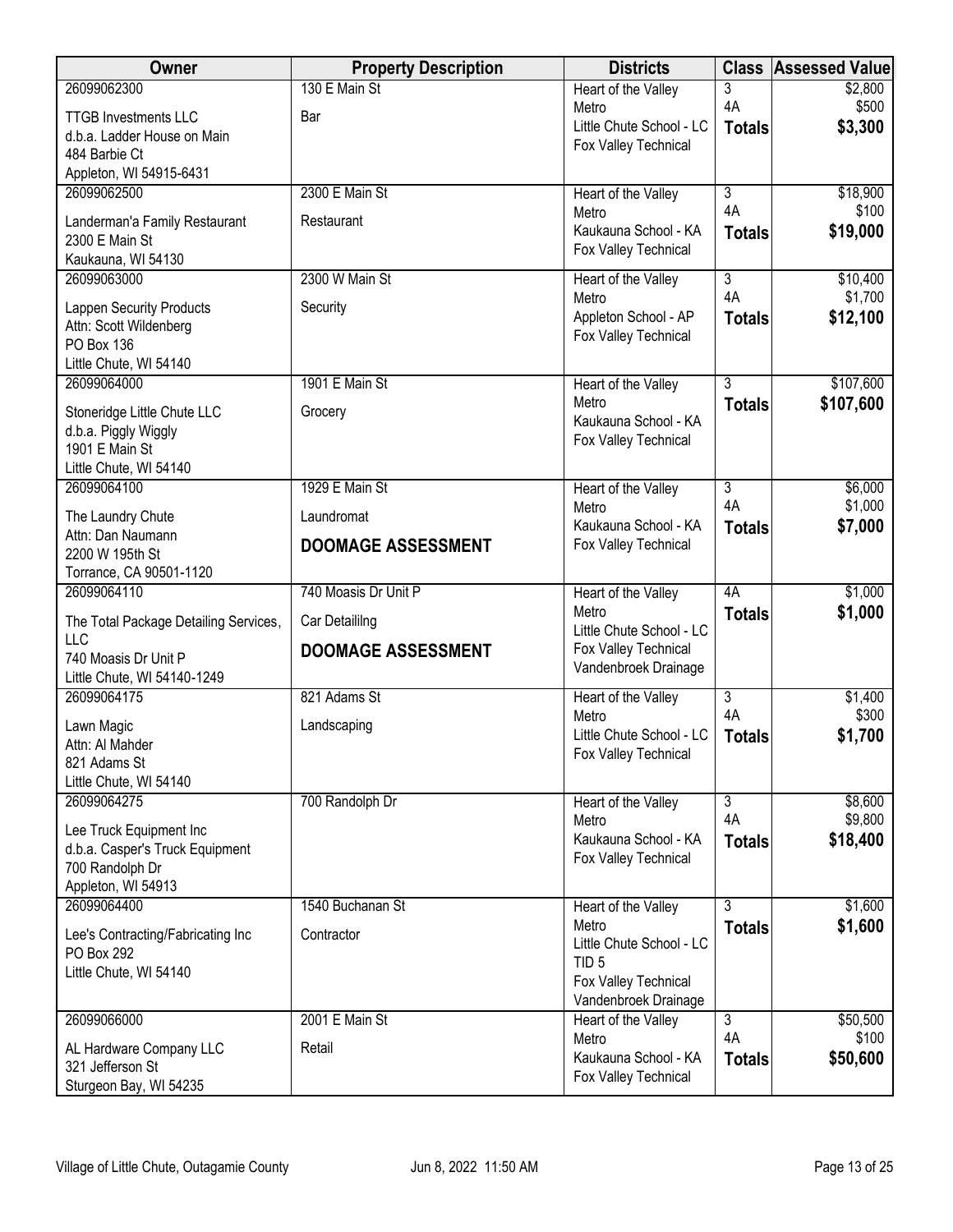| <b>Owner</b>                                                   | <b>Property Description</b> | <b>Districts</b>                             | <b>Class</b>         | <b>Assessed Value</b> |
|----------------------------------------------------------------|-----------------------------|----------------------------------------------|----------------------|-----------------------|
| 26099066090                                                    | 137 W Main St Unit B        | Heart of the Valley                          | 3                    | \$25,000              |
| Little Caesars, Inc                                            | Restaurant                  | Metro<br>Little Chute School - LC            | 4A<br><b>Totals</b>  | \$50,500<br>\$75,500  |
| Attn: Northeast Entente, LLC<br>533 S Timmers Ln               | <b>DOOMAGE ASSESSMENT</b>   | TID <sub>8</sub>                             |                      |                       |
| Appleton, WI 54914-4013                                        |                             | Fox Valley Technical                         |                      |                       |
| 26099066100                                                    | 800 E Elm Dr                | Heart of the Valley                          | 3                    | \$100                 |
| Little Chute Storage Center                                    | Storage                     | Metro<br>Little Chute School - LC            | <b>Totals</b>        | \$100                 |
| Attn: Hallie                                                   |                             | Fox Valley Technical                         |                      |                       |
| 2215 W Nordale Dr<br>Appleton, WI 54914-1886                   |                             | Vandenbroek Drainage                         |                      |                       |
| 26099067000                                                    | 1420 Washington St Unit 81  | Heart of the Valley                          | 3                    | \$200                 |
| Litton Portfolio, LLC                                          | Manufactured Home Community | Metro<br>Little Chute School - LC            | 4A                   | \$1,300               |
| 42 Woodpecker Ridge Rd                                         | <b>DOOMAGE ASSESSMENT</b>   | Fox Valley Technical                         | <b>Totals</b>        | \$1,500               |
| Excelsior, MN 55331<br>26099074175                             | 820 Moasis Dr Unit B        | Heart of the Valley                          | $\overline{3}$       | \$3,800               |
| <b>Machine Control Specialists</b>                             | Mfg                         | Metro                                        | 4A                   | \$100                 |
| PO Box 205                                                     |                             | Little Chute School - LC                     | <b>Totals</b>        | \$3,900               |
| Little Chute, WI 54140-0205                                    |                             | Fox Valley Technical<br>Vandenbroek Drainage |                      |                       |
| 26099074181                                                    | 137 W Main St Unit A        | Heart of the Valley                          | $\overline{3}$       | \$10,000              |
| The Main Celebration, LLC                                      | <b>Bakery</b>               | Metro<br>Little Chute School - LC            | 4A<br><b>Totals</b>  | \$84,200<br>\$94,200  |
| d.b.a. The Main Celebration - Gourmet<br><b>Dessert Parlor</b> | <b>DOOMAGE ASSESSMENT</b>   | TID <sub>8</sub>                             |                      |                       |
| 133 W Main St Unit A                                           |                             | Fox Valley Technical                         |                      |                       |
| Little Chute, WI 54140-1749                                    |                             |                                              |                      |                       |
| 26099074260                                                    | 1700 Stephen St             | Heart of the Valley<br>Metro                 | $\overline{3}$       | \$600                 |
| Quadient Leasing USA                                           | Leasing                     | Kaukauna School - KA                         | <b>Totals</b>        | \$600                 |
| Attn: Tax Dept<br>478 Whellers Farm Rd                         |                             | Fox Valley Technical                         |                      |                       |
| Milford, CT 06461                                              |                             | Vandenbroek Drainage                         |                      |                       |
| 26099074500                                                    | 2735 W Evergreen Dr         | Heart of the Valley                          | $\overline{3}$       | \$12,700              |
| Marmon/Keystone LLC                                            | Distribution                | Metro<br>Appleton School - AP                | 4A<br><b>Totals</b>  | \$4,800<br>\$17,500   |
| 225 E Cunningham St<br>Butler, PA 16001                        |                             | TID <sub>4</sub>                             |                      |                       |
|                                                                |                             | Fox Valley Technical                         |                      |                       |
| 26099075010                                                    | 300 Moasis Dr               | Heart of the Valley<br>Metro                 | $\overline{3}$<br>4A | \$94,300<br>\$67,500  |
| Valley Management Inc<br>d.b.a. McDonalds #29788               | Restaurant                  | Little Chute School - LC                     | <b>Totals</b>        | \$161,800             |
| 18 Jewelers Park Dr                                            |                             | Fox Valley Technical                         |                      |                       |
| Ste 100                                                        |                             | Vandenbroek Drainage                         |                      |                       |
| Neenah, WI 54956<br>26099078200                                | 400 Randolph Dr             | Heart of the Valley                          | $\overline{3}$       | \$2,900               |
| Kaim4us Enterprises LLC                                        | Retail                      | Metro                                        | 4A                   | \$200                 |
| d.b.a. Memories Antique Mall                                   |                             | Kaukauna School - KA                         | <b>Totals</b>        | \$3,100               |
| 400 Randolph Dr                                                |                             | Fox Valley Technical                         |                      |                       |
| Appleton, WI 54915<br>26099079300                              | 700 Randolph Dr Unit A      | Heart of the Valley                          | $\overline{3}$       | \$300                 |
|                                                                |                             | Metro                                        | <b>Totals</b>        | \$300                 |
| Mid-States Equipment Inc<br>700A Randolph Dr                   | Mfg                         | Kaukauna School - KA                         |                      |                       |
| Appleton, WI 54913                                             |                             | Fox Valley Technical                         |                      |                       |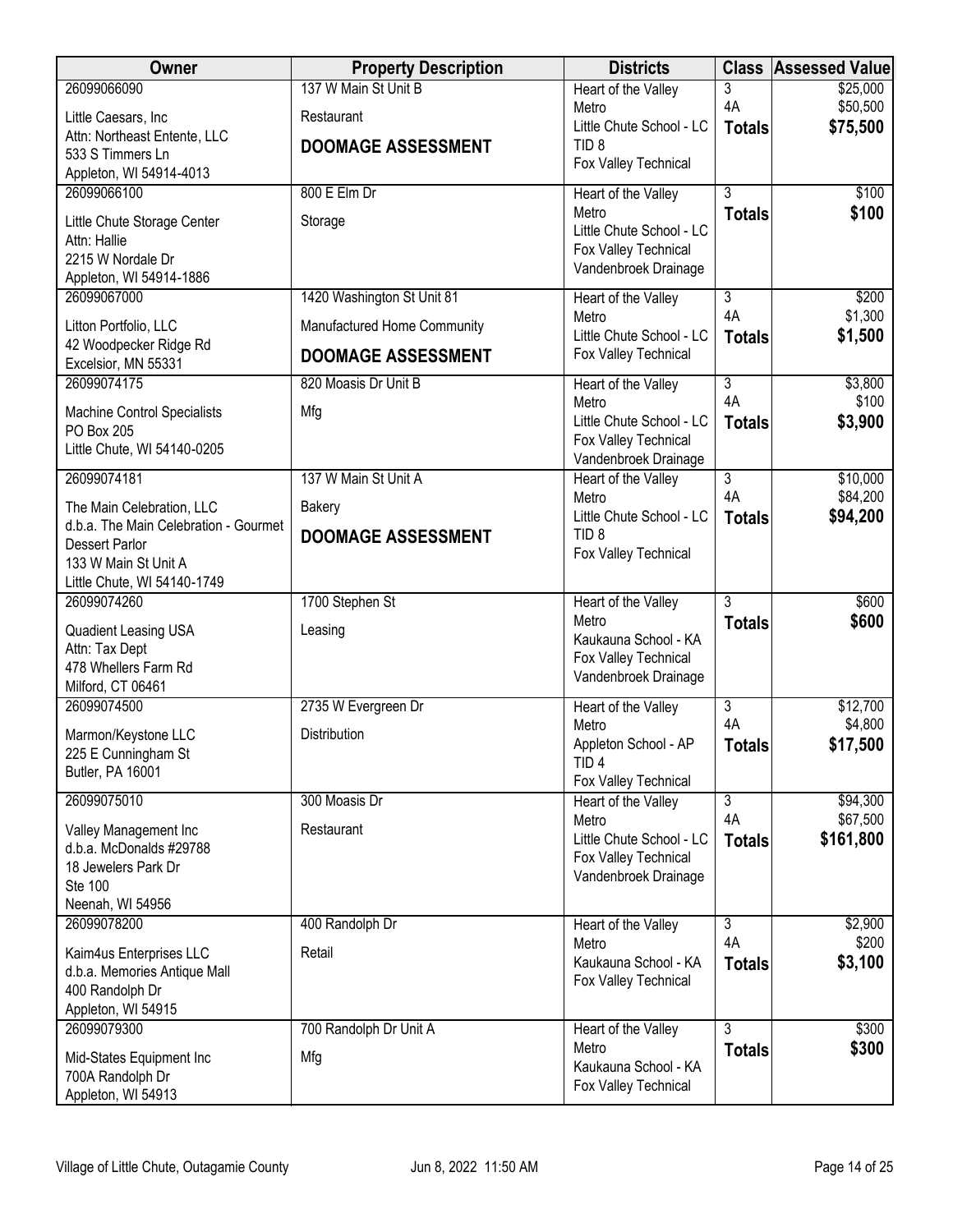| Owner                                                             | <b>Property Description</b> | <b>Districts</b>                             | <b>Class</b>         | <b>Assessed Value</b> |
|-------------------------------------------------------------------|-----------------------------|----------------------------------------------|----------------------|-----------------------|
| 26099079500                                                       | 2200 Bohm Dr 4              | <b>Heart of the Valley</b>                   | 3                    | \$700                 |
| <b>Midwest Protection Services Inc</b>                            | Security                    | Metro<br>Kaukauna School - KA                | 4A<br><b>Totals</b>  | \$100<br>\$800        |
| 2200 Bohm Dr Unit 4                                               |                             | Fox Valley Technical                         |                      |                       |
| Little Chute, WI 54140                                            |                             | Vandenbroek Drainage                         |                      |                       |
| 26099079550                                                       | 2230 Bohm Dr                | Heart of the Valley                          | 3                    | \$4,200               |
| <b>Midwest Restoration</b>                                        | Restoration                 | Metro<br>Kaukauna School - KA                | 4A<br><b>Totals</b>  | \$7,800<br>\$12,000   |
| N2311W Frontage Rd                                                |                             | Fox Valley Technical                         |                      |                       |
| Kaukauna, WI 54130-9677                                           |                             | Vandenbroek Drainage                         |                      |                       |
| 26099080000                                                       | 2204 Kelbe Dr               | Heart of the Valley                          | $\overline{3}$       | \$1,600               |
| Miller Masonry & Concrete Inc                                     | Masonry                     | Metro<br>Little Chute School - LC            | 4A<br><b>Totals</b>  | \$0<br>\$1,600        |
| PO Box 6                                                          |                             | Fox Valley Technical                         |                      |                       |
| Little Chute, WI 54140                                            |                             | Vandenbroek Drainage                         |                      |                       |
| 26099080100                                                       | 528 Pine St Unit B          | Heart of the Valley                          | $\overline{3}$       | \$6,600               |
| Mindful Matters LLC                                               | <b>Heathcare Services</b>   | Metro<br>Little Chute School - LC            | 4A<br><b>Totals</b>  | \$900<br>\$7,500      |
| 528 Pine St Unit B                                                |                             | Fox Valley Technical                         |                      |                       |
| Little Chute, WI 54140<br>26099080500                             | 1920 Nixon St               | Heart of the Valley                          | $\overline{3}$       | \$5,800               |
|                                                                   |                             | Metro                                        | 4A                   | \$10,800              |
| MacArthur Co<br>d.b.a. Milwaukee Insulation                       | Insulation                  | Little Chute School - LC                     | <b>Totals</b>        | \$16,600              |
| 2400 Wycliff St                                                   |                             | TID <sub>5</sub><br>Fox Valley Technical     |                      |                       |
| St Paul, MN 55114                                                 |                             | Vandenbroek Drainage                         |                      |                       |
| 26099081000                                                       | 300 Moasis Dr               | Heart of the Valley                          | $\overline{3}$       | \$4,200               |
| Moasis Truck Stop, LLC                                            | Gas Station/C-Store         | Metro<br>Little Chute School - LC            | 4A<br><b>Totals</b>  | \$1,000<br>\$5,200    |
| 6664 Tartan Tr                                                    | <b>DOOMAGE ASSESSMENT</b>   | Fox Valley Technical                         |                      |                       |
| Sun Prairie, WI 53590                                             |                             | Vandenbroek Drainage                         |                      |                       |
| 26099081400                                                       | 303 W Main St               | Heart of the Valley<br>Metro                 | $\overline{3}$<br>4A | \$345,000<br>\$900    |
| FKG Oil Co                                                        | Gas Station/C-Store         | Little Chute School - LC                     | <b>Totals</b>        | \$345,900             |
| d.b.a. Moto Mart<br>721 W Main St                                 |                             | Fox Valley Technical                         |                      |                       |
| Belleville, IL 62220                                              |                             |                                              |                      |                       |
| 26099081500                                                       | 3008 Apostolic Rd           | Heart of the Valley                          | $\overline{3}$       | \$600                 |
| Reliable Rooter and Plumbing LLC                                  | Plumbing                    | Metro                                        | 4A                   | \$200                 |
| 933 Pleasantview Ave                                              |                             | Kaukauna School - KA<br>Fox Valley Technical | <b>Totals</b>        | \$800                 |
| Little Chute, WI 54140                                            |                             |                                              | $\overline{3}$       |                       |
| 26099082100                                                       | 133 W Main St               | Heart of the Valley<br>Metro                 | <b>Totals</b>        | \$600<br>\$600        |
| <b>National Entertainment Network</b><br>246 S Taylor Ave Ste 200 | Leasing                     | Little Chute School - LC                     |                      |                       |
| Louisville, CO 80027-3603                                         |                             | TID <sub>8</sub>                             |                      |                       |
| 26099082500                                                       | 512 Randolph Dr             | Fox Valley Technical<br>Heart of the Valley  | $\overline{3}$       | \$500                 |
|                                                                   |                             | Metro                                        | 4A                   | \$900                 |
| Naturescape<br>512 Randolph Dr                                    | Landscaping                 | Kaukauna School - KA                         | <b>Totals</b>        | \$1,400               |
| Appleton, WI 54913                                                |                             | Fox Valley Technical                         |                      |                       |
| 26099082601                                                       | 300 Patriot Dr Unit A       | Heart of the Valley                          | $\overline{3}$       | \$7,500               |
| Navitas Credit Corp                                               | Leasing                     | Metro                                        | <b>Totals</b>        | \$7,500               |
| Attn: Property Tax                                                |                             |                                              |                      |                       |
|                                                                   |                             |                                              |                      |                       |
| 303 Fellowship Rd Ste 310<br>Mount Laurel, NJ 08054               |                             | Kaukauna School - KA<br>Fox Valley Technical |                      |                       |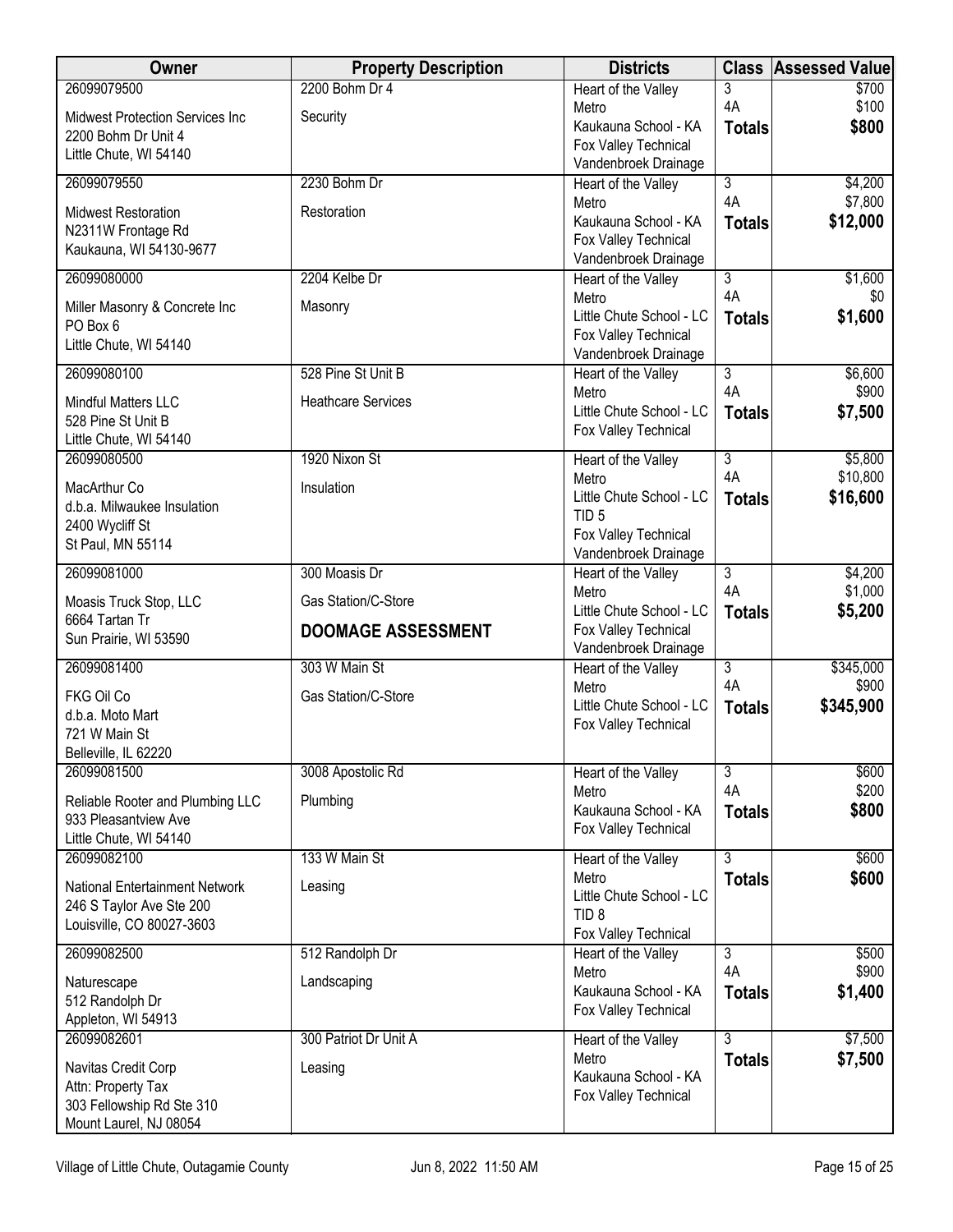| Owner                                              | <b>Property Description</b> | <b>Districts</b>                  |                | <b>Class Assessed Value</b> |
|----------------------------------------------------|-----------------------------|-----------------------------------|----------------|-----------------------------|
| 26099082700                                        | (scattered)                 | Heart of the Valley               |                | \$100                       |
| Quadiant Inc                                       | Leasing                     | Metro<br>Little Chute School - LC | <b>Totals</b>  | \$100                       |
| Attn: Tax Dept                                     |                             | Fox Valley Technical              |                |                             |
| 478 Wheelers Farm Rd                               |                             |                                   |                |                             |
| Milford, CT 06461                                  |                             |                                   |                |                             |
| 26099083000                                        | 3900 Freedom Rd             | Heart of the Valley<br>Metro      | 3<br>4A        | \$364,600<br>\$198,500      |
| Nestle USA, Inc                                    | Distribution                | Kaukauna School - KA              | <b>Totals</b>  | \$563,100                   |
| Attn: Nestle Property Tax                          |                             | TID <sub>6</sub>                  |                |                             |
| PO Box 330219                                      |                             | Fox Valley Technical              |                |                             |
| Nashville, TN 37203<br>26099083005                 | 3900 Freedom Rd             | Heart of the Valley               | 3              | \$8,500                     |
|                                                    |                             | Metro                             | 4A             | \$241,300                   |
| Nestle USA, Inc                                    | Distribution                | Kaukauna School - KA              | <b>Totals</b>  | \$249,800                   |
| Attn: Nestle Property Tax                          |                             | TID <sub>6</sub>                  |                |                             |
| PO Box 330219<br>Nashville, TN 37203               |                             | Fox Valley Technical              |                |                             |
| 26099083060                                        | 740 Moasis Dr Unit T        | Heart of the Valley               | $\overline{3}$ | \$1,200                     |
|                                                    |                             | Metro                             | <b>Totals</b>  | \$1,200                     |
| Ninedorf Remodeling & Home Services,<br><b>LLC</b> | Remodleing                  | Little Chute School - LC          |                |                             |
| Attn: Michael Ninedorf                             |                             | Fox Valley Technical              |                |                             |
| N2527 Della Marcus Dr                              |                             | Vandenbroek Drainage              |                |                             |
| Kaukauna, WI 54130-9696                            |                             |                                   |                |                             |
| 26099083200                                        | 1650 Kelly St               | Heart of the Valley               | 3              | \$3,500                     |
| Neibler Properties                                 | Apartments                  | Metro                             | <b>Totals</b>  | \$3,500                     |
| Attn: Charles Niebler                              |                             | Little Chute School - LC          |                |                             |
| 12545 W Burleigh Rd                                |                             | Fox Valley Technical              |                |                             |
| Ste 6                                              |                             |                                   |                |                             |
| Brookfield, WI 53005                               |                             |                                   |                |                             |
| 26099084500                                        | (scattered)                 | Heart of the Valley               | $\overline{3}$ | \$4,800                     |
| NuCo2 Supply LLC                                   | Leasing                     | Metro<br>Little Chute School - LC | <b>Totals</b>  | \$4,800                     |
| Attn: Tax Dept                                     |                             | Fox Valley Technical              |                |                             |
| 10 Riverview Dr                                    |                             |                                   |                |                             |
| Danbury, CT 06810<br>26099084700                   | 1776 E Main St              |                                   | $\overline{3}$ | \$20,000                    |
|                                                    |                             | Heart of the Valley<br>Metro      | 4A             | \$3,800                     |
| O'Connell Funeral Service Inc                      | <b>Funeral Home</b>         | Little Chute School - LC          | <b>Totals</b>  | \$23,800                    |
| 1776 E Main St<br>Little Chute, WI 54140           | <b>DOOMAGE ASSESSMENT</b>   | Fox Valley Technical              |                |                             |
| 26099085300                                        | 1998 E Main St              | Heart of the Valley               | $\overline{3}$ | \$97,900                    |
|                                                    |                             | Metro                             | 4A             | \$400                       |
| O'Reilly Automotive Stores, Inc                    | Retail                      | Little Chute School - LC          | <b>Totals</b>  | \$98,300                    |
| d.b.a. O'Reilly Auto Parts #2043<br>PO Box 9167    |                             | Fox Valley Technical              |                |                             |
| Springfield, MO 65801-9167                         |                             |                                   |                |                             |
| 26099087300                                        | 2011 E Main St              | Heart of the Valley               | 3              | \$2,500                     |
| Party & Print                                      |                             | Metro                             | 4A             | \$1,000                     |
| 2011 E Main St                                     |                             | Kaukauna School - KA              | <b>Totals</b>  | \$3,500                     |
| Little Chute, WI 54140                             | <b>DOOMAGE ASSESSMENT</b>   | Fox Valley Technical              |                |                             |
| 26099087370                                        | 116 E Main St               | Heart of the Valley               | $\overline{3}$ | \$100                       |
| <b>B A Paulson Financial</b>                       | <b>Financial Services</b>   | Metro                             | 4A             | \$600                       |
| 116 E Main St                                      |                             | Little Chute School - LC          | <b>Totals</b>  | \$700                       |
| Little Chute, WI 54140                             | <b>DOOMAGE ASSESSMENT</b>   | Fox Valley Technical              |                |                             |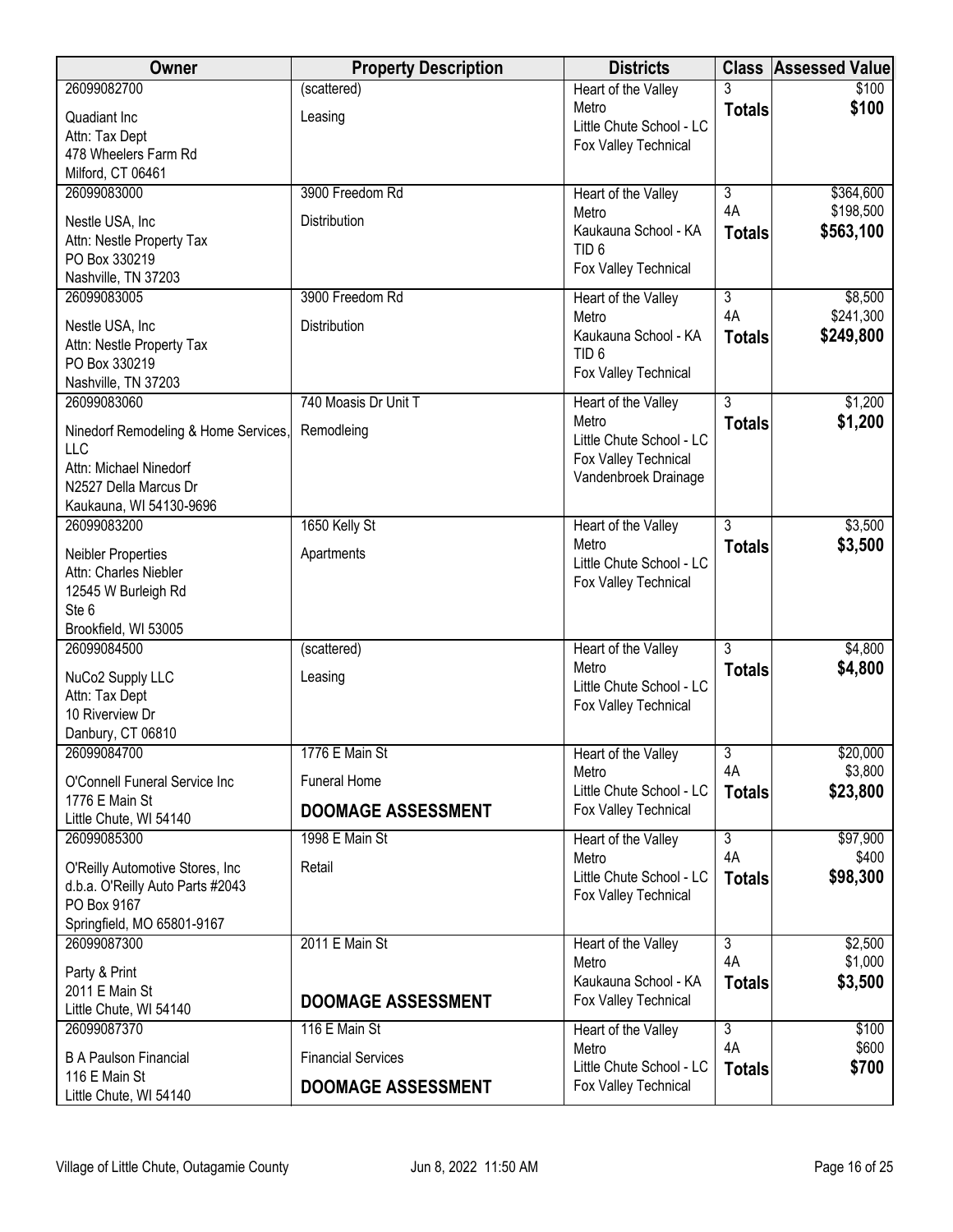| Owner                                           | <b>Property Description</b> | <b>Districts</b>                                 | <b>Class</b>   | <b>Assessed Value</b> |
|-------------------------------------------------|-----------------------------|--------------------------------------------------|----------------|-----------------------|
| 26099088200                                     | 3020 Southview Rd           | Heart of the Valley                              | 4A             | \$900                 |
| Cliff Peeters Masonry Inc                       | Masonry                     | Metro<br>Kaukauna School - KA                    | <b>Totals</b>  | \$900                 |
| 1421 Buchanan St                                |                             | Fox Valley Technical                             |                |                       |
| Little Chute, WI 54140                          |                             |                                                  | $\overline{3}$ |                       |
| 26099088900                                     | 817 Sanitorium Rd           | Heart of the Valley<br>Metro                     | <b>Totals</b>  | \$1,100<br>\$1,100    |
| Penny Grissman Photography                      | Photography                 | Little Chute School - LC                         |                |                       |
| 817 Sanitorium Rd<br>Kaukauna, WI 54130         | <b>DOOMAGE ASSESSMENT</b>   | Fox Valley Technical                             |                |                       |
| 26099090100                                     | 517 Pine St                 | Heart of the Valley                              | $\overline{3}$ | \$6,200               |
| Pine St. Bar                                    | Bar                         | Metro                                            | 4A             | \$600                 |
| 517 Pine St                                     |                             | Little Chute School - LC                         | <b>Totals</b>  | \$6,800               |
| Little Chute, WI 54140                          | <b>DOOMAGE ASSESSMENT</b>   | Fox Valley Technical                             |                |                       |
| 26099091000                                     | (scattered)                 | Heart of the Valley                              | $\overline{3}$ | \$600                 |
| Pitney Bowes Inc                                | Leasing                     | Metro                                            | <b>Totals</b>  | \$600                 |
| 600 N Westshore Blvd                            |                             | Little Chute School - LC<br>Fox Valley Technical |                |                       |
| Ste 810                                         |                             |                                                  |                |                       |
| Tampa, FL 33609<br>26099091050                  | (scattered)                 | Heart of the Valley                              | 3              | \$4,700               |
|                                                 |                             | Metro                                            | <b>Totals</b>  | \$4,700               |
| Pitney Bowes Global Financial Service           | Leasing                     | Little Chute School - LC                         |                |                       |
| LLC<br>600 N Westshore Blvd                     |                             | Fox Valley Technical                             |                |                       |
| Ste 810                                         |                             |                                                  |                |                       |
| Tampa, FL 33609                                 |                             |                                                  |                |                       |
| 26099091110                                     | 1412 E Main St              | Heart of the Valley                              | $\overline{3}$ | \$500                 |
| <b>Plaster Masters</b>                          | Contractor                  | Metro                                            | 4A             | \$100                 |
| Attn: Travis Boegh                              |                             | Little Chute School - LC<br>Fox Valley Technical | <b>Totals</b>  | \$600                 |
| 1824 E Bluebird Ln                              |                             |                                                  |                |                       |
| Appleton, WI 54915<br>26099091118               | 2801 W Evergreen Dr         | Heart of the Valley                              | 4A             | \$315,700             |
|                                                 |                             | Metro                                            | <b>Totals</b>  | \$315,700             |
| Pods Enterprises LLC<br>5585 Rio Vista Dr       | Leasing                     | Appleton School - AP                             |                |                       |
| Clearwater, FL 33760                            |                             | TID <sub>4</sub>                                 |                |                       |
| 26099091120                                     | 1420 E Main St              | Fox Valley Technical                             |                |                       |
|                                                 |                             | Heart of the Valley<br>Metro                     | 3<br>4A        | \$4,200<br>\$700      |
| Trishs Pop In Again Inc                         | Bar                         | Little Chute School - LC                         | <b>Totals</b>  | \$4,900               |
| 1420 E Main St<br>Little Chute, WI 54140        |                             | Fox Valley Technical                             |                |                       |
| 26099091126                                     | 3000 Spirit Ct              | Heart of the Valley                              | $\overline{3}$ | \$1,000               |
| Powersports 1, Inc                              | Retail                      | Metro                                            | 4A             | \$0                   |
| 3000 Spirit Ct                                  |                             | Kaukauna School - KA                             | <b>Totals</b>  | \$1,000               |
| Appleton, WI 54913                              |                             | Fox Valley Technical                             |                |                       |
| 26099091128                                     | (scattered)                 | Heart of the Valley                              |                |                       |
| Praxair Distribution Inc                        | Leasing                     | Metro<br>Kaukauna School - KA                    | <b>Totals</b>  |                       |
| Attn: Tax Dept                                  |                             | Fox Valley Technical                             |                |                       |
| 10 Riverview Dr                                 |                             |                                                  |                |                       |
| Danbury, CT 06810<br>26099091130                | 2040 E Main St Unit C       |                                                  | 4A             | \$1,300               |
|                                                 |                             | Heart of the Valley<br>Metro                     | <b>Totals</b>  | \$1,300               |
| Premier Appliance Inc                           | Retail                      | Little Chute School - LC                         |                |                       |
| 2040 E Main St Unit C<br>Little Chute, WI 54140 |                             | Fox Valley Technical                             |                |                       |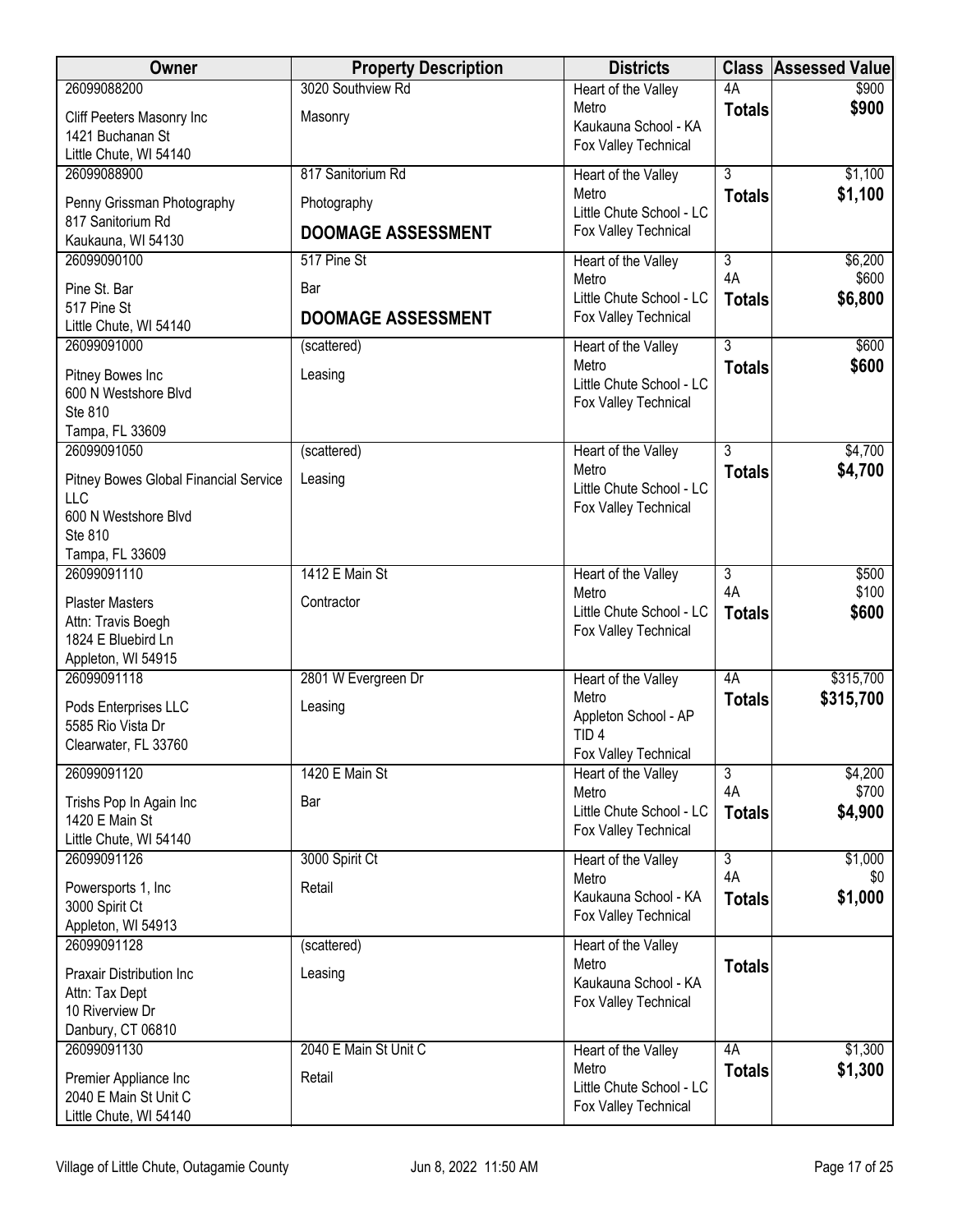| 26099091141<br>4A<br>\$500<br>Heart of the Valley<br>\$500<br>Metro<br><b>Totals</b><br>Limousine<br>Premier Limousine Service, Corp<br>Kaukauna School - KA<br>3110 Spirit Ct Unit 6<br>TID <sub>6</sub><br><b>DOOMAGE ASSESSMENT</b><br>Appleton, WI 54913-9482<br>Fox Valley Technical<br>$\overline{3}$<br>\$23,500<br>26099092000<br>1500 Bohm Dr<br>Heart of the Valley<br>4A<br>\$1,700<br>Metro<br>Services<br>Prince Telecom, LLC<br>Little Chute School - LC<br>\$25,200<br><b>Totals</b><br>Attn: Tax Dept<br>Fox Valley Technical<br>3980 RCA Blvd Ste 8000<br>Vandenbroek Drainage<br>Palm Beach Garden, FL 33410<br>26099092400<br>120 E Main St<br>$\overline{3}$<br>\$1,900<br>Heart of the Valley<br>4A<br>\$300<br>Metro<br><b>PRN Uniforms</b><br>Retail<br>\$2,200<br>Little Chute School - LC<br><b>Totals</b><br>PO Box 329<br>Fox Valley Technical<br>Little Chute, WI 54140<br>26099092510<br>740 Moasis Dr Unit I<br>Heart of the Valley<br>Metro<br><b>Totals</b><br><b>Sheet Metal Contractor</b><br>Pro-Flow Seamless Gutters, LLC<br>Little Chute School - LC<br>740 Moasis Dr Unit I<br>Fox Valley Technical<br>Little Chute, WI 54140-1249<br>Vandenbroek Drainage<br>2025 Buchanan St<br>26099092760<br>$\overline{3}$<br>\$10,800<br>Heart of the Valley<br>4A<br>\$2,800<br>Metro<br>Quality Lawn Care & Landscape LLC<br>Landscaping<br>Little Chute School - LC<br>\$13,600<br><b>Totals</b><br>Attn: Jeffrey Hauschel<br>Fox Valley Technical<br><b>DOOMAGE ASSESSMENT</b><br>2025 Buchanan Rd<br>Vandenbroek Drainage<br>Little Chute, WI 54140<br>$\overline{3}$<br>\$75,300<br>26099092900<br>900 Randolph Dr<br>Heart of the Valley<br>\$75,300<br>Metro<br><b>Totals</b><br>Sales & Service<br>Jacobus Energy LLC<br>Kaukauna School - KA<br>900 Randolph Dr<br>Fox Valley Technical<br>Appleton, WI 54913<br>26099094100<br>3001 Spirit Ct<br>3<br>\$8,400<br>Heart of the Valley<br>4A<br>\$18,600<br>Metro<br>Rainbow of NE Wisconsin<br>Retail<br>Kaukauna School - KA<br>\$27,000<br><b>Totals</b><br>3001 Spirit Ct<br>Fox Valley Technical<br>Appleton, WI 54913<br>26099094175<br>219 W Main St<br>4A<br>\$300<br>Heart of the Valley<br>\$300<br>Metro<br><b>Totals</b><br>Redbox Automated Retail, LLC<br>Leasing<br>Little Chute School - LC<br>PO Box 72210<br>Fox Valley Technical<br>Phoenix, AZ 85050<br>\$16,300<br>26099094500<br>800 Randolph Dr<br>$\overline{3}$<br>Heart of the Valley<br>4A<br>\$200<br>Metro<br>Distribution<br>Reinders Turf Equipment<br>Kaukauna School - KA<br>\$16,500<br><b>Totals</b><br>W227 N6225 Sussex Rd<br>Fox Valley Technical<br>Sussex, WI 53089<br>107 W Main St<br>26099095000<br>$\overline{3}$<br>\$5,400<br>Heart of the Valley<br>4A<br>\$900<br>Metro<br><b>Financial Services</b><br><b>Retirement Strategies LLC</b><br>Little Chute School - LC<br>\$6,300<br><b>Totals</b><br>107 W Main St<br>Fox Valley Technical | Owner                  | <b>Property Description</b> | <b>Districts</b> | <b>Class</b> | <b>Assessed Value</b> |
|---------------------------------------------------------------------------------------------------------------------------------------------------------------------------------------------------------------------------------------------------------------------------------------------------------------------------------------------------------------------------------------------------------------------------------------------------------------------------------------------------------------------------------------------------------------------------------------------------------------------------------------------------------------------------------------------------------------------------------------------------------------------------------------------------------------------------------------------------------------------------------------------------------------------------------------------------------------------------------------------------------------------------------------------------------------------------------------------------------------------------------------------------------------------------------------------------------------------------------------------------------------------------------------------------------------------------------------------------------------------------------------------------------------------------------------------------------------------------------------------------------------------------------------------------------------------------------------------------------------------------------------------------------------------------------------------------------------------------------------------------------------------------------------------------------------------------------------------------------------------------------------------------------------------------------------------------------------------------------------------------------------------------------------------------------------------------------------------------------------------------------------------------------------------------------------------------------------------------------------------------------------------------------------------------------------------------------------------------------------------------------------------------------------------------------------------------------------------------------------------------------------------------------------------------------------------------------------------------------------------------------------------------------------------------------------------------------------------------------------------------------------------------------------------------------------------------------------------------------------------------------------------------------------------------------|------------------------|-----------------------------|------------------|--------------|-----------------------|
|                                                                                                                                                                                                                                                                                                                                                                                                                                                                                                                                                                                                                                                                                                                                                                                                                                                                                                                                                                                                                                                                                                                                                                                                                                                                                                                                                                                                                                                                                                                                                                                                                                                                                                                                                                                                                                                                                                                                                                                                                                                                                                                                                                                                                                                                                                                                                                                                                                                                                                                                                                                                                                                                                                                                                                                                                                                                                                                                 |                        | 3110 Spirit Ct Unit 6       |                  |              |                       |
|                                                                                                                                                                                                                                                                                                                                                                                                                                                                                                                                                                                                                                                                                                                                                                                                                                                                                                                                                                                                                                                                                                                                                                                                                                                                                                                                                                                                                                                                                                                                                                                                                                                                                                                                                                                                                                                                                                                                                                                                                                                                                                                                                                                                                                                                                                                                                                                                                                                                                                                                                                                                                                                                                                                                                                                                                                                                                                                                 |                        |                             |                  |              |                       |
|                                                                                                                                                                                                                                                                                                                                                                                                                                                                                                                                                                                                                                                                                                                                                                                                                                                                                                                                                                                                                                                                                                                                                                                                                                                                                                                                                                                                                                                                                                                                                                                                                                                                                                                                                                                                                                                                                                                                                                                                                                                                                                                                                                                                                                                                                                                                                                                                                                                                                                                                                                                                                                                                                                                                                                                                                                                                                                                                 |                        |                             |                  |              |                       |
|                                                                                                                                                                                                                                                                                                                                                                                                                                                                                                                                                                                                                                                                                                                                                                                                                                                                                                                                                                                                                                                                                                                                                                                                                                                                                                                                                                                                                                                                                                                                                                                                                                                                                                                                                                                                                                                                                                                                                                                                                                                                                                                                                                                                                                                                                                                                                                                                                                                                                                                                                                                                                                                                                                                                                                                                                                                                                                                                 |                        |                             |                  |              |                       |
|                                                                                                                                                                                                                                                                                                                                                                                                                                                                                                                                                                                                                                                                                                                                                                                                                                                                                                                                                                                                                                                                                                                                                                                                                                                                                                                                                                                                                                                                                                                                                                                                                                                                                                                                                                                                                                                                                                                                                                                                                                                                                                                                                                                                                                                                                                                                                                                                                                                                                                                                                                                                                                                                                                                                                                                                                                                                                                                                 |                        |                             |                  |              |                       |
|                                                                                                                                                                                                                                                                                                                                                                                                                                                                                                                                                                                                                                                                                                                                                                                                                                                                                                                                                                                                                                                                                                                                                                                                                                                                                                                                                                                                                                                                                                                                                                                                                                                                                                                                                                                                                                                                                                                                                                                                                                                                                                                                                                                                                                                                                                                                                                                                                                                                                                                                                                                                                                                                                                                                                                                                                                                                                                                                 |                        |                             |                  |              |                       |
|                                                                                                                                                                                                                                                                                                                                                                                                                                                                                                                                                                                                                                                                                                                                                                                                                                                                                                                                                                                                                                                                                                                                                                                                                                                                                                                                                                                                                                                                                                                                                                                                                                                                                                                                                                                                                                                                                                                                                                                                                                                                                                                                                                                                                                                                                                                                                                                                                                                                                                                                                                                                                                                                                                                                                                                                                                                                                                                                 |                        |                             |                  |              |                       |
|                                                                                                                                                                                                                                                                                                                                                                                                                                                                                                                                                                                                                                                                                                                                                                                                                                                                                                                                                                                                                                                                                                                                                                                                                                                                                                                                                                                                                                                                                                                                                                                                                                                                                                                                                                                                                                                                                                                                                                                                                                                                                                                                                                                                                                                                                                                                                                                                                                                                                                                                                                                                                                                                                                                                                                                                                                                                                                                                 |                        |                             |                  |              |                       |
|                                                                                                                                                                                                                                                                                                                                                                                                                                                                                                                                                                                                                                                                                                                                                                                                                                                                                                                                                                                                                                                                                                                                                                                                                                                                                                                                                                                                                                                                                                                                                                                                                                                                                                                                                                                                                                                                                                                                                                                                                                                                                                                                                                                                                                                                                                                                                                                                                                                                                                                                                                                                                                                                                                                                                                                                                                                                                                                                 |                        |                             |                  |              |                       |
|                                                                                                                                                                                                                                                                                                                                                                                                                                                                                                                                                                                                                                                                                                                                                                                                                                                                                                                                                                                                                                                                                                                                                                                                                                                                                                                                                                                                                                                                                                                                                                                                                                                                                                                                                                                                                                                                                                                                                                                                                                                                                                                                                                                                                                                                                                                                                                                                                                                                                                                                                                                                                                                                                                                                                                                                                                                                                                                                 |                        |                             |                  |              |                       |
|                                                                                                                                                                                                                                                                                                                                                                                                                                                                                                                                                                                                                                                                                                                                                                                                                                                                                                                                                                                                                                                                                                                                                                                                                                                                                                                                                                                                                                                                                                                                                                                                                                                                                                                                                                                                                                                                                                                                                                                                                                                                                                                                                                                                                                                                                                                                                                                                                                                                                                                                                                                                                                                                                                                                                                                                                                                                                                                                 |                        |                             |                  |              |                       |
|                                                                                                                                                                                                                                                                                                                                                                                                                                                                                                                                                                                                                                                                                                                                                                                                                                                                                                                                                                                                                                                                                                                                                                                                                                                                                                                                                                                                                                                                                                                                                                                                                                                                                                                                                                                                                                                                                                                                                                                                                                                                                                                                                                                                                                                                                                                                                                                                                                                                                                                                                                                                                                                                                                                                                                                                                                                                                                                                 |                        |                             |                  |              |                       |
|                                                                                                                                                                                                                                                                                                                                                                                                                                                                                                                                                                                                                                                                                                                                                                                                                                                                                                                                                                                                                                                                                                                                                                                                                                                                                                                                                                                                                                                                                                                                                                                                                                                                                                                                                                                                                                                                                                                                                                                                                                                                                                                                                                                                                                                                                                                                                                                                                                                                                                                                                                                                                                                                                                                                                                                                                                                                                                                                 |                        |                             |                  |              |                       |
|                                                                                                                                                                                                                                                                                                                                                                                                                                                                                                                                                                                                                                                                                                                                                                                                                                                                                                                                                                                                                                                                                                                                                                                                                                                                                                                                                                                                                                                                                                                                                                                                                                                                                                                                                                                                                                                                                                                                                                                                                                                                                                                                                                                                                                                                                                                                                                                                                                                                                                                                                                                                                                                                                                                                                                                                                                                                                                                                 |                        |                             |                  |              |                       |
|                                                                                                                                                                                                                                                                                                                                                                                                                                                                                                                                                                                                                                                                                                                                                                                                                                                                                                                                                                                                                                                                                                                                                                                                                                                                                                                                                                                                                                                                                                                                                                                                                                                                                                                                                                                                                                                                                                                                                                                                                                                                                                                                                                                                                                                                                                                                                                                                                                                                                                                                                                                                                                                                                                                                                                                                                                                                                                                                 |                        |                             |                  |              |                       |
|                                                                                                                                                                                                                                                                                                                                                                                                                                                                                                                                                                                                                                                                                                                                                                                                                                                                                                                                                                                                                                                                                                                                                                                                                                                                                                                                                                                                                                                                                                                                                                                                                                                                                                                                                                                                                                                                                                                                                                                                                                                                                                                                                                                                                                                                                                                                                                                                                                                                                                                                                                                                                                                                                                                                                                                                                                                                                                                                 |                        |                             |                  |              |                       |
|                                                                                                                                                                                                                                                                                                                                                                                                                                                                                                                                                                                                                                                                                                                                                                                                                                                                                                                                                                                                                                                                                                                                                                                                                                                                                                                                                                                                                                                                                                                                                                                                                                                                                                                                                                                                                                                                                                                                                                                                                                                                                                                                                                                                                                                                                                                                                                                                                                                                                                                                                                                                                                                                                                                                                                                                                                                                                                                                 |                        |                             |                  |              |                       |
|                                                                                                                                                                                                                                                                                                                                                                                                                                                                                                                                                                                                                                                                                                                                                                                                                                                                                                                                                                                                                                                                                                                                                                                                                                                                                                                                                                                                                                                                                                                                                                                                                                                                                                                                                                                                                                                                                                                                                                                                                                                                                                                                                                                                                                                                                                                                                                                                                                                                                                                                                                                                                                                                                                                                                                                                                                                                                                                                 |                        |                             |                  |              |                       |
|                                                                                                                                                                                                                                                                                                                                                                                                                                                                                                                                                                                                                                                                                                                                                                                                                                                                                                                                                                                                                                                                                                                                                                                                                                                                                                                                                                                                                                                                                                                                                                                                                                                                                                                                                                                                                                                                                                                                                                                                                                                                                                                                                                                                                                                                                                                                                                                                                                                                                                                                                                                                                                                                                                                                                                                                                                                                                                                                 |                        |                             |                  |              |                       |
|                                                                                                                                                                                                                                                                                                                                                                                                                                                                                                                                                                                                                                                                                                                                                                                                                                                                                                                                                                                                                                                                                                                                                                                                                                                                                                                                                                                                                                                                                                                                                                                                                                                                                                                                                                                                                                                                                                                                                                                                                                                                                                                                                                                                                                                                                                                                                                                                                                                                                                                                                                                                                                                                                                                                                                                                                                                                                                                                 |                        |                             |                  |              |                       |
|                                                                                                                                                                                                                                                                                                                                                                                                                                                                                                                                                                                                                                                                                                                                                                                                                                                                                                                                                                                                                                                                                                                                                                                                                                                                                                                                                                                                                                                                                                                                                                                                                                                                                                                                                                                                                                                                                                                                                                                                                                                                                                                                                                                                                                                                                                                                                                                                                                                                                                                                                                                                                                                                                                                                                                                                                                                                                                                                 |                        |                             |                  |              |                       |
|                                                                                                                                                                                                                                                                                                                                                                                                                                                                                                                                                                                                                                                                                                                                                                                                                                                                                                                                                                                                                                                                                                                                                                                                                                                                                                                                                                                                                                                                                                                                                                                                                                                                                                                                                                                                                                                                                                                                                                                                                                                                                                                                                                                                                                                                                                                                                                                                                                                                                                                                                                                                                                                                                                                                                                                                                                                                                                                                 |                        |                             |                  |              |                       |
|                                                                                                                                                                                                                                                                                                                                                                                                                                                                                                                                                                                                                                                                                                                                                                                                                                                                                                                                                                                                                                                                                                                                                                                                                                                                                                                                                                                                                                                                                                                                                                                                                                                                                                                                                                                                                                                                                                                                                                                                                                                                                                                                                                                                                                                                                                                                                                                                                                                                                                                                                                                                                                                                                                                                                                                                                                                                                                                                 |                        |                             |                  |              |                       |
|                                                                                                                                                                                                                                                                                                                                                                                                                                                                                                                                                                                                                                                                                                                                                                                                                                                                                                                                                                                                                                                                                                                                                                                                                                                                                                                                                                                                                                                                                                                                                                                                                                                                                                                                                                                                                                                                                                                                                                                                                                                                                                                                                                                                                                                                                                                                                                                                                                                                                                                                                                                                                                                                                                                                                                                                                                                                                                                                 |                        |                             |                  |              |                       |
|                                                                                                                                                                                                                                                                                                                                                                                                                                                                                                                                                                                                                                                                                                                                                                                                                                                                                                                                                                                                                                                                                                                                                                                                                                                                                                                                                                                                                                                                                                                                                                                                                                                                                                                                                                                                                                                                                                                                                                                                                                                                                                                                                                                                                                                                                                                                                                                                                                                                                                                                                                                                                                                                                                                                                                                                                                                                                                                                 |                        |                             |                  |              |                       |
|                                                                                                                                                                                                                                                                                                                                                                                                                                                                                                                                                                                                                                                                                                                                                                                                                                                                                                                                                                                                                                                                                                                                                                                                                                                                                                                                                                                                                                                                                                                                                                                                                                                                                                                                                                                                                                                                                                                                                                                                                                                                                                                                                                                                                                                                                                                                                                                                                                                                                                                                                                                                                                                                                                                                                                                                                                                                                                                                 |                        |                             |                  |              |                       |
|                                                                                                                                                                                                                                                                                                                                                                                                                                                                                                                                                                                                                                                                                                                                                                                                                                                                                                                                                                                                                                                                                                                                                                                                                                                                                                                                                                                                                                                                                                                                                                                                                                                                                                                                                                                                                                                                                                                                                                                                                                                                                                                                                                                                                                                                                                                                                                                                                                                                                                                                                                                                                                                                                                                                                                                                                                                                                                                                 |                        |                             |                  |              |                       |
|                                                                                                                                                                                                                                                                                                                                                                                                                                                                                                                                                                                                                                                                                                                                                                                                                                                                                                                                                                                                                                                                                                                                                                                                                                                                                                                                                                                                                                                                                                                                                                                                                                                                                                                                                                                                                                                                                                                                                                                                                                                                                                                                                                                                                                                                                                                                                                                                                                                                                                                                                                                                                                                                                                                                                                                                                                                                                                                                 |                        |                             |                  |              |                       |
|                                                                                                                                                                                                                                                                                                                                                                                                                                                                                                                                                                                                                                                                                                                                                                                                                                                                                                                                                                                                                                                                                                                                                                                                                                                                                                                                                                                                                                                                                                                                                                                                                                                                                                                                                                                                                                                                                                                                                                                                                                                                                                                                                                                                                                                                                                                                                                                                                                                                                                                                                                                                                                                                                                                                                                                                                                                                                                                                 |                        |                             |                  |              |                       |
|                                                                                                                                                                                                                                                                                                                                                                                                                                                                                                                                                                                                                                                                                                                                                                                                                                                                                                                                                                                                                                                                                                                                                                                                                                                                                                                                                                                                                                                                                                                                                                                                                                                                                                                                                                                                                                                                                                                                                                                                                                                                                                                                                                                                                                                                                                                                                                                                                                                                                                                                                                                                                                                                                                                                                                                                                                                                                                                                 |                        |                             |                  |              |                       |
|                                                                                                                                                                                                                                                                                                                                                                                                                                                                                                                                                                                                                                                                                                                                                                                                                                                                                                                                                                                                                                                                                                                                                                                                                                                                                                                                                                                                                                                                                                                                                                                                                                                                                                                                                                                                                                                                                                                                                                                                                                                                                                                                                                                                                                                                                                                                                                                                                                                                                                                                                                                                                                                                                                                                                                                                                                                                                                                                 |                        |                             |                  |              |                       |
|                                                                                                                                                                                                                                                                                                                                                                                                                                                                                                                                                                                                                                                                                                                                                                                                                                                                                                                                                                                                                                                                                                                                                                                                                                                                                                                                                                                                                                                                                                                                                                                                                                                                                                                                                                                                                                                                                                                                                                                                                                                                                                                                                                                                                                                                                                                                                                                                                                                                                                                                                                                                                                                                                                                                                                                                                                                                                                                                 |                        |                             |                  |              |                       |
|                                                                                                                                                                                                                                                                                                                                                                                                                                                                                                                                                                                                                                                                                                                                                                                                                                                                                                                                                                                                                                                                                                                                                                                                                                                                                                                                                                                                                                                                                                                                                                                                                                                                                                                                                                                                                                                                                                                                                                                                                                                                                                                                                                                                                                                                                                                                                                                                                                                                                                                                                                                                                                                                                                                                                                                                                                                                                                                                 |                        |                             |                  |              |                       |
|                                                                                                                                                                                                                                                                                                                                                                                                                                                                                                                                                                                                                                                                                                                                                                                                                                                                                                                                                                                                                                                                                                                                                                                                                                                                                                                                                                                                                                                                                                                                                                                                                                                                                                                                                                                                                                                                                                                                                                                                                                                                                                                                                                                                                                                                                                                                                                                                                                                                                                                                                                                                                                                                                                                                                                                                                                                                                                                                 |                        |                             |                  |              |                       |
|                                                                                                                                                                                                                                                                                                                                                                                                                                                                                                                                                                                                                                                                                                                                                                                                                                                                                                                                                                                                                                                                                                                                                                                                                                                                                                                                                                                                                                                                                                                                                                                                                                                                                                                                                                                                                                                                                                                                                                                                                                                                                                                                                                                                                                                                                                                                                                                                                                                                                                                                                                                                                                                                                                                                                                                                                                                                                                                                 |                        |                             |                  |              |                       |
|                                                                                                                                                                                                                                                                                                                                                                                                                                                                                                                                                                                                                                                                                                                                                                                                                                                                                                                                                                                                                                                                                                                                                                                                                                                                                                                                                                                                                                                                                                                                                                                                                                                                                                                                                                                                                                                                                                                                                                                                                                                                                                                                                                                                                                                                                                                                                                                                                                                                                                                                                                                                                                                                                                                                                                                                                                                                                                                                 | Little Chute, WI 54140 |                             |                  |              |                       |
| 1103 E Main St<br>$\overline{3}$<br>\$100<br>26099098000<br>Heart of the Valley                                                                                                                                                                                                                                                                                                                                                                                                                                                                                                                                                                                                                                                                                                                                                                                                                                                                                                                                                                                                                                                                                                                                                                                                                                                                                                                                                                                                                                                                                                                                                                                                                                                                                                                                                                                                                                                                                                                                                                                                                                                                                                                                                                                                                                                                                                                                                                                                                                                                                                                                                                                                                                                                                                                                                                                                                                                 |                        |                             |                  |              |                       |
| 4A<br>\$100<br>Metro<br>Reynebeau Floral Inc<br>Florist<br>Little Chute School - LC<br>\$200<br><b>Totals</b>                                                                                                                                                                                                                                                                                                                                                                                                                                                                                                                                                                                                                                                                                                                                                                                                                                                                                                                                                                                                                                                                                                                                                                                                                                                                                                                                                                                                                                                                                                                                                                                                                                                                                                                                                                                                                                                                                                                                                                                                                                                                                                                                                                                                                                                                                                                                                                                                                                                                                                                                                                                                                                                                                                                                                                                                                   |                        |                             |                  |              |                       |
| 1103 E Main St<br>Fox Valley Technical<br>Little Chute, WI 54140                                                                                                                                                                                                                                                                                                                                                                                                                                                                                                                                                                                                                                                                                                                                                                                                                                                                                                                                                                                                                                                                                                                                                                                                                                                                                                                                                                                                                                                                                                                                                                                                                                                                                                                                                                                                                                                                                                                                                                                                                                                                                                                                                                                                                                                                                                                                                                                                                                                                                                                                                                                                                                                                                                                                                                                                                                                                |                        |                             |                  |              |                       |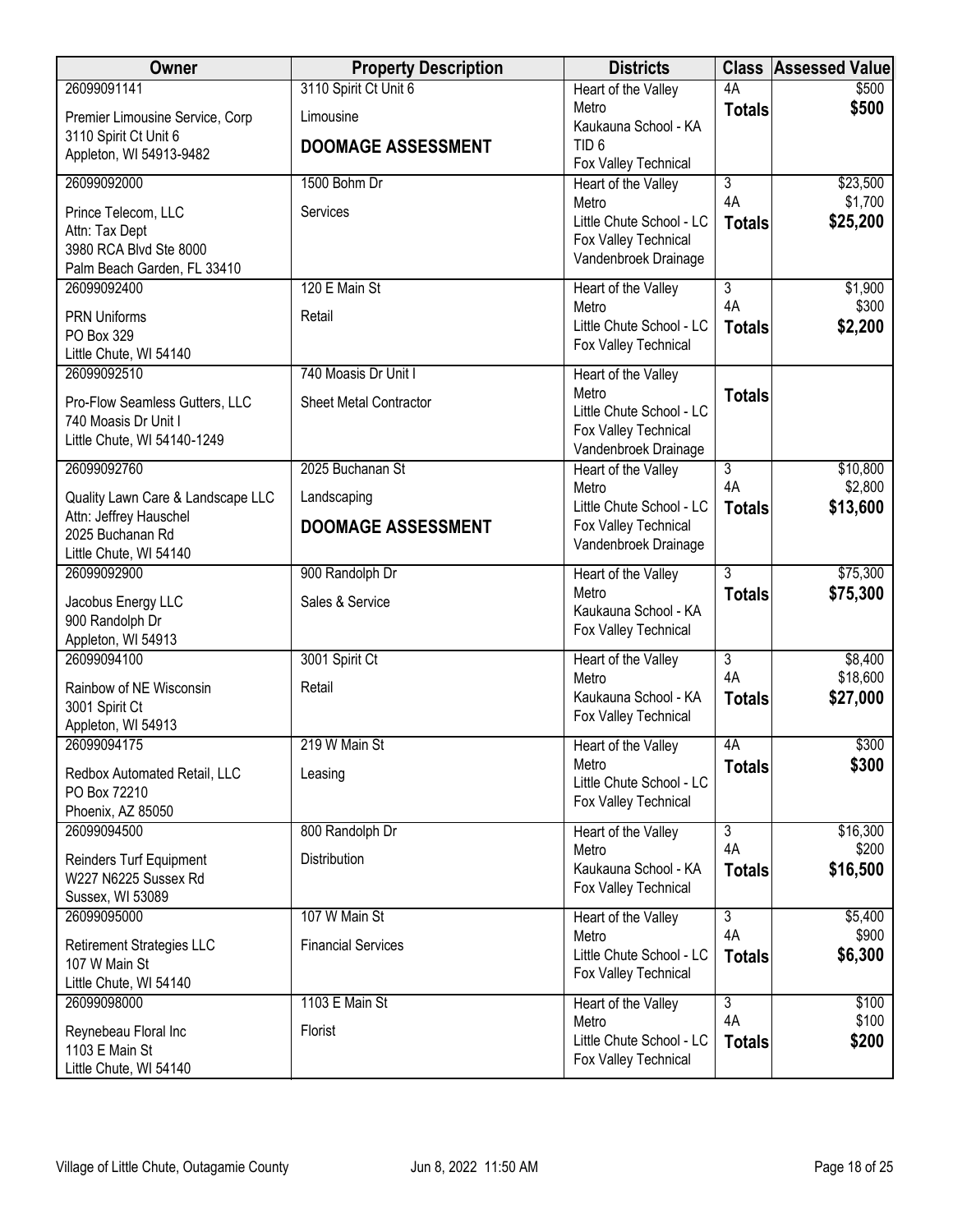| Owner                                        | <b>Property Description</b>     | <b>Districts</b>                                 | <b>Class</b>        | <b>Assessed Value</b> |
|----------------------------------------------|---------------------------------|--------------------------------------------------|---------------------|-----------------------|
| 26099098071                                  | 1201 Garfield Ave               | Heart of the Valley                              | 3                   | \$26,500              |
| NSH Little Chute, LLC                        | <b>Skilled Nursing Facility</b> | Metro                                            | 4A                  | \$300                 |
| d.b.a. Little Chute Health Services          |                                 | Little Chute School - LC<br>Fox Valley Technical | <b>Totals</b>       | \$26,800              |
| 640 N Vel R Phillips Ave                     |                                 |                                                  |                     |                       |
| Ste 200<br>Milwaukee, WI 53203-2807          |                                 |                                                  |                     |                       |
| 26099099000                                  | 1700 Lamers Dr                  | Heart of the Valley                              | 4A                  | \$900                 |
|                                              |                                 | Metro                                            | <b>Totals</b>       | \$900                 |
| Riteway Technology Inc<br>1700 Lamers Dr     |                                 | Little Chute School - LC                         |                     |                       |
| Little Chute, WI 54140                       |                                 | Fox Valley Technical                             |                     |                       |
| 26099100450                                  | 2040 E Main St                  | Vandenbroek Drainage<br>Heart of the Valley      | $\overline{3}$      | \$1,100               |
|                                              |                                 | Metro                                            | 4A                  | \$100                 |
| Rooted Yoga, LLC<br>2040 E Main St           | Yoga                            | Little Chute School - LC                         | <b>Totals</b>       | \$1,200               |
| Little Chute, WI 54140-2482                  |                                 | Fox Valley Technical                             |                     |                       |
| 26099100500                                  | 2206 E Main St                  | Heart of the Valley                              | $\overline{3}$      | \$25,500              |
| Rose Hill Tavern LLC                         | Bar                             | Metro                                            | 4A                  | \$200                 |
| 2206 E Main St                               |                                 | Kaukauna School - KA                             | <b>Totals</b>       | \$25,700              |
| Kaukauna, WI 54130                           |                                 | Fox Valley Technical                             |                     |                       |
| 26099100700                                  | 116 E Main St                   | Heart of the Valley                              | $\overline{3}$      | \$1,200               |
| <b>Rustic Resque</b>                         | Retail                          | Metro<br>Little Chute School - LC                | 4A                  | \$600                 |
| 116 E Main St                                | <b>DOOMAGE ASSESSMENT</b>       | Fox Valley Technical                             | <b>Totals</b>       | \$1,800               |
| Little Chute, WI 54140                       |                                 |                                                  |                     |                       |
| 26099100950                                  | 2230 Holland Rd                 | Heart of the Valley<br>Metro                     | $\overline{3}$      | \$2,500               |
| Saia Motor Freight Line, LLC                 | Trucking                        | Kaukauna School - KA                             | <b>Totals</b>       | \$2,500               |
| 11465 Johns Creek Pkwy<br><b>Ste 400</b>     | <b>DOOMAGE ASSESSMENT</b>       | Fox Valley Technical                             |                     |                       |
| Johns Creek, GA 30097                        |                                 |                                                  |                     |                       |
| 26099101005                                  | 133 E Main St                   | Heart of the Valley                              | $\overline{3}$      | \$8,700               |
| Salon Indulgence LLC                         | Salon                           | Metro                                            | 4A                  | \$2,500               |
| 1605 Country Ln                              |                                 | Little Chute School - LC                         | <b>Totals</b>       | \$11,200              |
| Kaukauna, WI 54130                           | <b>DOOMAGE ASSESSMENT</b>       | Fox Valley Technical                             |                     |                       |
| 26099101100                                  | 1850 Sanitorium Rd              | Heart of the Valley                              | 4A                  | \$1,500               |
| Sanderfoot Construction                      | Construction                    | Metro<br>Little Chute School - LC                | <b>Totals</b>       | \$1,500               |
| 1850 Sanitorium Rd<br>Little Chute, WI 54140 | <b>DOOMAGE ASSESSMENT</b>       | Fox Valley Technical                             |                     |                       |
| 26099101200                                  | 1157 W North Ave                | Heart of the Valley                              | 4A                  | \$47,200              |
|                                              |                                 | Metro                                            | <b>Totals</b>       | \$47,200              |
| <b>SBA Towers IX LLC</b><br>Attn: Tax Dept   | Tower                           | Little Chute School - LC                         |                     |                       |
| 8501 Congress Ave                            |                                 | Fox Valley Technical                             |                     |                       |
| Boca Raton, FL 33487                         |                                 |                                                  |                     |                       |
| 26099102000                                  | 1321 Vandenbroek Rd             | Heart of the Valley                              | $\overline{3}$      | \$800                 |
| Seefeldt Collision                           | <b>Auto Services</b>            | Metro<br>Little Chute School - LC                | 4A                  | \$0                   |
| 1321 Vandenbroek Rd                          |                                 | Fox Valley Technical                             | <b>Totals</b>       | \$800                 |
| Little Chute, WI 54140                       |                                 |                                                  |                     |                       |
| 26099102200                                  | 321 E Main St                   | Heart of the Valley<br>Metro                     | 4A<br><b>Totals</b> | \$100<br>\$100        |
| Sentinel Security LLC                        | Insurance                       | Little Chute School - LC                         |                     |                       |
| d.b.a. Derek Jack<br>321 E Main St           |                                 | Fox Valley Technical                             |                     |                       |
| Little Chute, WI 54140                       |                                 |                                                  |                     |                       |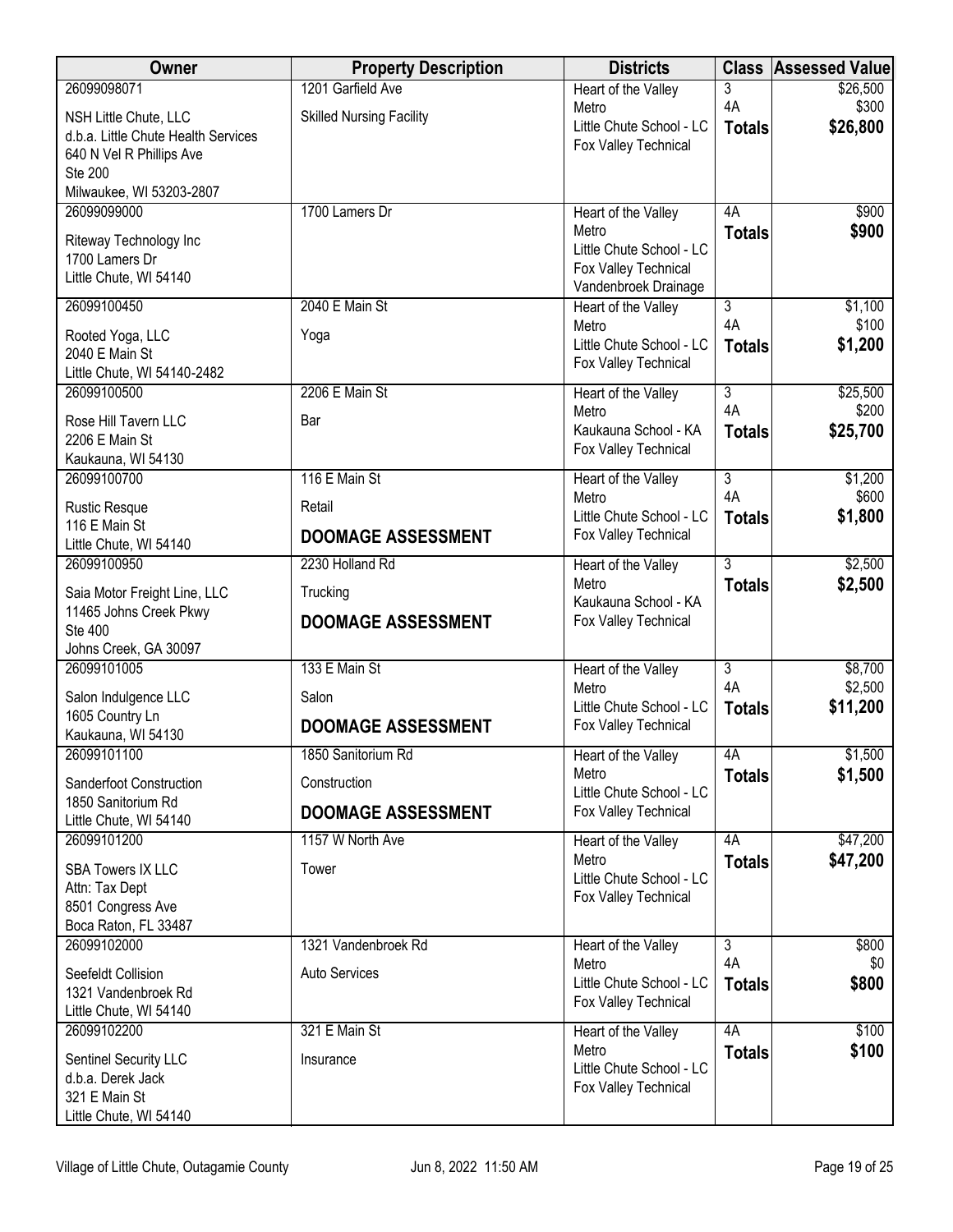| Owner                                               | <b>Property Description</b>    | <b>Districts</b>                             |                      | <b>Class Assessed Value</b> |
|-----------------------------------------------------|--------------------------------|----------------------------------------------|----------------------|-----------------------------|
| 26099102300                                         | 106 E Main St                  | Heart of the Valley                          |                      | \$21,000                    |
| Seths Coffee, LLC                                   | Coffee Shop                    | Metro<br>Little Chute School - LC            | <b>Totals</b>        | \$21,000                    |
| 106 E Main St                                       | <b>DOOMAGE ASSESSMENT</b>      | Fox Valley Technical                         |                      |                             |
| Little Chute, WI 54140<br>26099102350               | 132 E Main St                  |                                              | $\overline{3}$       |                             |
|                                                     |                                | Heart of the Valley<br>Metro                 | 4A                   | \$11,500<br>\$1,500         |
| Seven Sins Tattoos                                  | <b>Tattoo Parlor</b>           | Little Chute School - LC                     | <b>Totals</b>        | \$13,000                    |
| 132 E Main St<br>Little Chute, WI 54140             | <b>DOOMAGE ASSESSMENT</b>      | Fox Valley Technical                         |                      |                             |
| 26099103048                                         | 2221 Freedom Rd                | Heart of the Valley                          | $\overline{3}$       | \$3,000                     |
| Yash Little Chute Properties, LLC                   | Gas Station/C-Store            | Metro                                        | <b>Totals</b>        | \$3,000                     |
| d.b.a. Super 41 Shell                               |                                | Kaukauna School - KA<br>Fox Valley Technical |                      |                             |
| 231 Bosworth Ln                                     | <b>DOOMAGE ASSESSMENT</b>      |                                              |                      |                             |
| Neenah, WI 54956-4984<br>26099103125                |                                |                                              | $\overline{3}$       |                             |
|                                                     | 1800 Freedom Rd Unit D         | Heart of the Valley<br>Metro                 | 4A                   | \$33,700<br>\$4,800         |
| Smith Pharmacy                                      | Pharmacy                       | Little Chute School - LC                     | <b>Totals</b>        | \$38,500                    |
| 1800 Freedom Rd Unit D<br>Little Chute, WI 54140    |                                | Fox Valley Technical                         |                      |                             |
| 26099103135                                         | (scattered)                    | Heart of the Valley                          | $\overline{3}$       | \$1,400                     |
| Smucker Food Service Inc                            | Wholesale                      | Metro                                        | <b>Totals</b>        | \$1,400                     |
| PO Box 3576                                         |                                | Little Chute School - LC                     |                      |                             |
| Chicago, IL 60654                                   |                                | Fox Valley Technical                         |                      |                             |
| 26099103150                                         | 701 Moasis Dr                  | Heart of the Valley                          | $\overline{3}$<br>4A | \$900<br>\$16,200           |
| SPE Inc                                             |                                | Metro<br>Little Chute School - LC            | <b>Totals</b>        | \$17,100                    |
| 701 Moasis Dr                                       |                                | Fox Valley Technical                         |                      |                             |
| Little Chute, WI 54140                              |                                | Vandenbroek Drainage                         |                      |                             |
| 26099103240                                         | 2221 Freedom Rd Unit D         | Heart of the Valley                          | $\overline{3}$<br>4A | \$7,500                     |
| Erik Hosking Agency                                 | Insurance                      | Metro<br>Kaukauna School - KA                | <b>Totals</b>        | \$2,500<br>\$10,000         |
| 2221 Freedom Rd Unit D                              | <b>DOOMAGE ASSESSMENT</b>      | Fox Valley Technical                         |                      |                             |
| Little Chute, WI 54140<br>26099103250               | 2221 Freedom Rd Unit D         | Heart of the Valley                          | $\overline{3}$       | \$1,300                     |
|                                                     |                                | Metro                                        | <b>Totals</b>        | \$1,300                     |
| State Farm Mutal Auto Ins Co<br>Attn: Corporate Tax | Insurance                      | Kaukauna School - KA                         |                      |                             |
| PO Box 2155                                         |                                | Fox Valley Technical                         |                      |                             |
| Bloomington, IL 61702                               |                                |                                              |                      |                             |
| 26099103300                                         | 838 Moasis Dr                  | Heart of the Valley                          | $\overline{3}$       | \$3,400                     |
| Stay-Lite Lighting LLC                              |                                | Metro<br>Little Chute School - LC            | 4A                   | \$900<br>\$4,300            |
| W223 N2800 Roundy Cir W                             |                                | Fox Valley Technical                         | <b>Totals</b>        |                             |
| <b>Ste 100</b><br>Pewaukee, WI 53072                |                                | Vandenbroek Drainage                         |                      |                             |
| 26099103315                                         | 3000 Apostolic Rd Unit 2       | Heart of the Valley                          | $\overline{3}$       | \$5,000                     |
|                                                     | <b>Lift Truck Sale/Service</b> | Metro                                        | 4A                   | \$1,200                     |
| Stoffel Equipment Co, Inc.<br>7764 N 81st ST        |                                | Kaukauna School - KA                         | <b>Totals</b>        | \$6,200                     |
| Milwaukee, WI 53223-3838                            | <b>DOOMAGE ASSESSMENT</b>      | Fox Valley Technical                         |                      |                             |
| 26099103316                                         | 137 W Main St Unit C           | Heart of the Valley                          | $\overline{3}$       | \$23,900                    |
| Stone Arch Brewpub, Inc                             | Restaurant                     | Metro<br>Little Chute School - LC            | 4A<br><b>Totals</b>  | \$168,500<br>\$192,400      |
| 1004 S Olde Oneida St                               |                                | TID <sub>8</sub>                             |                      |                             |
| Appleton, WI 54915-1386                             |                                | Fox Valley Technical                         |                      |                             |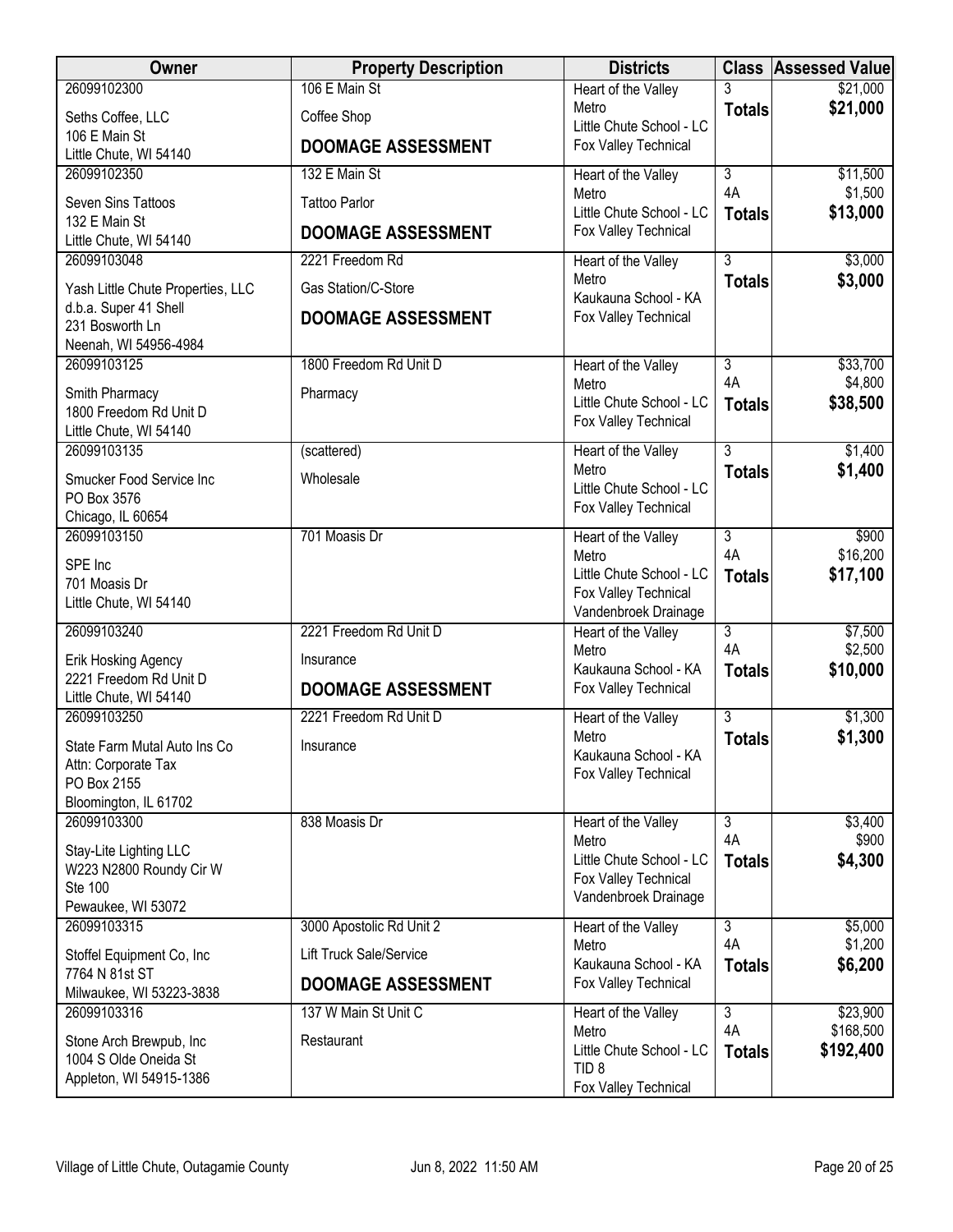| Owner                                      | <b>Property Description</b> | <b>Districts</b>                                 | <b>Class</b>         | <b>Assessed Value</b>  |
|--------------------------------------------|-----------------------------|--------------------------------------------------|----------------------|------------------------|
| 26099103317                                | 1533 E Elm Dr Unit B        | Heart of the Valley                              | 3                    | \$100                  |
| <b>Stone Encounters</b>                    |                             | Metro                                            | 4A                   | \$0                    |
| 1533 E Elm Dr Unit B                       |                             | Little Chute School - LC<br>Fox Valley Technical | <b>Totals</b>        | \$100                  |
| Little Chute, WI 54140                     |                             | Vandenbroek Drainage                             |                      |                        |
| 26099103318                                | 801 Fullview Dr             | Heart of the Valley                              | $\overline{3}$       | \$3,000                |
| Stone Innovations Inc                      | Fabricating                 | Metro                                            | 4A                   | \$1,000                |
| 801 Fullview Dr Unit 7                     |                             | Kaukauna School - KA                             | <b>Totals</b>        | \$4,000                |
| Appleton, WI 54913                         | <b>DOOMAGE ASSESSMENT</b>   | Fox Valley Technical                             |                      |                        |
| 26099103320                                | 300 Moasis Dr               | Heart of the Valley                              | $\overline{3}$       | \$12,500               |
| Subway                                     | Restaurant                  | Metro                                            | 4A                   | \$2,500                |
| 300 Moasis Dr                              |                             | Little Chute School - LC                         | <b>Totals</b>        | \$15,000               |
| Little Chute, WI 54140                     | <b>DOOMAGE ASSESSMENT</b>   | Fox Valley Technical<br>Vandenbroek Drainage     |                      |                        |
| 26099103360                                | 2130 Freedom Rd             | Heart of the Valley                              | $\overline{3}$       | \$71,800               |
| Pacific Bells LLC                          | Restaurant                  | Metro                                            | 4A                   | \$19,900               |
| d.b.a. Taco Bell                           |                             | Little Chute School - LC                         | <b>Totals</b>        | \$91,700               |
| Attn: Propety Tax Dept                     |                             | Fox Valley Technical                             |                      |                        |
| 111 W 39th St                              |                             | Vandenbroek Drainage                             |                      |                        |
| Vancouver, WA 98660                        |                             |                                                  |                      |                        |
| 26099103401                                | 1800 Freedom Rd             | Heart of the Valley                              | $\overline{3}$<br>4A | \$12,500               |
| Taste of the Windy City                    | Restaurant                  | Metro<br>Little Chute School - LC                | <b>Totals</b>        | \$12,500<br>\$25,000   |
| 1800 Freedom Rd                            | <b>DOOMAGE ASSESSMENT</b>   | Fox Valley Technical                             |                      |                        |
| Little Chute, WI 54140                     |                             |                                                  |                      |                        |
| 26099103480                                | 2040 E Main St              | Heart of the Valley<br>Metro                     | $\overline{3}$<br>4A | \$11,300<br>\$200      |
| Thrive Martial Arts, LLC                   | Martial Arts School         | Little Chute School - LC                         | <b>Totals</b>        | \$11,500               |
| 2040 E Main St Ste A                       |                             | Fox Valley Technical                             |                      |                        |
| Little Chute, WI 54140-2482<br>26099103520 | 1320 E Main St              | Heart of the Valley                              | 3                    | \$6,000                |
|                                            |                             | Metro                                            | 4A                   | \$2,000                |
| Tim & Jay's Auto Service                   | <b>Auto Services</b>        | Little Chute School - LC                         | <b>Totals</b>        | \$8,000                |
| 1320 E Main St<br>Little Chute, WI 54140   | <b>DOOMAGE ASSESSMENT</b>   | Fox Valley Technical                             |                      |                        |
| 26099103800                                | 3200 W Main St              | Heart of the Valley                              | $\overline{3}$       | \$3,300                |
|                                            | <b>Auto Services</b>        | Metro                                            | 4A                   | \$2,800                |
| Tim's Body Shop Inc<br>3200 W Main St      |                             | Appleton School - AP                             | <b>Totals</b>        | \$6,100                |
| Appleton, WI 54911                         |                             | Fox Valley Technical                             |                      |                        |
| 26099103850                                | 1915 Freedom Rd             | Heart of the Valley                              | 3                    | \$116,900              |
| Tomsons of Appleton Inc                    | Restaurant                  | Metro                                            | 4A                   | \$300                  |
| d.b.a. Tom's Drive In                      |                             | Little Chute School - LC                         | <b>Totals</b>        | \$117,200              |
| 501 N Westhill Blvd                        |                             | Fox Valley Technical                             |                      |                        |
| Appleton, WI 54914                         |                             |                                                  |                      |                        |
| 26099103950                                | 215 Allegiance Ct           | Heart of the Valley                              | $\overline{3}$<br>4A | \$47,000               |
| Total Tool Supply, Inc                     | Retail                      | Metro<br>Kaukauna School - KA                    | <b>Totals</b>        | \$6,000<br>\$53,000    |
| 215 Alleginace Ct                          | <b>DOOMAGE ASSESSMENT</b>   | Fox Valley Technical                             |                      |                        |
| Appleton, WI 54913<br>26099104327          |                             |                                                  |                      |                        |
|                                            | 327 Randolph Dr             | Heart of the Valley<br>Metro                     | $\overline{3}$       | \$377,400<br>\$377,400 |
| <b>Trigger Actions Sports</b>              | Retail                      | Kaukauna School - KA                             | <b>Totals</b>        |                        |
| 327 Randolph Dr                            |                             | TID <sub>6</sub>                                 |                      |                        |
| Little Chute, WI 54140                     |                             | Fox Valley Technical                             |                      |                        |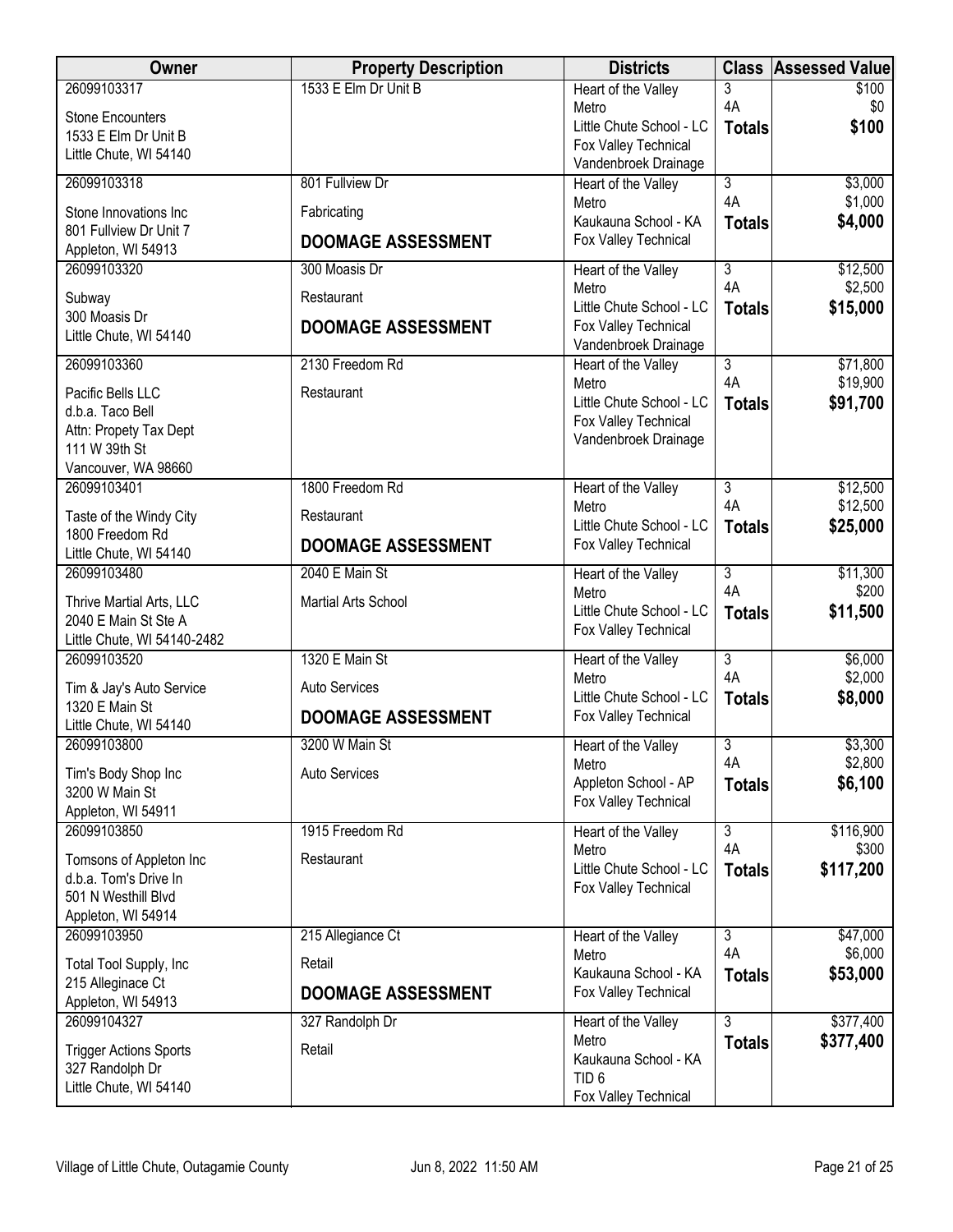| Owner                                                 | <b>Property Description</b> | <b>Districts</b>                                 |                      | <b>Class Assessed Value</b> |
|-------------------------------------------------------|-----------------------------|--------------------------------------------------|----------------------|-----------------------------|
| 26099105901                                           | 2001 Freedom Rd             | Heart of the Valley                              |                      | \$66,700                    |
| Unison Credit Union                                   | Banking                     | Metro<br>Kaukauna School - KA                    | <b>Totals</b>        | \$66,700                    |
| PO Box 260                                            |                             | Fox Valley Technical                             |                      |                             |
| Kaukauna, WI 54130                                    |                             |                                                  |                      |                             |
| 26099106000                                           | 2100 Freedom Rd Unit A      | Heart of the Valley<br>Metro                     | $\overline{3}$<br>4A | \$3,300<br>\$4,700          |
| United Converting USA LLC                             |                             | Little Chute School - LC                         | <b>Totals</b>        | \$8,000                     |
| PO Box 207                                            |                             | Fox Valley Technical                             |                      |                             |
| Little Chute, WI 54140                                |                             | Vandenbroek Drainage                             |                      |                             |
| 26099106040                                           | 1991 Sanitorium Rd          | Heart of the Valley                              | $\overline{3}$       | \$100                       |
| United Raynor Overhead Door                           |                             | Metro<br>Little Chute School - LC                | 4A                   | \$100                       |
| 1991 Sanitorium Rd                                    |                             | Fox Valley Technical                             | <b>Totals</b>        | \$200                       |
| Little Chute, WI 54140                                |                             |                                                  |                      |                             |
| 26099106045                                           | 529 Grand Ave               | Heart of the Valley<br>Metro                     | 3<br>4A              | \$6,200<br>\$1,200          |
| Up the Hill Bar                                       | Bar                         | Little Chute School - LC                         | <b>Totals</b>        | \$7,400                     |
| Attn: Bruce Verhagen Et Al                            | <b>DOOMAGE ASSESSMENT</b>   | Fox Valley Technical                             |                      |                             |
| 529 Grand Ave<br>Little Chute, WI 54140               |                             |                                                  |                      |                             |
| 26099106047                                           | 101 Canal St                | Heart of the Valley                              | $\overline{3}$       | \$2,500                     |
|                                                       |                             | Metro                                            | <b>Totals</b>        | \$2,500                     |
| <b>US Bank National Association</b><br>1310 Madrid St | Leasing                     | Little Chute School - LC                         |                      |                             |
| <b>Ste 100</b>                                        |                             | Fox Valley Technical                             |                      |                             |
| Marshall, MN 56258                                    |                             |                                                  |                      |                             |
| 26099106048                                           | 1900 Bohm Dr                | Heart of the Valley                              | $\overline{3}$       | \$14,100                    |
| <b>US Bank National Association</b>                   | Leasing                     | Metro                                            | <b>Totals</b>        | \$14,100                    |
| 1310 Madrid St                                        |                             | Little Chute School - LC<br>Fox Valley Technical |                      |                             |
| <b>Ste 100</b>                                        |                             | Vandenbroek Drainage                             |                      |                             |
| Marshall, MN 56258<br>26099106049                     |                             |                                                  | 3                    | \$13,100                    |
|                                                       | (scattered)                 | Heart of the Valley<br>Metro                     | <b>Totals</b>        | \$13,100                    |
| <b>US Bank National Association</b>                   | Leasing                     | Kaukauna School - KA                             |                      |                             |
| 1310 Madrid St<br>Ste 100                             |                             | Fox Valley Technical                             |                      |                             |
| Marshall, MN 56258                                    |                             |                                                  |                      |                             |
| 26099110000                                           | 306 E Main St               | Heart of the Valley                              | $\overline{3}$       | \$15,600                    |
| Valley Liquor Mart, Inc                               | Grocery                     | Metro                                            | 4A                   | \$500                       |
| 306 E Main St                                         |                             | Little Chute School - LC                         | <b>Totals</b>        | \$16,100                    |
| Little Chute, WI 54140                                |                             | Fox Valley Technical                             |                      |                             |
| 26099110200                                           | 116 E Main St               | Heart of the Valley                              | $\overline{3}$       | \$1,500                     |
| Van Hoof & Schneider Law Firm LLC                     | Attorney                    | Metro<br>Little Chute School - LC                | 4A                   | \$4,900                     |
| PO Box 181                                            |                             | Fox Valley Technical                             | <b>Totals</b>        | \$6,400                     |
| Little Chute, WI 54140                                |                             |                                                  |                      |                             |
| 26099110300                                           | 400 Moasis Dr               | Heart of the Valley<br>Metro                     | $\overline{3}$<br>4A | \$17,400<br>\$3,300         |
| Vanderloop Shoes Inc                                  | Retail                      | Little Chute School - LC                         | <b>Totals</b>        | \$20,700                    |
| PO Box 346                                            |                             | Fox Valley Technical                             |                      |                             |
| Little Chute, WI 54140                                |                             | Vandenbroek Drainage                             |                      |                             |
| 26099110400                                           | 1819 Freedom Rd             | Heart of the Valley                              | $\overline{3}$       | \$12,100                    |
| Van Dyn Hoven Insurance Agency,                       | Insurance                   | Metro<br>Little Chute School - LC                | 4A                   | \$700                       |
| Corp                                                  |                             | Fox Valley Technical                             | <b>Totals</b>        | \$12,800                    |
| PO Box 244                                            |                             |                                                  |                      |                             |
| Little Chute, WI 54140-0244                           |                             |                                                  |                      |                             |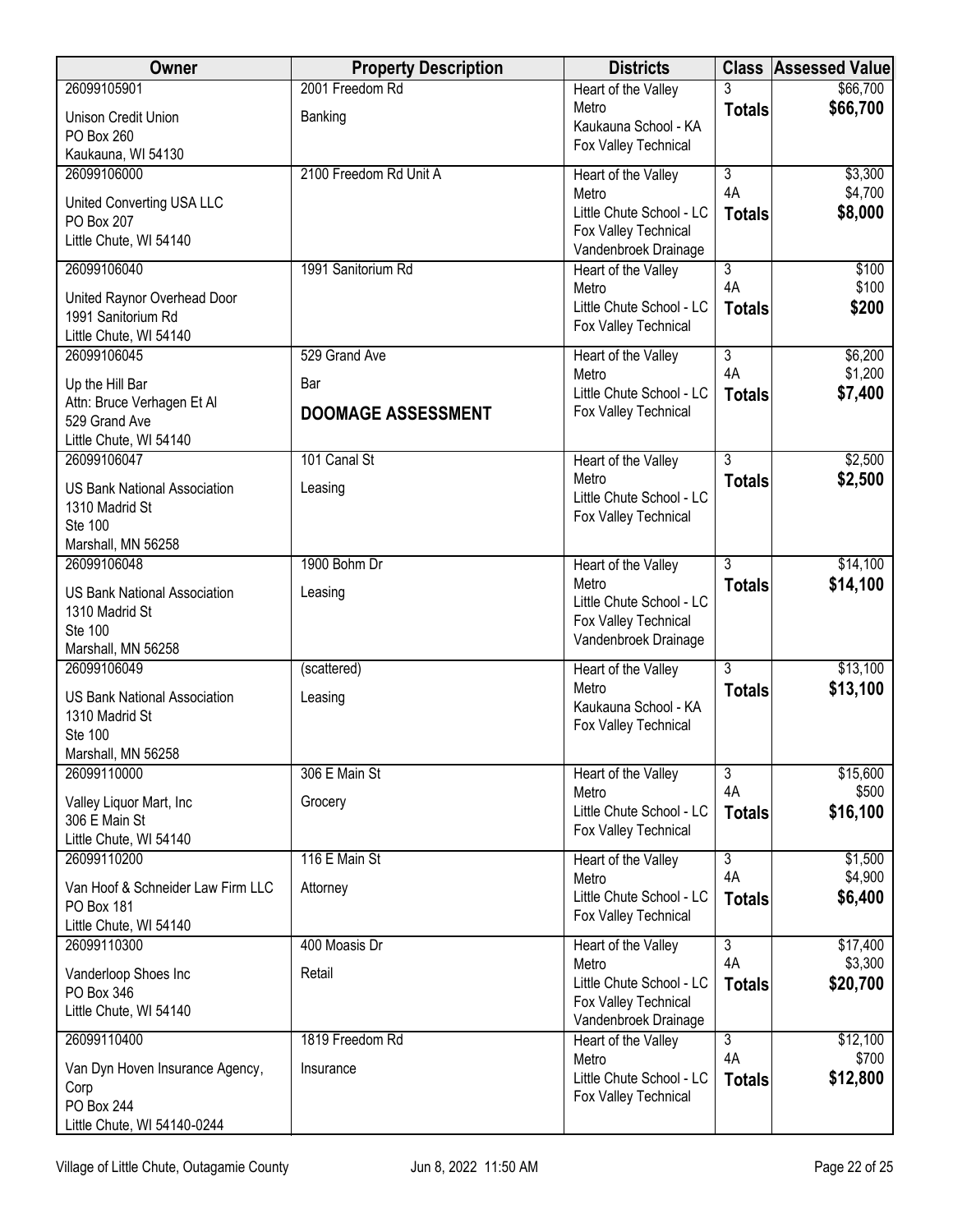| Owner                                                                                                    | <b>Property Description</b> | <b>Districts</b>                                                                  | <b>Class</b>        | <b>Assessed Value</b> |
|----------------------------------------------------------------------------------------------------------|-----------------------------|-----------------------------------------------------------------------------------|---------------------|-----------------------|
| 26099120050                                                                                              | 122 E Main St               | Heart of the Valley                                                               | 3                   | \$3,500               |
| Van Lieshout Law Office                                                                                  | Attorney                    | Metro<br>Little Chute School - LC                                                 | 4A                  | \$300<br>\$3,800      |
| 122 E Main St<br>Little Chute, WI 54140                                                                  | <b>DOOMAGE ASSESSMENT</b>   | Fox Valley Technical                                                              | <b>Totals</b>       |                       |
| 26099122000                                                                                              | 505 Grand Ave Unit B        | Heart of the Valley                                                               | $\overline{3}$      | \$1,400               |
| Jay Vansomeren Agency<br>505B Grand Ave<br>Little Chute, WI 54140                                        | Insurance                   | Metro<br>Little Chute School - LC<br>Fox Valley Technical                         | 4A<br><b>Totals</b> | \$300<br>\$1,700      |
| 26099122400                                                                                              | 925 W Evergreen Dr          | Heart of the Valley                                                               | 4A                  | \$700                 |
| Vanzeeland Collision & Paint LLC                                                                         | <b>Auto Services</b>        | Metro<br>Kaukauna School - KA                                                     | <b>Totals</b>       | \$700                 |
| 925 W Evergreen Dr<br>Appleton, WI 54913                                                                 | <b>DOOMAGE ASSESSMENT</b>   | Fox Valley Technical                                                              |                     |                       |
| 26099122500                                                                                              | 1750 Freedom Rd             | Heart of the Valley                                                               | $\overline{3}$      | \$600                 |
| <b>GVZ Enterprises LLC</b><br>1750 Freedom Rd<br>Little Chute, WI 54140-1347                             | Rental                      | Metro<br>Little Chute School - LC<br>Fox Valley Technical                         | <b>Totals</b>       | \$600                 |
| 26099123300                                                                                              | 740 Moasis Dr Unit Q        | Heart of the Valley                                                               | $\overline{3}$      | \$9,100               |
| <b>Big Impact Fitness</b>                                                                                | <b>Fitness</b>              | Metro<br>Little Chute School - LC                                                 | 4A<br><b>Totals</b> | \$900<br>\$10,000     |
| Attn: Brandon Barken<br>W5037 Amy Ave Unit 11                                                            | <b>DOOMAGE ASSESSMENT</b>   | Fox Valley Technical                                                              |                     |                       |
| Kaukauna, WI 54140-1249                                                                                  |                             | Vandenbroek Drainage                                                              |                     |                       |
| 26099123400                                                                                              | 2100 Freedom Rd Unit A      | Heart of the Valley                                                               | 3                   | \$200                 |
| Vision Realty & Developemnt LLC<br>2100 Freedom Rd Unit A<br><b>PO Box 225</b><br>Little Chute, WI 54140 | Realty                      | Metro<br>Little Chute School - LC<br>Fox Valley Technical<br>Vandenbroek Drainage | <b>Totals</b>       | \$200                 |
| 26099124200                                                                                              | 1715 E Main St              | Heart of the Valley                                                               | 3                   | \$11,500              |
| Yards of Eden LLC<br>d.b.a. Vanzeeland Nursery & Landscape<br>1715 E Main St<br>Little Chute, WI 54140   | Landscaping                 | Metro<br>Little Chute School - LC<br>Fox Valley Technical                         | 4A<br><b>Totals</b> | \$3,500<br>\$15,000   |
| 26099124500                                                                                              | 309 E North Ave             | Heart of the Valley                                                               | 3                   | \$1,800               |
| Vanzeeland Oil Co Inc<br>d.b.a. Convenience Store-Marathon<br>PO Box 7777<br>Appleton, WI 54912          | <b>Gas Station/C-Store</b>  | Metro<br>Little Chute School - LC<br>Fox Valley Technical                         | 4A<br><b>Totals</b> | \$4,600<br>\$6,400    |
| 26099125000                                                                                              | 201 E Main St               | Heart of the Valley                                                               | $\overline{3}$      | \$12,500              |
| Rockstone Properties, LLC                                                                                | <b>Financial Services</b>   | Metro<br>Little Chute School - LC                                                 | 4A<br><b>Totals</b> | \$1,200<br>\$13,700   |
| 201 E Main St<br>Little Chute, WI 54140-1833                                                             | <b>DOOMAGE ASSESSMENT</b>   | Fox Valley Technical                                                              |                     |                       |
| 26099126500                                                                                              | 1820 E Main St              | Heart of the Valley                                                               | 3                   | \$9,700               |
| <b>Willies</b><br>d.b.a. Hollanders Pub and Grill<br>1820 E Main St<br>Little Chute, WI 54140            |                             | Metro<br>Little Chute School - LC<br>Fox Valley Technical                         | 4A<br><b>Totals</b> | \$1,800<br>\$11,500   |
| 26099126650                                                                                              | 101 Canal St                | Heart of the Valley                                                               | 3                   | \$2,800               |
| Verkuilen-Vandeurzen Family Funeral<br>Home<br>101 Canal St<br>Little Chute, WI 54140                    | <b>Funeral Home</b>         | Metro<br>Little Chute School - LC<br>Fox Valley Technical                         | 4A<br><b>Totals</b> | \$500<br>\$3,300      |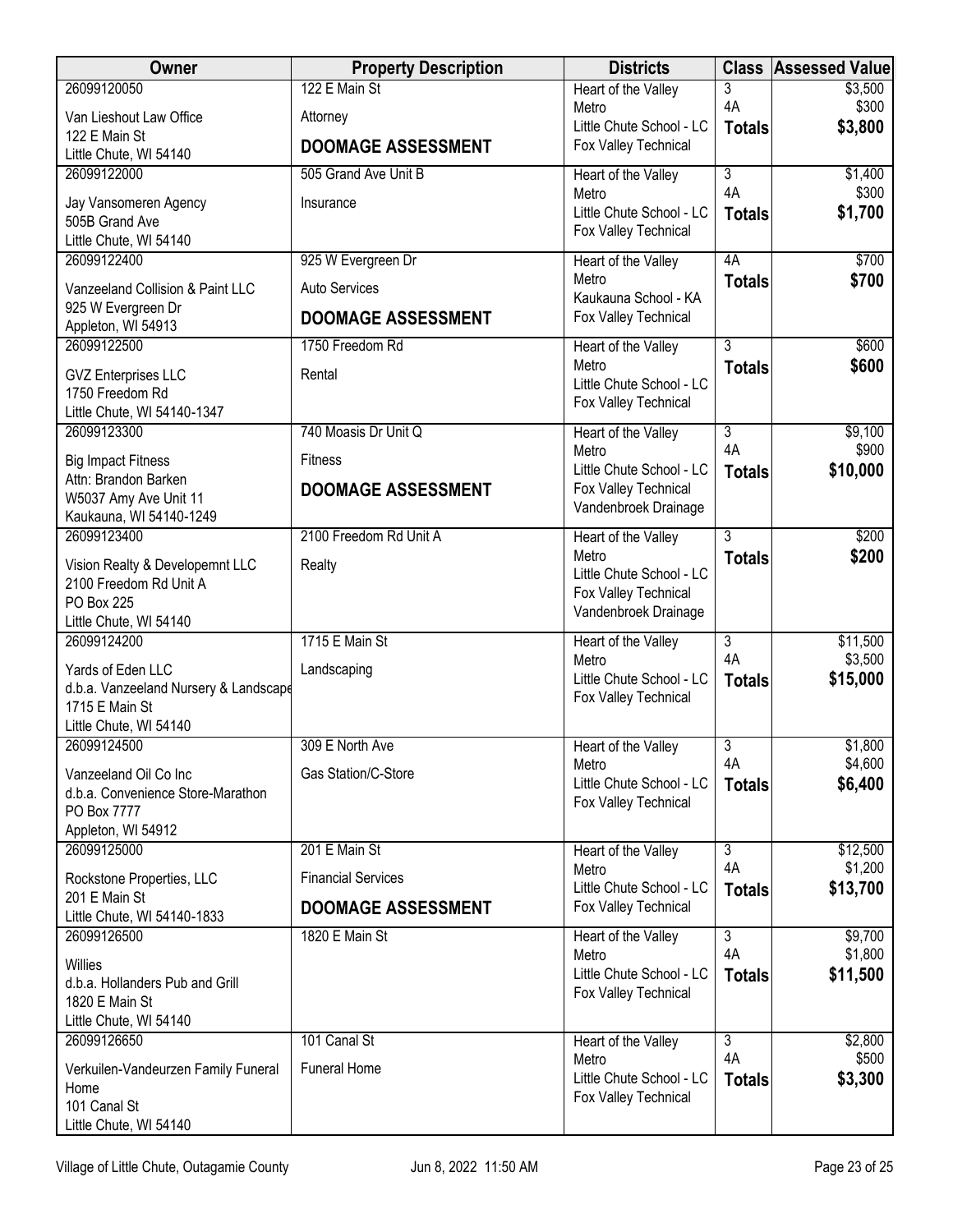| Owner                                                      | <b>Property Description</b> | <b>Districts</b>                                 | <b>Class</b>   | <b>Assessed Value</b> |
|------------------------------------------------------------|-----------------------------|--------------------------------------------------|----------------|-----------------------|
| 26099126800                                                | 2304 Kelbe Dr               | Heart of the Valley                              | 3              | \$39,600              |
| Vermeer Wisconsin Inc                                      |                             | Metro<br>Little Chute School - LC                | 4A             | \$7,300<br>\$46,900   |
| 2304 Kelbe Dr                                              |                             | Fox Valley Technical                             | <b>Totals</b>  |                       |
| Little Chute, WI 54140                                     |                             | Vandenbroek Drainage                             |                |                       |
| 26099127400                                                | 1201 Garfield Ave           | Heart of the Valley                              | $\overline{3}$ | \$1,800               |
| Vitality Foodservice Inc                                   | Leasing                     | Metro                                            | <b>Totals</b>  | \$1,800               |
| Attn: Nestle Property Tax                                  |                             | Little Chute School - LC                         |                |                       |
| PO Box 330219                                              |                             | Fox Valley Technical                             |                |                       |
| Nashville, TN 37203                                        |                             |                                                  |                |                       |
| 26099127800                                                | 2100 Freedom Rd             | Heart of the Valley                              | $\overline{3}$ | \$6,800               |
| VVH & Associates LLP                                       | Accounting                  | Metro                                            | 4A             | \$900                 |
| 2100 Freedom Rd                                            |                             | Little Chute School - LC<br>Fox Valley Technical | <b>Totals</b>  | \$7,700               |
| PO Box 243                                                 |                             | Vandenbroek Drainage                             |                |                       |
| Little Chute, WI 54140                                     |                             |                                                  |                |                       |
| 26099128000                                                | (scattered)                 | Heart of the Valley<br>Metro                     | $\overline{3}$ | \$1,200               |
| Wabasha Leasing LLC                                        | Leasing                     | Little Chute School - LC                         | <b>Totals</b>  | \$1,200               |
| PO Box 80615                                               |                             | Fox Valley Technical                             |                |                       |
| Indianapolis, IN 46280                                     |                             |                                                  |                |                       |
| 26099128500                                                | 219 W Main St               | Heart of the Valley<br>Metro                     | 3<br>4A        | \$129,000<br>\$500    |
| Walgreen Co (001)                                          | Retail                      | Little Chute School - LC                         | <b>Totals</b>  | \$129,500             |
| d.b.a. Walgreen Co 096825 S-PPT                            |                             | Fox Valley Technical                             |                |                       |
| 300 Wilmont Rd<br>MS# 3301                                 |                             |                                                  |                |                       |
| Deerfield, IL 60015                                        |                             |                                                  |                |                       |
| 26099128605                                                | (scattered)                 | Heart of the Valley                              | 4A             | \$9,800               |
|                                                            |                             | Metro                                            | <b>Totals</b>  | \$9,800               |
| Waste Management of WI, Inc<br>Attn: Marvin F. Poer and Co | Leasing                     | Little Chute School - LC                         |                |                       |
| PO Box 802206                                              |                             | Fox Valley Technical                             |                |                       |
| Dallas, TX 75380                                           |                             |                                                  |                |                       |
| 26099129800                                                | 515 Grand Ave               | Heart of the Valley                              | $\overline{3}$ | \$400                 |
| <b>Weenies LLC</b>                                         | Bar                         | Metro                                            | 4A             | \$300                 |
| Attn: Shane Jentz                                          |                             | Little Chute School - LC                         | <b>Totals</b>  | \$700                 |
| 515 Grand Ave                                              |                             | TID <sub>8</sub>                                 |                |                       |
| Little Chute, WI 54140                                     |                             | Fox Valley Technical                             |                |                       |
| 26099129900                                                | 107 W Main St               | Heart of the Valley                              | 3              | \$5,700               |
| Wells Fargo Financial Leasing                              | Leasing                     | Metro<br>Little Chute School - LC                | <b>Totals</b>  | \$5,700               |
| Attn: Property Tax Compliance                              |                             | Fox Valley Technical                             |                |                       |
| PO Box 36200                                               |                             |                                                  |                |                       |
| Billings, MT 59107                                         |                             |                                                  |                |                       |
| 26099129902                                                | 2100 Freedom Rd             | Heart of the Valley<br>Metro                     | $\overline{3}$ | \$6,400<br>\$6,400    |
| Wells Fargo Financial Leasing                              | Leasing                     | Little Chute School - LC                         | <b>Totals</b>  |                       |
| Attn: Property Tax Compliance                              |                             | Fox Valley Technical                             |                |                       |
| PO Box 36200<br>Billings, MT 59107                         |                             | Vandenbroek Drainage                             |                |                       |
| 26099129903                                                | 2011 E Main St              | Heart of the Valley                              | 3              | \$300                 |
|                                                            |                             | Metro                                            | <b>Totals</b>  | \$300                 |
| Wells Fargo Financial Leasing                              | Leasing                     | Kaukauna School - KA                             |                |                       |
| Attn: Property Tax Compliance<br>PO Box 36200              |                             | Fox Valley Technical                             |                |                       |
| Billings, MT 59107                                         |                             |                                                  |                |                       |